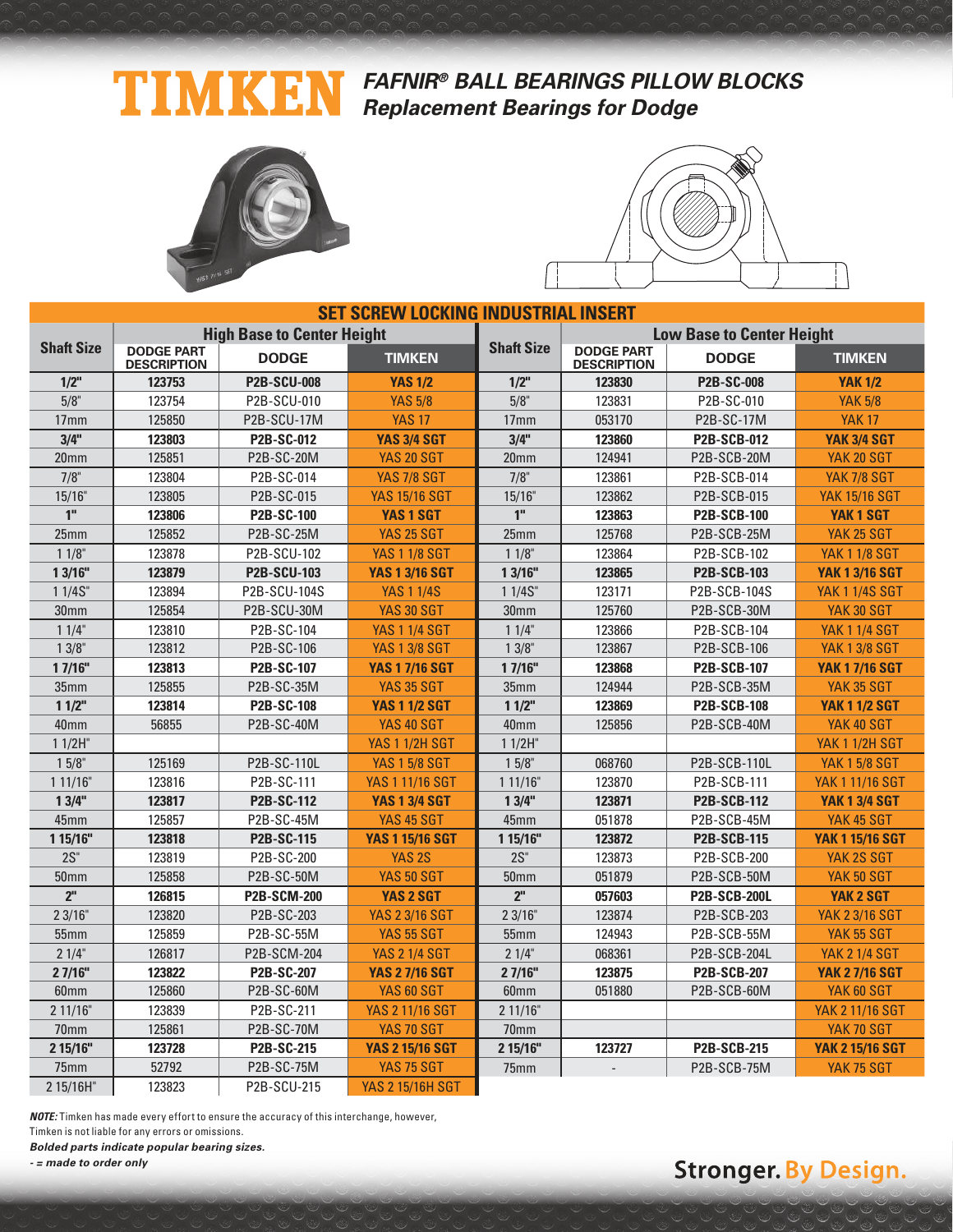## **FAFNIR® BALL BEARINGS PILLOW BLOCKS Replacement Bearings for Dodge**





| <b>SET SCREW LOCKING STANDARD INSERT</b> |                                         |                                   |                    |                   |                                         |                      |                    |  |  |
|------------------------------------------|-----------------------------------------|-----------------------------------|--------------------|-------------------|-----------------------------------------|----------------------|--------------------|--|--|
|                                          |                                         | <b>High Base to Center Height</b> |                    |                   | <b>Low Base to Center Height</b>        |                      |                    |  |  |
| <b>Shaft Size</b>                        | <b>DODGE PART</b><br><b>DESCRIPTION</b> | <b>DODGE</b>                      | <b>TIMKEN</b>      | <b>Shaft Size</b> | <b>DODGE PART</b><br><b>DESCRIPTION</b> | <b>DODGE</b>         | <b>TIMKEN</b>      |  |  |
| $1/2$ "                                  | 125513                                  | <b>P2B-VSCU-008</b>               | <b>SAS 1/2</b>     | $1/2$ "           | 125500                                  | <b>P2B-VSC-008</b>   | <b>SAK 1/2</b>     |  |  |
| 5/8"                                     | 125514                                  | P2B-VSCU-010                      | <b>SAS 5/8</b>     | 5/8"              | 125501                                  | P2B-VSC-010          | <b>SAK 5/8</b>     |  |  |
| 17 <sub>mm</sub>                         | 125685                                  | P2B-VSCU-17M                      | <b>SAS 17</b>      | 17 <sub>mm</sub>  |                                         | P2B-VSC-17M          | <b>SAK17</b>       |  |  |
| 3/4"                                     | 123580                                  | <b>P2B-VSC-012</b>                | <b>SAS 3/4</b>     | 3/4"              | 123595                                  | <b>P2B-VSCB-012</b>  | <b>SAK 3/4</b>     |  |  |
| 20mm                                     | 125686                                  | P2B-VSC-20M                       | <b>SAS 20</b>      | 20mm              |                                         | P2B-VSCB-20M         | <b>SAK 20</b>      |  |  |
| 7/8"                                     | 125502                                  | P2B-VSC-014                       | <b>SAS 7/8</b>     | 7/8"              | 125508                                  | P2B-VSCB-014         | <b>SAK 7/8</b>     |  |  |
| 15/16"                                   | 125503                                  | P2B-VSC-015                       | <b>SAS 15/16</b>   | 15/16"            | 125509                                  | P2B-VSCB-015         | <b>SAK 15/16</b>   |  |  |
| 1"                                       | 123581                                  | <b>P2B-VSC-100</b>                | SAS <sub>1</sub>   | 1"                | 123596                                  | <b>P2B-VSCB-100</b>  | SAK <sub>1</sub>   |  |  |
| 25mm                                     | 125687                                  | P2B-VSC-20M                       | <b>SAS 25</b>      | 25mm              |                                         | P2B-VSCB-25M         | <b>SAK 25</b>      |  |  |
| 11/8"                                    | 125515                                  | P2B-VSCU-102                      | <b>SAS 1 1/8</b>   | 11/8"             | 125510                                  | P2B-VSCB-102         | <b>SAK11/8</b>     |  |  |
| 13/16"                                   | 123604                                  | <b>P2B-VSCU-103</b>               | <b>SAS 1 3/16</b>  | 13/16"            | 123597                                  | <b>P2B-VSCB-103</b>  | <b>SAK 1 3/16</b>  |  |  |
| 1 1/4S"                                  | 123606                                  | <b>P2B-VSCU-104S</b>              | <b>SAS 1 1/4S</b>  | $11/4S$ "         | 123605                                  | P2B-VSCB-104S        | <b>SAK11/4S</b>    |  |  |
| 30mm                                     | 125688                                  | P2B-VSCU-30M                      | <b>SAS 30</b>      | 30 <sub>mm</sub>  |                                         | P2B-VSCB-30M         | <b>SAK 30</b>      |  |  |
| 11/4"                                    | 123583                                  | P2B-VSC-104                       | <b>SAS 1 1/4</b>   | 11/4"             | 123598                                  | P2B-VSCB-104         | <b>SAK11/4</b>     |  |  |
| $13/8$ "                                 | 125505                                  | P2B-VSC-106                       | <b>SAS 1 3/8</b>   | $13/8$ "          | 125511                                  | P2B-VSCB-106         | <b>SAK13/8</b>     |  |  |
| 17/16"                                   | 123584                                  | <b>P2B-VSC-107</b>                | <b>SAS 17/16</b>   | 17/16"            | 123599                                  | <b>P2B-VSCB-107</b>  | <b>SAK17/16</b>    |  |  |
| 35mm                                     | 125689                                  | P2B-VSC-35M                       | <b>SAS 35</b>      | 35mm              |                                         | P2B-VSCB-35M         | <b>SAK 35</b>      |  |  |
| 11/2"                                    |                                         |                                   | <b>SAS 1 1/2</b>   | 11/2"             | 123600                                  | <b>P2B-VSCB-108</b>  | <b>SAK11/2</b>     |  |  |
| 40mm                                     |                                         | P2B-VSC-40M                       | <b>SAS 40</b>      | 40 <sub>mm</sub>  | 125690                                  | P2B-VSCB-25M         | <b>SAK 40</b>      |  |  |
| $11/2H$ "                                | 123585                                  | P2B-VSC-108                       | <b>SAS 1 1/2H</b>  | $11/2H$ "         |                                         |                      | <b>SAK11/2H</b>    |  |  |
| 15/8"                                    |                                         |                                   | <b>SAS 1 5/8</b>   | 15/8"             |                                         |                      | <b>SAK15/8</b>     |  |  |
| 111/16"                                  | 125506                                  | P2B-VSC-111                       | SAS 1 11/16        | 111/16"           | 125512                                  | P2B-VSCB-111         | SAK 1 11/16        |  |  |
| 13/4"                                    | 124933                                  | <b>P2B-VSC-112</b>                | <b>SAS 1 3/4</b>   | 13/4"             | 125507                                  | <b>P2B-VSCB-112</b>  | <b>SAK13/4</b>     |  |  |
| 45mm                                     | 125691                                  | P2B-VSC-45M                       | <b>SAS 45</b>      | 45mm              |                                         | P2B-VSCB-45M         | <b>SAK 45</b>      |  |  |
| 1 15/16"                                 | 123586                                  | <b>P2B-VSC-115</b>                | <b>SAS 1 15/16</b> | 1 15/16"          | 123601                                  | <b>P2B-VSCB-115</b>  | <b>SAK 1 15/16</b> |  |  |
| $2S$ "                                   | 123587                                  | P2B-VSC-200                       | SAS <sub>2S</sub>  | $2S$ "            | 123602                                  | P2B-VSCB-200         | SAK <sub>2S</sub>  |  |  |
| 50mm                                     | 125692                                  | P2B-VSC-50M                       | <b>SAS 50</b>      | <b>50mm</b>       |                                         | P2B-VSCB-50M         | <b>SAK 50</b>      |  |  |
| 2 <sup>II</sup>                          | 123593                                  | <b>P2B-VSC-200L</b>               | SAS <sub>2</sub>   | 2 <sup>II</sup>   | 123607                                  | <b>P2B-VSCB-200L</b> | SAK <sub>2</sub>   |  |  |
| 23/16"                                   | 123588                                  | P2B-VSC-203                       | SAS 23/16          | 23/16"            | 123603                                  | P2B-VSCB-203         | <b>SAK 23/16</b>   |  |  |
| 55mm                                     | 125693                                  | <b>P2B-VSC-55M</b>                | <b>SAS 55</b>      | 55mm              |                                         | P2B-VSCB-55M         | <b>SAK 55</b>      |  |  |

**NOTE:** Timken has made every effort to ensure the accuracy of this interchange, however,

Timken is not liable for any errors or omissions.

**Bolded parts indicate popular bearing sizes.**

**- = made to order only**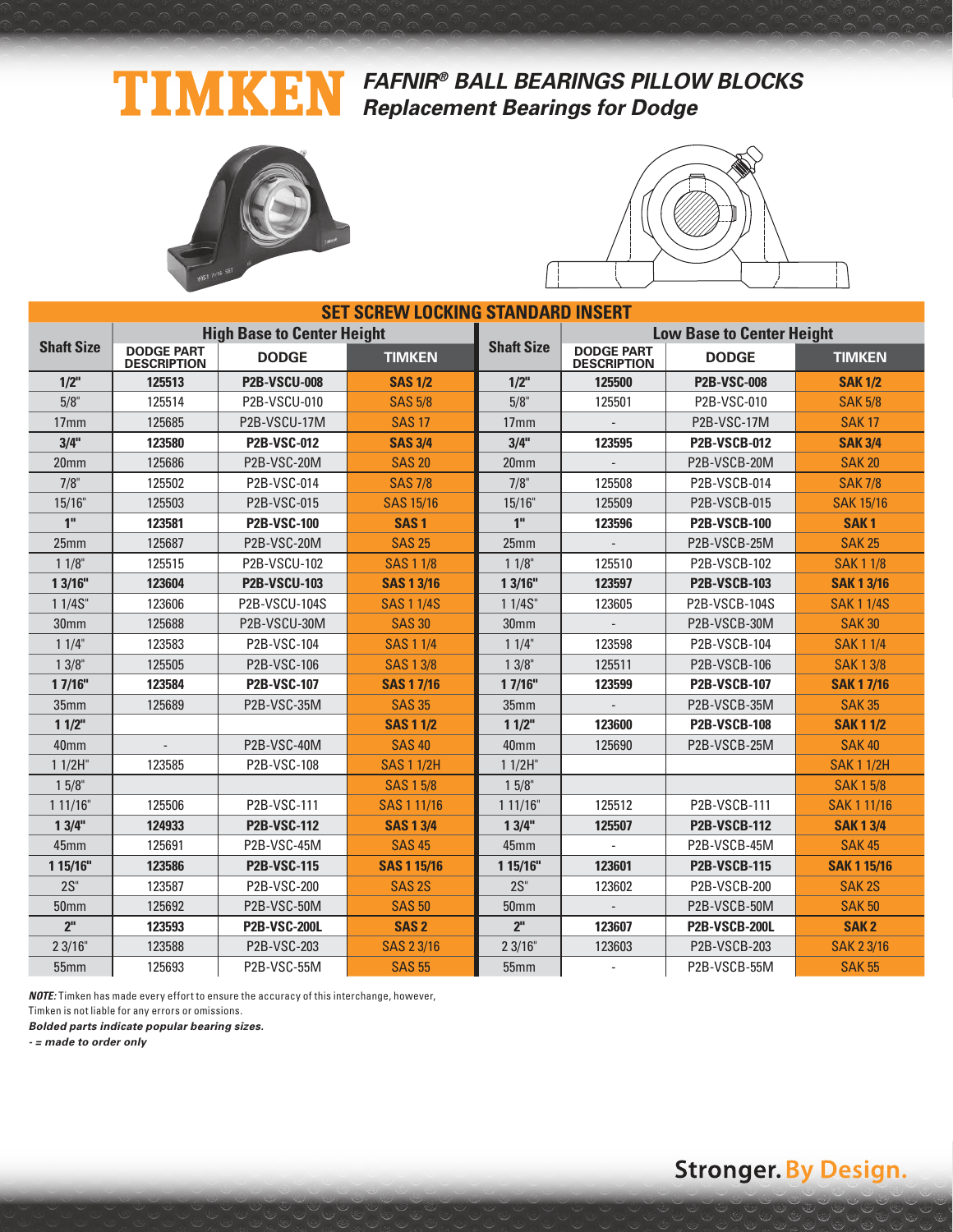### **FAFNIR® BALL BEARINGS PILLOW BLOCKS** TIMKEN **Replacement Bearings for Dodge**





| <b>ECCENTRIC LOCKING INDUSTRIAL INSERT</b> |                                         |                                   |                    |                   |                                         |                      |                    |  |  |  |
|--------------------------------------------|-----------------------------------------|-----------------------------------|--------------------|-------------------|-----------------------------------------|----------------------|--------------------|--|--|--|
|                                            |                                         | <b>High Base to Center Height</b> |                    |                   | <b>Low Base to Center Height</b>        |                      |                    |  |  |  |
| <b>Shaft Size</b>                          | <b>DODGE PART</b><br><b>DESCRIPTION</b> | <b>DODGE</b>                      | <b>TIMKEN</b>      | <b>Shaft Size</b> | <b>DODGE PART</b><br><b>DESCRIPTION</b> | <b>DODGE</b>         | <b>TIMKEN</b>      |  |  |  |
| $1/2$ "                                    | 131341                                  | <b>P2B-SXRU-008</b>               | <b>RAS 1/2</b>     | $1/2$ "           | 131800                                  | <b>P2B-SXR-008</b>   | <b>RAK 1/2</b>     |  |  |  |
| $5/8$ "                                    | 131342                                  | P2B-SXRU-010                      | <b>RAS 5/8</b>     | 5/8"              | 131801                                  | P2B-SXR-010          | <b>RAK 5/8</b>     |  |  |  |
| 11/16"                                     |                                         |                                   | <b>RAS 11/16</b>   | 11/16"            |                                         |                      | <b>RAK 11/16</b>   |  |  |  |
| 17 <sub>mm</sub>                           | 125655                                  | P2B-SXRU-17M                      | <b>RAS 17</b>      | 17 <sub>mm</sub>  |                                         | P2B-SXR-17M          | <b>RAK 17</b>      |  |  |  |
| 3/4"                                       | 131802                                  | <b>P2B-SXR-012</b>                | <b>RAS 3/4</b>     | 3/4"              | 131830                                  | <b>P2B-SXRB-012</b>  | <b>RAK 3/4</b>     |  |  |  |
| 20 <sub>mm</sub>                           | 125656                                  | P2B-SXR-20M                       | <b>RAS 20</b>      | 20 <sub>mm</sub>  | L.                                      | P2B-SXRB-20M         | <b>RAK 20</b>      |  |  |  |
| $7/8$ "                                    | 131803                                  | P2B-SXR-014                       | <b>RAS 7/8</b>     | $7/8$ "           | 131831                                  | P2B-SXRB-014         | <b>RAK 7/8</b>     |  |  |  |
| $15/16$ "                                  | 131804                                  | P2B-SXR-015                       | <b>RAS 15/16</b>   | 15/16"            | 131832                                  | P2B-SXRB-015         | <b>RAK 15/16</b>   |  |  |  |
| 1 <sup>''</sup>                            | 131805                                  | <b>P2B-SXR-100</b>                | <b>RAS1</b>        | 1 <sup>''</sup>   | 131833                                  | <b>P2B-SXRB-100</b>  | <b>RAK1</b>        |  |  |  |
| 25 <sub>mm</sub>                           | 125657                                  | P2B-SXR-25M                       | <b>RAS 25</b>      | 25mm              |                                         | P2B-SXRB-25M         | <b>RAK 25</b>      |  |  |  |
| 11/16"                                     | 131895                                  | P2B-SXRU-101                      | <b>RAS 1 1/16</b>  | 11/16"            | 131834                                  | P2B-SXRB-101         | <b>RAK 1 1/16</b>  |  |  |  |
| $11/8$ "                                   | 131896                                  | P2B-SXRU-102                      | <b>RAS 1 1/8</b>   | $11/8$ "          | 131835                                  | P2B-SXRB-102         | <b>RAK 1 1/8</b>   |  |  |  |
| 13/16"                                     | 131897                                  | <b>P2B-SXRU-103</b>               | <b>RAS 1 3/16</b>  | 13/16"            | 131836                                  | <b>P2B-SXRB-103</b>  | <b>RAK 1 3/16</b>  |  |  |  |
| 11/4S''                                    |                                         | P2B-SXRU-104S                     | <b>RAS 1 1/4S</b>  | 11/4S''           | 068743                                  | P2B-SXRB-104S        | <b>RAK 1 1/4S</b>  |  |  |  |
| 30 <sub>mm</sub>                           | 125658                                  | P2B-SXRU-30M                      | <b>RAS 30</b>      | 30 <sub>mm</sub>  |                                         | P2B-SXRB-30M         | <b>RAK 30</b>      |  |  |  |
| $11/4$ "                                   | 131809                                  | P2B-SXR-104                       | <b>RAS 1 1/4</b>   | $11/4$ "          | 131837                                  | P2B-SXRB-104         | <b>RAK 1 1/4</b>   |  |  |  |
| 15/16"                                     | 131810                                  | P2B-SXR-105                       | <b>RAS 1 5/16</b>  | 15/16"            | 131838                                  | P2B-SXRB-105         | <b>RAK 1 5/16</b>  |  |  |  |
| $13/8$ "                                   | 131811                                  | P2B-SXR-106                       | <b>RAS 1 3/8</b>   | $13/8$ "          | 131839                                  | P2B-SXRB-106         | <b>RAK 1 3/8</b>   |  |  |  |
| 17/16"                                     | 131812                                  | <b>P2B-SXR-107</b>                | <b>RAS 1 7/16</b>  | 17/16"            | 131840                                  | <b>P2B-SXRB-107</b>  | <b>RAK 1 7/16</b>  |  |  |  |
| 35 <sub>mm</sub>                           | 125659                                  | P2B-SXR-35M                       | <b>RAS 35</b>      | 35mm              | $\overline{a}$                          | P2B-SXRB-35M         | <b>RAK 35</b>      |  |  |  |
| 11/2                                       | 131813                                  | <b>P2B-SXR-108</b>                | <b>RAS 1 1/2</b>   | $11/2$ "          | 131841                                  | <b>P2B-SXRB-108</b>  | <b>RAK 1 1/2</b>   |  |  |  |
| 19/16"                                     |                                         |                                   | <b>RAS 1 9/16</b>  | 19/16"            |                                         |                      | <b>RAK 1 9/16</b>  |  |  |  |
| 40mm                                       | $\overline{\phantom{a}}$                | P2B-SXR-40M                       | <b>RAS 40</b>      | 40mm              | 125660                                  | P2B-SXRB-40M         | <b>RAK 40</b>      |  |  |  |
| $15/8$ "                                   | 13181                                   | P2B-SXR-110                       | <b>RAS 1 5/8</b>   | $15/8$ "          | 131842                                  | P2B-SXRB-110         | <b>RAK 1 5/8</b>   |  |  |  |
| 1 11/16"                                   | 131815                                  | P2B-SXR-111                       | <b>RAS 1 11/16</b> | 111/16"           | 131843                                  | P2B-SXRB-111         | <b>RAK111/16</b>   |  |  |  |
| 13/4"                                      | 131816                                  | <b>P2B-SXR-112</b>                | <b>RAS 1 3/4</b>   | 13/4"             | 131844                                  | <b>P2B-SXRB-112</b>  | <b>RAK 1 3/4</b>   |  |  |  |
| 45mm                                       | 125661                                  | P2B-SXR-45M                       | <b>RAS 45</b>      | 45mm              | $\mathcal{L}$                           | P2B-SXRB-45M         | <b>RAK45</b>       |  |  |  |
| $17/8$ "                                   |                                         |                                   | <b>RAS 17/8</b>    | $17/8$ "          |                                         |                      | <b>RAK 17/8</b>    |  |  |  |
| 1 15/16"                                   | 131817                                  | <b>P2B-SXR-115</b>                | <b>RAS 1 15/16</b> | 1 15/16"          | 131845                                  | <b>P2B-SXRB-115</b>  | <b>RAK 1 15/16</b> |  |  |  |
| 50 <sub>mm</sub>                           | 125662                                  | P2B-SXR-50M                       | <b>RAS 50</b>      | 50 <sub>mm</sub>  |                                         | P2B-SXRB-50M         | <b>RAK 50</b>      |  |  |  |
| 2 <sup>n</sup>                             | 131339                                  | <b>P2B-SXR-200L</b>               | <b>RAS2</b>        | 2 <sup>II</sup>   | 131340                                  | <b>P2B-SXRB-200L</b> | <b>RAK2</b>        |  |  |  |
| $21/8$ "                                   |                                         |                                   | <b>RAS 2 1/8</b>   | 21/8"             |                                         |                      | <b>RAK 2 1/8</b>   |  |  |  |
| 23/16"                                     | 131819                                  | P2B-SXR-203                       | <b>RAS 2 3/16</b>  | 23/16"            | 131847                                  | P2B-SXRB-203         | <b>RAK 2 3/16</b>  |  |  |  |
| 55mm                                       | 125663                                  | P2B-SXR-55M                       | <b>RAS 55</b>      | 55mm              |                                         | P2B-SXRB-55M         | <b>RAK 55</b>      |  |  |  |
| 21/4"                                      | 131820                                  | P2B-SXR-204                       | <b>RAS 2 1/4</b>   | 21/4"             | 131848                                  | P2B-SXRB-204         | <b>RAK 2 1/4</b>   |  |  |  |
| $23/8$ "                                   |                                         |                                   | <b>RAS 2 3/8</b>   | 23/8"             |                                         |                      | <b>RAK 2 3/8</b>   |  |  |  |
| 27/16"                                     | 131821                                  | <b>P2B-SXR-207</b>                | <b>RAS 27/16</b>   | 27/16"            | 131849                                  | <b>P2B-SXRB-207</b>  | <b>RAK 27/16</b>   |  |  |  |
| 60 <sub>mm</sub>                           | 125664                                  | P2B-SXR-60M                       | <b>RAS 60</b>      | 60 <sub>mm</sub>  | $\overline{\phantom{a}}$                | P2B-SXRB-60M         | <b>RAK 60</b>      |  |  |  |
| 211/16"                                    |                                         |                                   |                    | 211/16"           |                                         |                      | <b>RAK 2 11/16</b> |  |  |  |
| 70mm                                       |                                         |                                   |                    | 70mm              |                                         |                      | <b>RAK 70</b>      |  |  |  |
| 2 15/16"                                   | 131433                                  | <b>P2B-SXRU-215</b>               | <b>RAS 2 15/16</b> | 2 15/16"          | 131434                                  | <b>P2B-SXRB-215</b>  | <b>RAK 2 15/16</b> |  |  |  |
| 75mm                                       | 125665                                  | P2B-SXRU-75M                      | <b>RAS 75</b>      | 75mm              |                                         | P2B-SXRB-75M         | <b>RAK 75</b>      |  |  |  |

**NOTE:** Timken has made every effort to ensure the accuracy of this interchange, however,

Timken is not liable for any errors or omissions.

**Bolded parts indicate popular bearing sizes.**

**- = made to order only**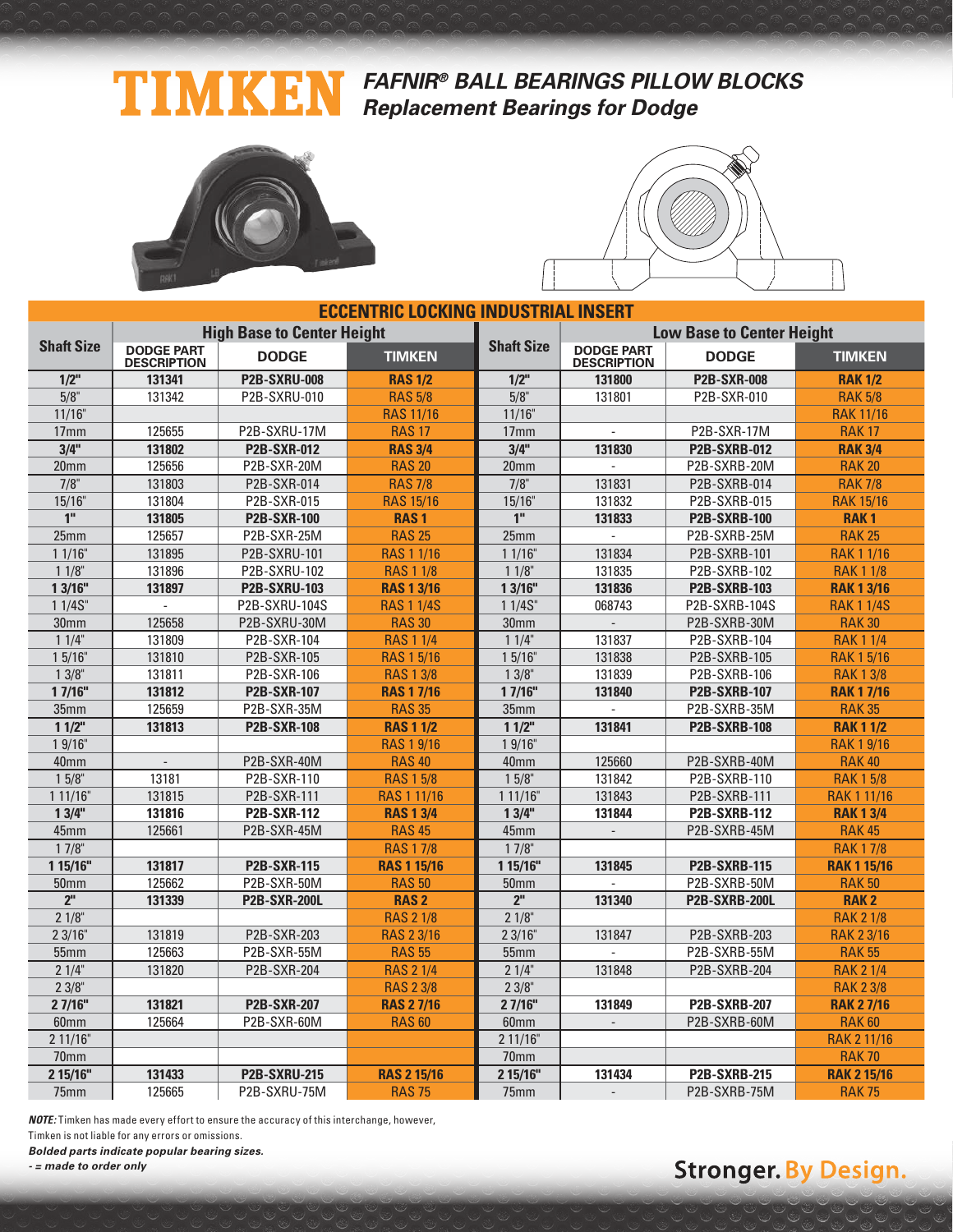## **FAFNIR® BALL BEARINGS PILLOW BLOCKS Replacement Bearings for Dodge**





| <b>ECCENTRIC LOCKING STANDARD INSERT</b> |                                         |                                   |                    |                   |                                         |                                  |                    |  |  |  |
|------------------------------------------|-----------------------------------------|-----------------------------------|--------------------|-------------------|-----------------------------------------|----------------------------------|--------------------|--|--|--|
|                                          |                                         | <b>High Base to Center Height</b> |                    |                   |                                         | <b>Low Base to Center Height</b> |                    |  |  |  |
| <b>Shaft Size</b>                        | <b>DODGE PART</b><br><b>DESCRIPTION</b> | <b>DODGE</b>                      | <b>TIMKEN</b>      | <b>Shaft Size</b> | <b>DODGE PART</b><br><b>DESCRIPTION</b> | <b>DODGE</b>                     | <b>TIMKEN</b>      |  |  |  |
| $1/2$ "                                  | 130324                                  | <b>P2B-SXVU-008</b>               | <b>VAS 1/2</b>     | $1/2$ "           | 130310                                  | <b>P2B-SXV-008</b>               | <b>VAK 1/2</b>     |  |  |  |
| 5/8"                                     | 130325                                  | P2B-SXVU-010                      | <b>VAS 5/8</b>     | 5/8"              | 130311                                  | P2B-SXV-010                      | <b>VAK 5/8</b>     |  |  |  |
| 17 <sub>mm</sub>                         | 125711                                  | P2B-SXVU-17M                      | <b>VAS 17</b>      | 17 <sub>mm</sub>  |                                         | <b>P2B-SXV-17M</b>               | <b>VAK17</b>       |  |  |  |
| 3/4"                                     | 131970                                  | <b>P2B-SXV-012</b>                | <b>VAS 3/4</b>     | 3/4"              | 131983                                  | <b>P2B-SXVB-012</b>              | <b>VAK 3/4</b>     |  |  |  |
| 20mm                                     | 125712                                  | P2B-SXV-20M                       | <b>VAS 25</b>      | 20 <sub>mm</sub>  |                                         | P2B-SXVB-20M                     | <b>VAK 20</b>      |  |  |  |
| 7/8"                                     | 131971                                  | P2B-SXV-014                       | <b>VAS 7/8</b>     | 7/8"              | 131984                                  | P2B-SXVB-014                     | <b>VAK 7/8</b>     |  |  |  |
| 15/16"                                   | 131972                                  | P2B-SXV-015                       | <b>VAS 15/16</b>   | 15/16"            | 131985                                  | P2B-SXVB-015                     | <b>VAK 15/16</b>   |  |  |  |
| 1"                                       | 131973                                  | <b>P2B-SXV-100</b>                | VAS <sub>1</sub>   | 1"                | 131986                                  | <b>P2B-SXVB-100</b>              | VAK <sub>1</sub>   |  |  |  |
| 25mm                                     | 125713                                  | P2B-SXV-25M                       | <b>VAS 25</b>      | 25mm              |                                         | P2B-SXVB-25M                     | <b>VAK 25</b>      |  |  |  |
| 11/8"                                    | 131083                                  | P2B-SXVU-102                      | <b>VAS 1 1/8</b>   | 11/8"             | 131988                                  | P2B-SXVB-102                     | <b>VAK 1 1/8</b>   |  |  |  |
| 13/16"                                   | 131084                                  | <b>P2B-SXVU-103</b>               | <b>VAS 1 3/16</b>  | 13/16"            | 131989                                  | <b>P2B-SXVB-103</b>              | <b>VAK 1 3/16</b>  |  |  |  |
| 1 1/4S"                                  | 131085                                  | P2B-SXVU-104S                     | <b>VAS 1 1/4S</b>  | 11/4S''           | 131990                                  | P2B-SXVB-104S                    | <b>VAK 1 1/4S</b>  |  |  |  |
| 30mm                                     | 125714                                  | P2B-SXVU-30M                      | <b>VAS 30</b>      | 30 <sub>mm</sub>  | 056830                                  | P2B-SXVB-30M                     | <b>VAK 30</b>      |  |  |  |
| 11/4"                                    | 131978                                  | P2B-SXV-104                       | <b>VAS 1 1/4</b>   | 11/4"             | 131991                                  | P2B-SXVB-104                     | <b>VAK 1 1/4</b>   |  |  |  |
| $13/8$ "                                 | 131980                                  | P2B-SXV-106                       | <b>VAS 1 3/8</b>   | $13/8$ "          | 131993                                  | P2B-SXVB-106                     | <b>VAK 1 3/8</b>   |  |  |  |
| 17/16"                                   | 131981                                  | <b>P2B-SXV-107</b>                | <b>VAS 17/16</b>   | 17/16"            | 131994                                  | <b>P2B-SXVB-107</b>              | <b>VAK 17/16</b>   |  |  |  |
| 35mm                                     | 125715                                  | P2B-SXV-35M                       | <b>VAS 35</b>      | 35mm              | 068864                                  | P2B-SXVB-35M                     | <b>VAK 35</b>      |  |  |  |
| 11/2"                                    | 131982                                  | <b>P2B-SXV-108</b>                | <b>VAS 1 1/2</b>   | 11/2"             | 131995                                  | <b>P2B-SXVB-108</b>              | <b>VAK 1 1/2</b>   |  |  |  |
| 40mm                                     |                                         | P2B-SXV-40M                       | <b>VAS 40</b>      | 40mm              | 125716                                  | P2B-SXVB-40M                     | <b>VAK 40</b>      |  |  |  |
| $15/8$ "                                 |                                         |                                   | <b>VAS 1 5/8</b>   | 15/8"             |                                         |                                  | <b>VAK 1 5/8</b>   |  |  |  |
| 111/16"                                  | 130312                                  | P2B-SXV-111                       | VAS 1 11/16        | 111/16"           | 130318                                  | P2B-SXVB-111                     | <b>VAK 1 11/16</b> |  |  |  |
| 13/4"                                    | 130313                                  | <b>P2B-SXV-112</b>                | <b>VAS 1 3/4</b>   | 13/4"             | 130319                                  | <b>P2B-SXVB-112</b>              | <b>VAK 1 3/4</b>   |  |  |  |
| 45mm                                     | 125717                                  | P2B-SXV-45M                       | <b>VAS 45</b>      | 45mm              |                                         | P2B-SXVB-45M                     | <b>VAK 45</b>      |  |  |  |
| $17/8$ "                                 |                                         |                                   | <b>VAS 17/8</b>    | 17/8"             |                                         |                                  | <b>VAK 17/8</b>    |  |  |  |
| 1 15/16"                                 | 130314                                  | <b>P2B-SXV-115</b>                | <b>VAS 1 15/16</b> | 1 15/16"          | 130320                                  | <b>P2B-SXVB-115</b>              | <b>VAK 1 15/16</b> |  |  |  |
| $2S$ "                                   | 130315                                  | P2B-SXV-200                       | VAS <sub>2</sub>   | $2S$ "            | 130321                                  | P2B-SXVB-200                     | VAK <sub>2S</sub>  |  |  |  |
| <b>50mm</b>                              | 125718                                  | P2B-SXV-50M                       | <b>VAS 50</b>      | <b>50mm</b>       |                                         | P2B-SXVB-50M                     | <b>VAK 50</b>      |  |  |  |
| 2 <sup>II</sup>                          | 130316                                  | <b>P2B-SXV-200L</b>               | VAS <sub>2</sub>   | 2 <sup>II</sup>   | 130322                                  | <b>P2B-SXVB-200L</b>             | VAK <sub>2</sub>   |  |  |  |
| 23/16"                                   | 130317                                  | P2B-SXV-203                       | <b>VAS 2 3/16</b>  | 23/16"            | 130323                                  | P2B-SXVB-203                     | <b>VAK 2 3/16</b>  |  |  |  |
| 55mm                                     | 125719                                  | P2B-SXV-55M                       | <b>VAS 55</b>      | 55mm              |                                         | P2B-SXVB-55M                     | <b>VAK 55</b>      |  |  |  |

**NOTE:** Timken has made every effort to ensure the accuracy of this interchange, however,

Timken is not liable for any errors or omissions.

**Bolded parts indicate popular bearing sizes.**

**- = made to order only**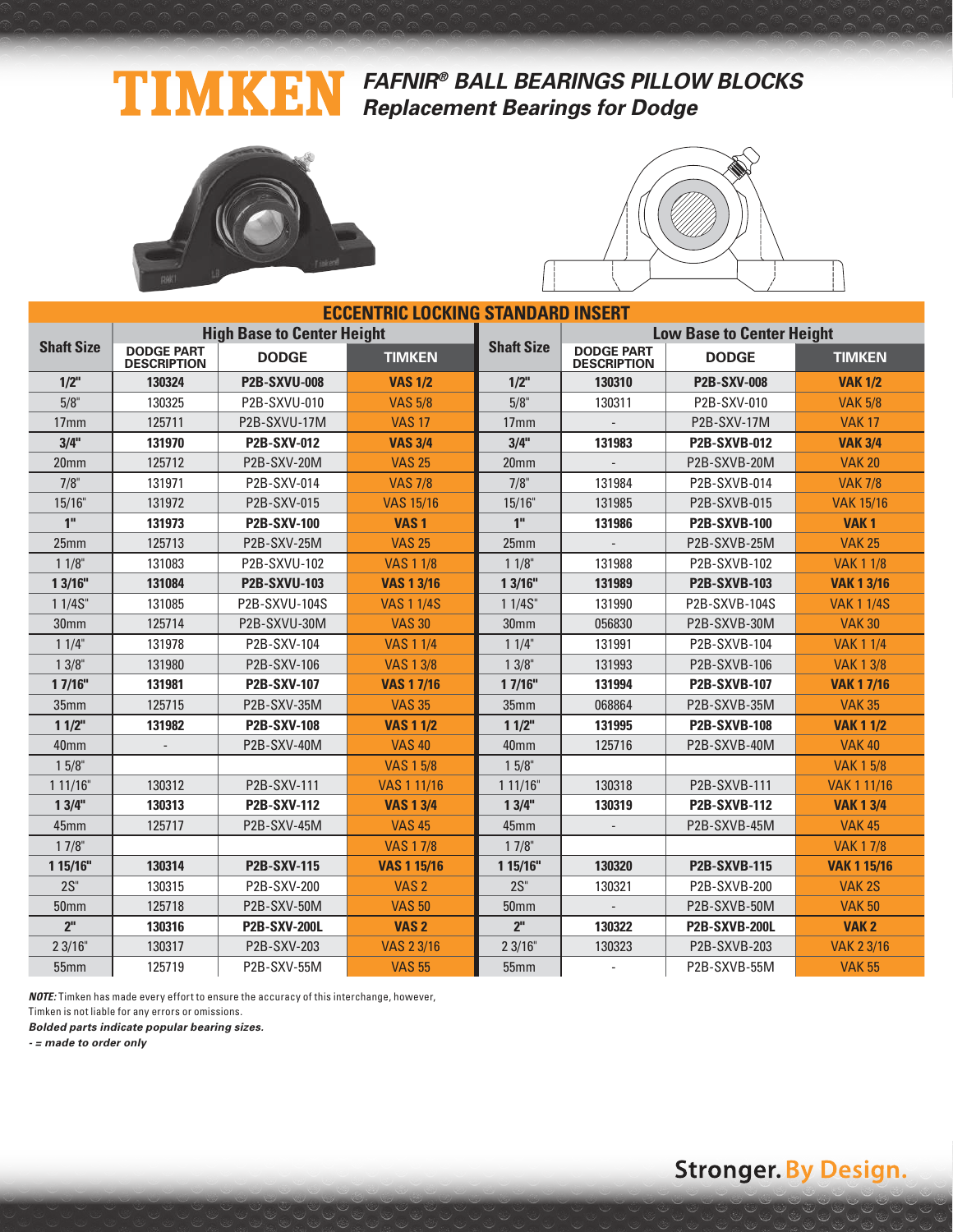#### **FAFNIR® BALL BEARINGS 4-BOLT & 2-BOLT FLANGES** T 〈引 **Replacement Bearings for Dodge**



70mm 125895 F4B-SC-70M YCJ 70 SGT **2 15/16" 124220 F4B-SC-215 YCJ 2 15/16 SGT** 75mm 125896 F4B-SC-75M YCJ 75 SGT







| <b>SET SCREW LOCKING INDUSTRIAL INSERT</b> |                                         |                       |                        |                   |                                                   |                                                                                                |                         |  |  |  |
|--------------------------------------------|-----------------------------------------|-----------------------|------------------------|-------------------|---------------------------------------------------|------------------------------------------------------------------------------------------------|-------------------------|--|--|--|
|                                            |                                         | <b>4-Bolt Flanges</b> |                        |                   |                                                   | <b>2-Bolt Flanges</b>                                                                          |                         |  |  |  |
| <b>Shaft Size</b>                          | <b>DODGE PART</b><br><b>DESCRIPTION</b> | <b>DODGE</b>          | <b>TIMKEN</b>          | <b>Shaft Size</b> | <b>DODGE PART</b><br><b>DESCRIPTION</b>           | <b>DODGE</b>                                                                                   | <b>TIMKEN</b>           |  |  |  |
| 1/2"                                       | 124048                                  | F4B-SC-008            | <b>YCJ 1/2</b>         | $1/2$ "           | 124198                                            | F2B-SC-008                                                                                     | <b>YCJT 1/2</b>         |  |  |  |
| 5/8"                                       | 124049                                  | F4B-SC-010            | <b>YCJ 5/8</b>         | 5/8"              | 124199                                            | F2B-SC-010                                                                                     | <b>YCJT 5/8</b>         |  |  |  |
| 17 <sub>mm</sub>                           | 125885                                  | F4B-SC-17M            | <b>YCJ 17</b>          | 17 <sub>mm</sub>  | 125875                                            | F2B-SC-17M                                                                                     | YCJT <sub>17</sub>      |  |  |  |
| 3/4"                                       | 124100                                  | F4B-SC-012            | <b>YCJ 3/4 SGT</b>     | 3/4"              | 124170                                            | F2B-SC-012                                                                                     | YCJT 3/4 SGT            |  |  |  |
| 20 <sub>mm</sub>                           | 125886                                  | F4B-SC-20M            | YCJ 20 SGT             | 20 <sub>mm</sub>  | 125876                                            | F2B-SC-20M                                                                                     | YCJT 20 SGT             |  |  |  |
| 7/8"                                       | 124101                                  | F4B-SC-014            | <b>YCJ 7/8 SGT</b>     | 7/8"              | 124171                                            | F2B-SC-014                                                                                     | YCJT7/8 SGT             |  |  |  |
| 15/16"                                     | 124102                                  | F4B-SC-015            | <b>YCJ 15/16 SGT</b>   | 15/16"            | 124172                                            | F2B-SC-015                                                                                     | <b>YCJT 15/16 SGT</b>   |  |  |  |
| 1 <sup>''</sup>                            | 124103                                  | F4B-SC-100            | <b>YCJ1SGT</b>         | 1 <sup>II</sup>   | 124173                                            | F2B-SC-100                                                                                     | <b>YCJT1SGT</b>         |  |  |  |
| 25mm                                       | 125887                                  | F4B-SC-25M            | <b>YCJ 25 SGT</b>      | 25mm              | 125877                                            | F2B-SC-25M                                                                                     | YCJT 25 SGT             |  |  |  |
| 11/16"                                     | 124218                                  | F4B-SC-101            | <b>YCJ 1 1/16 SGT</b>  | 11/16"            | 124410                                            | F2B-SC-101                                                                                     | <b>YCJT11/16SGT</b>     |  |  |  |
| 11/8"                                      | 124204                                  | F4B-SC-102            | <b>YCJ 1 1/8 SGT</b>   | 11/8"             | 124274                                            | F2B-SC-102                                                                                     | <b>YCJT11/8SGT</b>      |  |  |  |
| 13/16"                                     | 124205                                  | F4B-SC-103            | <b>YCJ 13/16 SGT</b>   | 13/16"            | 124275                                            | F2B-SC-103                                                                                     | <b>YCJT 1 3/16 SGT</b>  |  |  |  |
| 11/4S''                                    | 123173                                  | F4B-SC-104S           | <b>YCJ 1 1/4S SGT</b>  | 11/4S''           | 123172                                            | F2B-SC-104S                                                                                    | <b>YCJT11/4SSGT</b>     |  |  |  |
| 30mm                                       | 125888                                  | F4B-SC-30M            | YCJ 30 SGT             | 30mm              | 125878                                            | F2B-SC-30M                                                                                     | YCJT30 SGT              |  |  |  |
| 11/4"                                      | 124206                                  | F4B-SC-104            | <b>YCJ 1 1/4 SGT</b>   | 11/4"             | 124276                                            | F2B-SC-104                                                                                     | <b>YCJT11/4SGT</b>      |  |  |  |
| 15/16"                                     | 124219                                  | F4B-SC-105            | <b>YCJ 15/16 SGT</b>   | 15/16"            | 124411                                            | F2B-SC-105                                                                                     | <b>YCJT15/16 SGT</b>    |  |  |  |
| 13/8"                                      | 124207                                  | F4B-SC-106            | <b>YCJ 13/8 SGT</b>    | 13/8"             | 124277                                            | F2B-SC-106                                                                                     | <b>YCJT13/8 SGT</b>     |  |  |  |
| 17/16"                                     | 124208                                  | <b>F4B-SC-107</b>     | <b>YCJ 17/16 SGT</b>   | 17/16"            | 124278                                            | F2B-SC-107                                                                                     | <b>YCJT17/16 SGT</b>    |  |  |  |
| 35 <sub>mm</sub>                           | 125889                                  | F4B-SC-35M            | YCJ 35 SGT             | 35 <sub>mm</sub>  | 125879                                            | F2B-SC-35M                                                                                     | YCJT35 SGT              |  |  |  |
| 11/2"                                      | 124209                                  | F4B-SC-108            | <b>YCJ 11/2 SGT</b>    | 11/2"             | 124268                                            | F2B-SC-108                                                                                     | <b>YCJT11/2SGT</b>      |  |  |  |
| 40mm                                       | 125890                                  | F4B-SC-40M            | YCJ 40 SGT             | 40mm              | 125880                                            | F2B-SC-40M                                                                                     | YCJT 40 SGT             |  |  |  |
| 15/8"                                      | 125170                                  | F4B-SC-110L           | <b>YCJ 15/8 SGT</b>    | 15/8"             | 125171                                            | F2B-SC-110L                                                                                    | <b>YCJT15/8SGT</b>      |  |  |  |
| 111/16"                                    | 124211                                  | F4B-SC-111            | <b>YCJ 1 11/16 SGT</b> | 111/16"           | 124279                                            | F2B-SC-111                                                                                     | <b>YCJT111/16 SGT</b>   |  |  |  |
| 13/4"                                      | 124212                                  | F4B-SC-112            | <b>YCJ 13/4 SGT</b>    | 13/4"             | 124413                                            | F2B-SC-112                                                                                     | <b>YCJT 1 3/4 SGT</b>   |  |  |  |
| 45mm                                       | 125891                                  | F4B-SC-45M            | YCJ 45 SGT             | 45mm              | 125881                                            | F2B-SC-45M                                                                                     | YCJT 45 SGT             |  |  |  |
| 1 15/16"                                   | 124213                                  | F4B-SC-115            | <b>YCJ 1 15/16 SGT</b> | 1 15/16"          | 124269                                            | F2B-SC-115                                                                                     | <b>YCJT 1 15/16 SGT</b> |  |  |  |
| $2S$ "                                     | 124214                                  | F4B-SC-200            | YCJ 2S SGT             | $2S$ "            | 124270                                            | F2B-SC-200                                                                                     | YCJT 2S SGT             |  |  |  |
| 50 <sub>mm</sub>                           | 125892                                  | F4B-SC-50M            | YCJ 50 SGT             | <b>50mm</b>       | 125882                                            | F2B-SC-50M                                                                                     | YCJT 50 SGT             |  |  |  |
| 2 <sup>''</sup>                            | 126192                                  | <b>F4B-SCM-200</b>    | <b>YCJ 2 SGT</b>       | 2"                | 126293                                            | <b>F2B-SCM-200</b>                                                                             | <b>YCJT 2 SGT</b>       |  |  |  |
| 23/16"                                     | 124215                                  | F4B-SC-203            | <b>YCJ 23/16 SGT</b>   | 23/16"            | 124034                                            | F2B-SC-203                                                                                     | <b>YCJT 23/16 SGT</b>   |  |  |  |
| <b>55mm</b>                                | 125893                                  | F4B-SC-55M            | <b>YCJ 55 SGT</b>      | 55mm              | 124942                                            | F2B-SC-55M                                                                                     | YCJT 55 SGT             |  |  |  |
| 21/4"                                      | 126283                                  | F4B-SCM-204           |                        |                   |                                                   | <b>NOTE:</b> Timken has made every effort to ensure the accuracy of this interchange, however, |                         |  |  |  |
| 27/16"                                     | 124217                                  | F4B-SC-207            | <b>YCJ 27/16 SGT</b>   |                   | Timken is not liable for any errors or omissions. |                                                                                                |                         |  |  |  |
| 60mm                                       | 125894                                  | F4B-SC-60M            | YCJ 60 SGT             |                   | Bolded parts indicate popular bearing sizes.      |                                                                                                |                         |  |  |  |
| 211/16"                                    | 124261                                  | F4B-SC-211            | <b>YCJ 2 11/16 SGT</b> |                   |                                                   |                                                                                                |                         |  |  |  |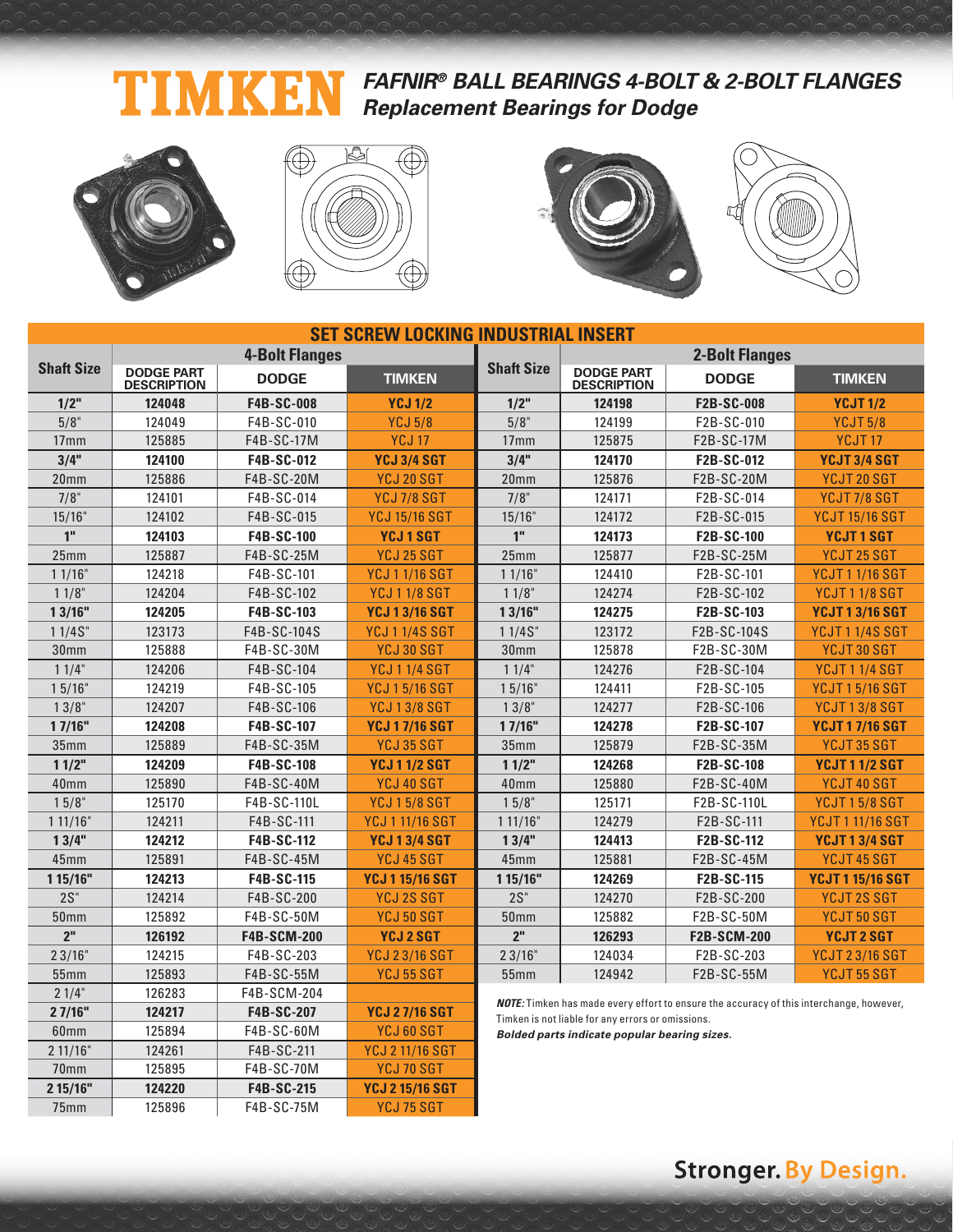#### **FAFNIR® BALL BEARINGS 4-BOLT & 2-BOLT FLANGES** TIM (4) **Replacement Bearings for Dodge**









| <b>SET SCREW LOCKING STANDARD INSERT</b> |                                         |                       |                    |                   |                                         |                       |                     |  |  |  |
|------------------------------------------|-----------------------------------------|-----------------------|--------------------|-------------------|-----------------------------------------|-----------------------|---------------------|--|--|--|
|                                          |                                         | <b>4-Bolt Flanges</b> |                    |                   |                                         | <b>2-Bolt Flanges</b> |                     |  |  |  |
| <b>Shaft Size</b>                        | <b>DODGE PART</b><br><b>DESCRIPTION</b> | <b>DODGE</b>          | <b>TIMKEN</b>      | <b>Shaft Size</b> | <b>DODGE PART</b><br><b>DESCRIPTION</b> | <b>DODGE</b>          | <b>TIMKEN</b>       |  |  |  |
| $1/2$ "                                  | 125524                                  | <b>F4B-VSC-008</b>    | <b>SCJ 1/2</b>     | $1/2$ "           | 125516                                  | <b>F2B-VSC-008</b>    | <b>SCJT 1/2</b>     |  |  |  |
| 5/8"                                     | 125525                                  | F4B-VSC-010           | <b>SCJ 5/8</b>     | 5/8"              | 125517                                  | F2B-VSC-010           | <b>SCJT 5/8</b>     |  |  |  |
| 17 <sub>mm</sub>                         | 125694                                  | F4B-VSC-17M           | <b>SCJ 17</b>      | 17 <sub>mm</sub>  | 125703                                  | <b>F2B-VSC-17M</b>    | SCJT <sub>17</sub>  |  |  |  |
| 3/4"                                     | 123625                                  | <b>F4B-VSC-012</b>    | <b>SCJ 3/4</b>     | 3/4"              | 123610                                  | <b>F2B-VSC-012</b>    | <b>SCJT 3/4</b>     |  |  |  |
| 20 <sub>mm</sub>                         | 125695                                  | F4B-VSC-20M           | <b>SCJ 20</b>      | 20 <sub>mm</sub>  | 125704                                  | <b>F2B-VSC-20M</b>    | SCJT <sub>20</sub>  |  |  |  |
| $7/8$ "                                  | 125526                                  | F4B-VSC-014           | <b>SCJ 7/8</b>     | 7/8"              | 125518                                  | F2B-VSC-014           | <b>SCJT 7/8</b>     |  |  |  |
| $15/16$ "                                | 125527                                  | F4B-VSC-015           | <b>SCJ 15/16</b>   | 15/16"            | 125519                                  | F2B-VSC-015           | <b>SCJT 15/16</b>   |  |  |  |
| 1 <sup>''</sup>                          | 123626                                  | <b>F4B-VSC-100</b>    | SCJ <sub>1</sub>   | 1 <sup>''</sup>   | 123611                                  | <b>F2B-VSC-100</b>    | <b>SCJT1</b>        |  |  |  |
| 25mm                                     | 125696                                  | F4B-VSC-25M           | <b>SCJ 25</b>      | 25mm              | 125705                                  | F2B-VSC-25M           | <b>SCJT 25</b>      |  |  |  |
| $11/8$ "                                 | 125528                                  | F4B-VSC-102           | <b>SCJ 1 1/8</b>   | $11/8$ "          | 125520                                  | F2B-VSC-102           | <b>SCJT 1 1/8</b>   |  |  |  |
| 13/16"                                   | 123627                                  | <b>F4B-VSC-103</b>    | <b>SCJ 1 3/16</b>  | 13/16"            | 123612                                  | <b>F2B-VSC-103</b>    | <b>SCJT 1 3/16</b>  |  |  |  |
| 11/4S''                                  | 123634                                  | F4B-VSC-104S          | <b>SCJ 1 1/4S</b>  | 11/4S''           | 123618                                  | F2B-VSC-104S          | <b>SCJT 1 1/4S</b>  |  |  |  |
| 30mm                                     | 125697                                  | F4B-VSC-30M           | <b>SCJ 30</b>      | 30 <sub>mm</sub>  | 125752                                  | F2B-VSC-30M           | SCJT <sub>30</sub>  |  |  |  |
| 11/4"                                    | 123628                                  | F4B-VSC-104           | <b>SCJ 1 1/4</b>   | 11/4"             | 123613                                  | F2B-VSC-104           | <b>SCJT 1 1/4</b>   |  |  |  |
| $13/8$ "                                 | 125699                                  | F4B-VSC-106           | <b>SCJ 13/8</b>    | $13/8$ "          | 125521                                  | F2B-VSC-106           | <b>SCJT 1 3/8</b>   |  |  |  |
| 17/16"                                   | 123629                                  | F4B-VSC-107           | <b>SCJ 17/16</b>   | 17/16"            | 123614                                  | <b>F2B-VSC-107</b>    | <b>SCJT 17/16</b>   |  |  |  |
| 35 <sub>mm</sub>                         | 125698                                  | F4B-VSC-35M           | <b>SCJ 35</b>      | 35mm              | 125706                                  | F2B-VSC-35M           | <b>SCJT 35</b>      |  |  |  |
| 11/2"                                    | 123630                                  | <b>F4B-VSC-108</b>    | <b>SCJ 1 1/2</b>   | 11/2"             | 123615                                  | <b>F2B-VSC-108</b>    | <b>SCJT 1 1/2</b>   |  |  |  |
| 40mm                                     | 125699                                  | <b>F4B-VSC-40M</b>    | <b>SCJ 40</b>      | 40mm              | 125707                                  | F2B-VSC-40M           | <b>SCJT 40</b>      |  |  |  |
| $15/8$ "                                 |                                         |                       | <b>SCJ 15/8</b>    | $15/8$ "          |                                         |                       | <b>SCJT 15/8</b>    |  |  |  |
| 111/16"                                  | 125530                                  | F4B-VSC-111           | SCJ 1 11/16        | 111/16"           | 125522                                  | F2B-VSC-111           | <b>SCJT 1 11/16</b> |  |  |  |
| 13/4"                                    | 125531                                  | <b>F4B-VSC-112</b>    | <b>SCJ 1 3/4</b>   | 13/4"             | 125523                                  | <b>F2B-VSC-112</b>    | <b>SCJT 1 3/4</b>   |  |  |  |
| 45mm                                     | 125700                                  | F4B-VSC-45M           | <b>SCJ 45</b>      | 45mm              | 125708                                  | <b>F2B-VSC-45M</b>    | <b>SCJT 45</b>      |  |  |  |
| 1 15/16"                                 | 123631                                  | <b>F4B-VSC-115</b>    | <b>SCJ 1 15/16</b> | 1 15/16"          | 123616                                  | <b>F2B-VSC-115</b>    | <b>SCJT 1 15/16</b> |  |  |  |
| $2S$ "                                   | 123632                                  | F4B-VSC-200           | SCJ <sub>2S</sub>  | $2S$ "            | 123617                                  | F2B-VSC-200           | <b>SCJT 2S</b>      |  |  |  |
| 50 <sub>mm</sub>                         | 125701                                  | F4B-VSC-50M           | <b>SCJ 50</b>      | <b>50mm</b>       | 125709                                  | <b>F2B-VSC-50M</b>    | <b>SCJT 50</b>      |  |  |  |
| 2 <sup>''</sup>                          | 123652                                  | <b>F4B-VSC-200L</b>   | SCJ <sub>2</sub>   | 2 <sup>II</sup>   | 123694                                  | <b>F2B-VSC-200L</b>   | <b>SCJT2</b>        |  |  |  |
| 23/16"                                   | 123633                                  | F4B-VSC-203           | SCJ 23/16          | 23/16"            | 123619                                  | F2B-VSC-203           | <b>SCJT 2 3/16</b>  |  |  |  |
| 55mm                                     | 125702                                  | F4B-VSC-55M           | <b>SCJ 55</b>      | 55mm              | 125710                                  | <b>F2B-VSC-55M</b>    | <b>SCJT 55</b>      |  |  |  |

**NOTE:** Timken has made every effort to ensure the accuracy of this interchange, however, Timken is not liable for any errors or omissions.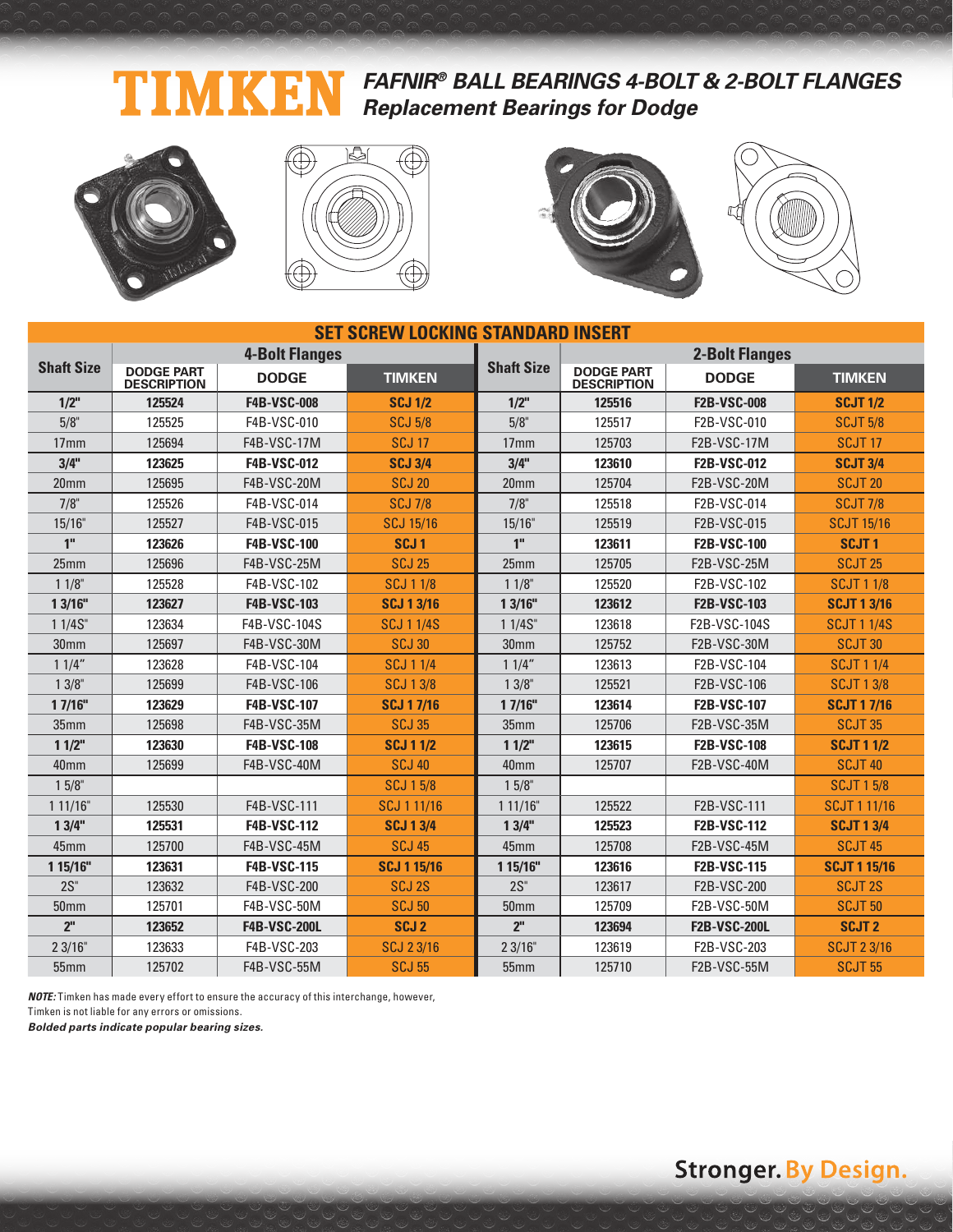#### **FAFNIR® BALL BEARINGS 4-BOLT & 2-BOLT FLANGES** 며 KI **Replacement Bearings for Dodge**



2 11/16" RCJ 2 11/16 70mm RCJ 70 **2 15/16" 131137 F4B-SXR-215 RCJ 2 15/16** 75mm 125676 | F4B-SXR-75M | RCJ 75







|                   |                                         |                       | <b>ECCENTRIC LOCKING INDUSTRIAL INSERT</b> |                                                                                                |                                         |                     |                     |  |  |  |  |
|-------------------|-----------------------------------------|-----------------------|--------------------------------------------|------------------------------------------------------------------------------------------------|-----------------------------------------|---------------------|---------------------|--|--|--|--|
|                   |                                         | <b>4-Bolt Flanges</b> |                                            |                                                                                                | <b>2-Bolt Flanges</b>                   |                     |                     |  |  |  |  |
| <b>Shaft Size</b> | <b>DODGE PART</b><br><b>DESCRIPTION</b> | <b>DODGE</b>          | <b>TIMKEN</b>                              | <b>Shaft Size</b>                                                                              | <b>DODGE PART</b><br><b>DESCRIPTION</b> | <b>DODGE</b>        | <b>TIMKEN</b>       |  |  |  |  |
| $1/2$ "           | 131100                                  | <b>F4B-SXR-008</b>    | <b>RCJ 1/2</b>                             | $1/2$ "                                                                                        | 131050                                  | <b>F2B-SXR-008</b>  | <b>RCJT 1/2</b>     |  |  |  |  |
| 5/8"              | 131102                                  | F4B-SXR-010           | <b>RCJ 5/8</b>                             | 5/8"                                                                                           | 131052                                  | F2B-SXR-010         | <b>RCJT 5/8</b>     |  |  |  |  |
| 11/16"            |                                         |                       | <b>RCJ 11/16</b>                           | 11/16"                                                                                         |                                         |                     | <b>RCJT 11/16</b>   |  |  |  |  |
| 17mm              | 125666                                  | F4B-SXR-17M           | <b>RCJ 17</b>                              | 125677<br>F2B-SXR-17M<br>17 <sub>mm</sub>                                                      |                                         |                     | <b>RCJT17</b>       |  |  |  |  |
| 3/4"              | 131104                                  | <b>F4B-SXR-012</b>    | <b>RCJ 3/4</b>                             | 3/4"<br>131054<br><b>F2B-SXR-012</b>                                                           |                                         |                     | <b>RCJT 3/4</b>     |  |  |  |  |
| 20 <sub>mm</sub>  | 125667                                  | F4B-SXR-20M           | <b>RCJ 20</b>                              | 20 <sub>mm</sub>                                                                               | 125678                                  | F2B-SXR-20M         | <b>RCJT 20</b>      |  |  |  |  |
| 7/8"              | 131106                                  | F4B-SXR-014           | <b>RCJ 7/8</b>                             | 7/8"                                                                                           | 131056                                  | F2B-SXR-014         | <b>RCJT 7/8</b>     |  |  |  |  |
| 15/16"            | 131107                                  | F4B-SXR-015           | <b>RCJ 15/16</b>                           | 15/16"                                                                                         | 131057                                  | F2B-SXR-015         | <b>RCJT 15/16</b>   |  |  |  |  |
| 1 <sup>''</sup>   | 131108                                  | <b>F4B-SXR-100</b>    | RCJ <sub>1</sub>                           | 1 <sup>''</sup>                                                                                | 131058                                  | <b>F2B-SXR-100</b>  | <b>RCJT1</b>        |  |  |  |  |
| 25mm              | 125668                                  | F4B-SXR-25M           | <b>RCJ 25</b>                              | 25mm                                                                                           | 125679                                  | F2B-SXR-25M         | <b>RCJT 25</b>      |  |  |  |  |
| 11/16"            | 131109                                  | F4B-SXR-101           | <b>RCJ 1 1/16</b>                          | 11/16"                                                                                         | 131059                                  | F2B-SXR-101         | <b>RCJT 1 1/16</b>  |  |  |  |  |
| $11/8$ "          | 131110                                  | F4B-SXR-102           | <b>RCJ 1 1/8</b>                           | 11/8"                                                                                          | 131060                                  | F2B-SXR-102         | <b>RCJT 1 1/8</b>   |  |  |  |  |
| 13/16"            | 131111                                  | <b>F4B-SXR-103</b>    | <b>RCJ 1 3/16</b>                          | 1 3/16"                                                                                        | 131061                                  | <b>F2B-SXR-103</b>  | <b>RCJT 1 3/16</b>  |  |  |  |  |
| 1 1/4S"           | 064929                                  | F4B-SXR-104S          | <b>RCJ 1 1/4S</b>                          | 1 1/4S"                                                                                        | 049879                                  | F2B-SXR-104S        | <b>RCJT 1 1/4S</b>  |  |  |  |  |
| 30 <sub>mm</sub>  | 125669                                  | F4B-SXR-30M           | <b>RCJ 30</b>                              | 30mm                                                                                           | 125680                                  | F2B-SXR-30M         | <b>RCJT 30</b>      |  |  |  |  |
| 11/4"             | 131113                                  | F4B-SXR-104           | <b>RCJ 1 1/4</b>                           | 11/4"                                                                                          | 131063                                  | F2B-SXR-104         | <b>RCJT 1 1/4</b>   |  |  |  |  |
| 15/16"            | 131114                                  | F4B-SXR-105           | <b>RCJ 15/16</b>                           | 15/16"                                                                                         | 131064                                  | F2B-SXR-105         | <b>RCJT 1 5/16</b>  |  |  |  |  |
| $13/8$ "          | 131115                                  | F4B-SXR-106           | <b>RCJ 13/8</b>                            | $13/8$ "                                                                                       | 131065                                  | F2B-SXR-106         | <b>RCJT 1 3/8</b>   |  |  |  |  |
| 17/16"            | 131116                                  | <b>F4B-SXR-107</b>    | <b>RCJ 17/16</b>                           | 17/16"                                                                                         | 131066                                  | <b>F2B-SXR-107</b>  | <b>RCJT 17/16</b>   |  |  |  |  |
| 35mm              | 125670                                  | F4B-SXR-35M           | <b>RCJ 35</b>                              | 35mm                                                                                           | 125681                                  | F2B-SXR-35M         | <b>RCJT 35</b>      |  |  |  |  |
| $11/2$ "          | 131117                                  | <b>F4B-SXR-108</b>    | <b>RCJ 1 1/2</b>                           | 11/2"                                                                                          | 131067                                  | <b>F2B-SXR-108</b>  | <b>RCJT 1 1/2</b>   |  |  |  |  |
| 19/16"            |                                         |                       | <b>RCJ 19/16</b>                           | 19/16"                                                                                         |                                         |                     | <b>RCJT 1 9/16</b>  |  |  |  |  |
| 40mm              | 125671                                  | F4B-SXR-40M           | <b>RCJ 40</b>                              | 40mm                                                                                           | 125682                                  | F2B-SXR-40M         | <b>RCJT 40</b>      |  |  |  |  |
| $15/8$ "          | 131120                                  | F4B-SXR-110           | <b>RCJ 15/8</b>                            | $15/8$ "                                                                                       | 131070                                  | F2B-SXR-110         | <b>RCJT 15/8</b>    |  |  |  |  |
| 1 11/16"          | 131121                                  | F4B-SXR-111           | RCJ 1 11/16                                | 111/16"                                                                                        | 131071                                  | F2B-SXR-111         | <b>RCJT 1 11/16</b> |  |  |  |  |
| 13/4"             | 131122                                  | <b>F4B-SXR-112</b>    | <b>RCJ 1 3/4</b>                           | 13/4"                                                                                          | 131072                                  | <b>F2B-SXR-112</b>  | <b>RCJT 1 3/4</b>   |  |  |  |  |
| 45mm              | 125672                                  | F4B-SXR-45M           | <b>RCJ 45</b>                              | 45mm                                                                                           | 125683                                  | F2B-SXR-45M         | <b>RCJT 45</b>      |  |  |  |  |
| $17/8$ "          |                                         |                       | <b>RCJ 17/8</b>                            | $17/8$ "                                                                                       |                                         |                     | <b>RCJT 17/8</b>    |  |  |  |  |
| 1 15/16"          | 131125                                  | <b>F4B-SXR-115</b>    | <b>RCJ 1 15/16</b>                         | 1 15/16"                                                                                       | 131075                                  | <b>F2B-SXR-115</b>  | <b>RCJT 1 15/16</b> |  |  |  |  |
| 50 <sub>mm</sub>  | 125673                                  | F4B-SXR-50M           | <b>RCJ 50</b>                              | 50 <sub>mm</sub>                                                                               | 125684                                  | F2B-SXR-50M         | <b>RCJT 50</b>      |  |  |  |  |
| 2 <sup>ii</sup>   | 131343                                  | <b>F4B-SXR-200L</b>   | <b>RCJ2</b>                                | 2 <sup>II</sup>                                                                                | $\mathcal{L}^{\mathcal{L}}$             | <b>F2B-SXR-200L</b> | <b>RCJT2</b>        |  |  |  |  |
| 21/8"             |                                         |                       | <b>RCJ 2 1/8</b>                           | 21/8"                                                                                          |                                         |                     | <b>RCJT 2 1/8</b>   |  |  |  |  |
| 23/16"            | 131130                                  | F4B-SXR-203           | <b>RCJ 23/16</b>                           | 23/16"                                                                                         | 131074                                  | F2B-SXR-203         | <b>RCJT 2 3/16</b>  |  |  |  |  |
| <b>55mm</b>       | 125674                                  | F4B-SXR-55M           | <b>RCJ 55</b>                              | 55 <sub>mm</sub>                                                                               | 056862                                  | F2B-SXR-55M         | <b>RCJT 55</b>      |  |  |  |  |
| 21/4"             | 131132                                  | F4B-SXR-204           | <b>RCJ 2 1/4</b>                           |                                                                                                |                                         |                     |                     |  |  |  |  |
| 23/8"             |                                         |                       | <b>RCJ 23/8</b>                            | <b>NOTE:</b> Timken has made every effort to ensure the accuracy of this interchange, however, |                                         |                     |                     |  |  |  |  |
| 27/16"            | 131135                                  | <b>F4B-SXR-207</b>    | <b>RCJ 27/16</b>                           | Timken is not liable for any errors or omissions.                                              |                                         |                     |                     |  |  |  |  |
| 60mm              | 125675                                  | F4B-SXR-60M           | <b>RCJ 60</b>                              | Bolded parts indicate popular bearing sizes.<br>المناسب بمصاديرها لمقاط المحمد                 |                                         |                     |                     |  |  |  |  |

**- = made to order only**

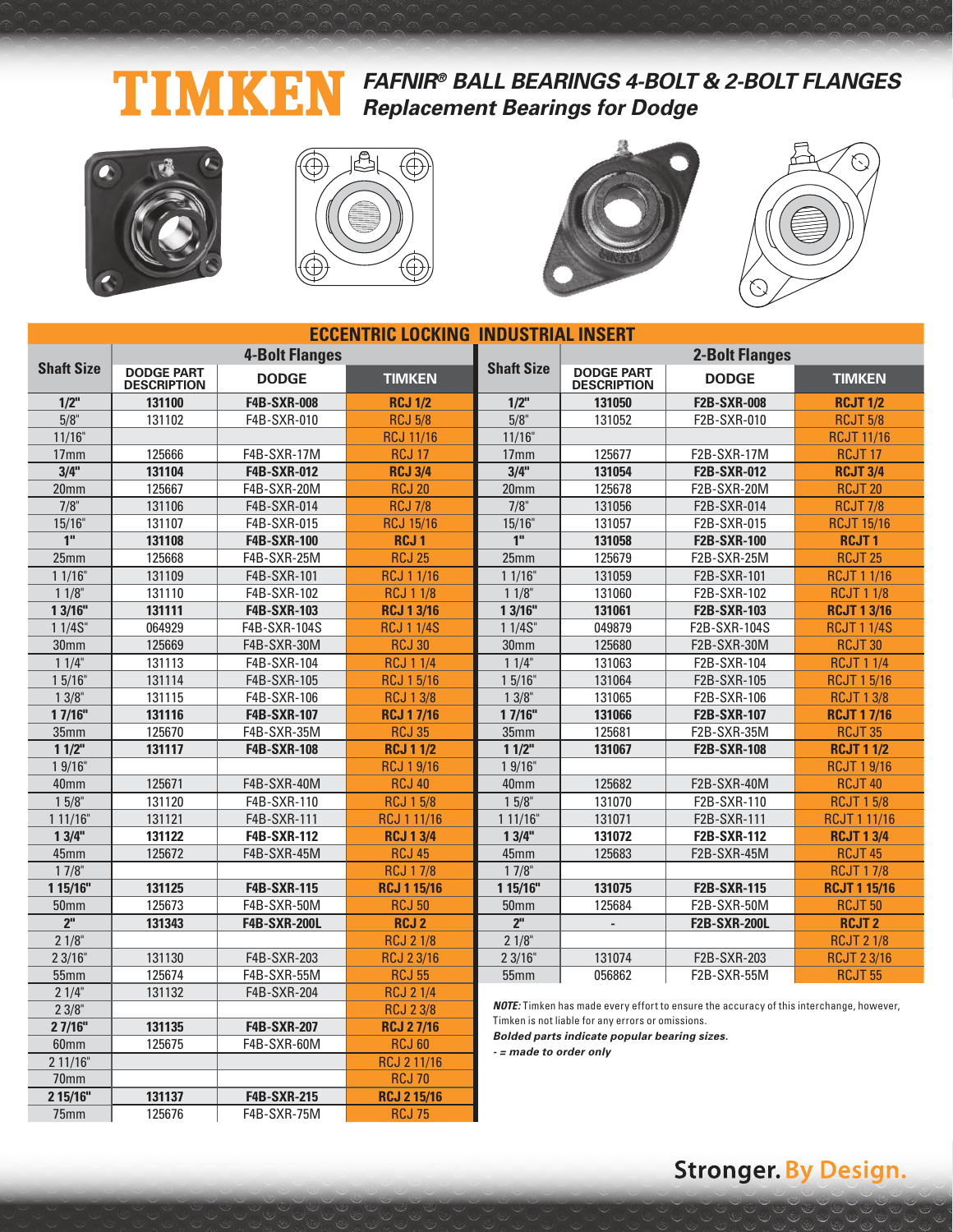### **FAFNIR® BALL BEARINGS 4-BOLT & 2-BOLT FLANGES** TIMKEN **Replacement Bearings for Dodge**









| <b>ECCENTRIC LOCKING STANDARD INSERT</b> |                                         |                       |                    |                   |                                         |                       |                     |  |  |  |
|------------------------------------------|-----------------------------------------|-----------------------|--------------------|-------------------|-----------------------------------------|-----------------------|---------------------|--|--|--|
|                                          |                                         | <b>4-Bolt Flanges</b> |                    |                   |                                         | <b>2-Bolt Flanges</b> |                     |  |  |  |
| <b>Shaft Size</b>                        | <b>DODGE PART</b><br><b>DESCRIPTION</b> | <b>DODGE</b>          | <b>TIMKEN</b>      | <b>Shaft Size</b> | <b>DODGE PART</b><br><b>DESCRIPTION</b> | <b>DODGE</b>          | <b>TIMKEN</b>       |  |  |  |
| $1/2$ "                                  | 130332                                  | <b>F4B-SXV-008</b>    | <b>VCJ 1/2</b>     | $1/2$ "           | 130326                                  | <b>F2B-SXV-008</b>    | <b>VCJT 1/2</b>     |  |  |  |
| 5/8"                                     | 130333                                  | F4B-SXV-010           | <b>VCJ 5/8</b>     | 5/8"              | 130327                                  | F2B-SXV-010           | <b>VCJT 5/8</b>     |  |  |  |
| 17 <sub>mm</sub>                         | 125720                                  | F4B-SXV-17M           | <b>VCJ 17</b>      | 17 <sub>mm</sub>  | 125529                                  | <b>F2B-SXV-17M</b>    | VCJT <sub>17</sub>  |  |  |  |
| 3/4"                                     | 131377                                  | F4B-SXV-012           | <b>VCJ 3/4</b>     | 3/4"              | 131737                                  | <b>F2B-SXV-012</b>    | <b>VCJT 3/4</b>     |  |  |  |
| 20 <sub>mm</sub>                         | 125721                                  | F4B-SXV-20M           | <b>VCJ 20</b>      | 20 <sub>mm</sub>  | 125730                                  | F2B-SXV-20M           | VCJT <sub>20</sub>  |  |  |  |
| $7/8$ "                                  | 131378                                  | F4B-SXV-014           | <b>VCJ 7/8</b>     | 7/8"              | 131738                                  | F2B-SXV-014           | <b>VCJT 7/8</b>     |  |  |  |
| 15/16"                                   | 131379                                  | F4B-SXV-015           | <b>VCJ 15/16</b>   | 15/16"            | 131739                                  | F2B-SXV-015           | <b>VCJT 15/16</b>   |  |  |  |
| 1"                                       | 131380                                  | <b>F4B-SXV-100</b>    | VCJ <sub>1</sub>   | 1 <sup>II</sup>   | 131740                                  | <b>F2B-SXV-100</b>    | VCJT <sub>1</sub>   |  |  |  |
| 25mm                                     | 125722                                  | F4B-SXV-25M           | <b>VCJ 25</b>      | 25mm              | 125731                                  | F2B-SXV-25M           | VCJT <sub>25</sub>  |  |  |  |
| $11/8$ "                                 | 131382                                  | F4B-SXV-102           | <b>VCJ 1 1/8</b>   | 11/8"             | 131742                                  | F2B-SXV-102           | <b>VCJT 1 1/8</b>   |  |  |  |
| 13/16"                                   | 131383                                  | F4B-SXV-103           | <b>VCJ 1 3/16</b>  | 13/16"            | 131743                                  | F2B-SXV-103           | <b>VCJT 1 3/16</b>  |  |  |  |
| $11/4S$ "                                | 131384                                  | F4B-SXV-104S          | <b>VCJ 1 1/4S</b>  | 1 1/4S"           | 131744                                  | F2B-SXV-104S          | <b>VCJT 1 1/4S</b>  |  |  |  |
| 30mm                                     | 125723                                  | F4B-SXV-30M           | <b>VCJ 30</b>      | 30 <sub>mm</sub>  | 125732                                  | F2B-SXV-30M           | VCJT30              |  |  |  |
| 11/4"                                    | 131385                                  | F4B-SXV-104           | <b>VCJ 1 1/4</b>   | 11/4"             | 131745                                  | F2B-SXV-104           | <b>VCJT 1 1/4</b>   |  |  |  |
| $13/8$ "                                 | 131387                                  | F4B-SXV-106           | <b>VCJ 13/8</b>    | 13/8"             | 131747                                  | F2B-SXV-106           | <b>VCJT 13/8</b>    |  |  |  |
| 17/16"                                   | 131388                                  | F4B-SXV-107           | <b>VCJ 17/16</b>   | 17/16"            | 131748                                  | <b>F2B-SXV-107</b>    | <b>VCJT 17/16</b>   |  |  |  |
| 35 <sub>mm</sub>                         | 125724                                  | F4B-SXV-35M           | <b>VCJ 35</b>      | 35mm              | 125733                                  | F2B-SXV-35M           | VCJT35              |  |  |  |
| 11/2"                                    | 131389                                  | <b>F4B-SXV-108</b>    | <b>VCJ 1 1/2</b>   | 11/2"             | 131749                                  | <b>F2B-SXV-108</b>    | <b>VCJT 1 1/2</b>   |  |  |  |
| 40 <sub>mm</sub>                         | 125725                                  | F4B-SXV-40M           | <b>VCJ 40</b>      | 40 <sub>mm</sub>  | 125734                                  | F2B-SXV-40M           | VCJT40              |  |  |  |
| 15/8"                                    |                                         |                       | <b>VCJ 15/8</b>    | $15/8$ "          |                                         |                       | <b>VCJT 15/8</b>    |  |  |  |
| 111/16"                                  | 130334                                  | F4B-SXV-111           | VCJ 1 11/16        | 111/16"           | 130328                                  | F2B-SXV-111           | <b>VCJT 1 11/16</b> |  |  |  |
| 13/4"                                    | 130335                                  | <b>F4B-SXV-112</b>    | <b>VCJ 13/4</b>    | 13/4"             | 130329                                  | <b>F2B-SXV-112</b>    | <b>VCJT 13/4</b>    |  |  |  |
| 45mm                                     | 125726                                  | F4B-SXV-45M           | <b>VCJ 45</b>      | 45mm              | 125735                                  | F2B-SXV-45M           | VCJT45              |  |  |  |
| $17/8$ "                                 |                                         |                       | <b>VCJ 17/8</b>    | $17/8$ "          |                                         |                       | <b>VCJT17/8</b>     |  |  |  |
| 1 15/16"                                 | 130336                                  | <b>F4B-SXV-115</b>    | <b>VCJ 1 15/16</b> | 1 15/16"          | 130330                                  | <b>F2B-SXV-115</b>    | <b>VCJT 1 15/16</b> |  |  |  |
| $2S$ "                                   | 130337                                  | F4B-SXV-200           | VCJ 2S             | $2S$ "            | 130331                                  | F2B-SXV-200           | VCJT <sub>2S</sub>  |  |  |  |
| 50 <sub>mm</sub>                         | 125727                                  | F4B-SXV-50M           | <b>VCJ 50</b>      | 50mm              | 125736                                  | F2B-SXV-50M           | <b>VCJT 50</b>      |  |  |  |
| 2 <sup>n</sup>                           | 130338                                  | <b>F4B-SXV-200L</b>   | VCJ <sub>2</sub>   | 2 <sup>n</sup>    | 130352                                  | <b>F2B-SXV-200L</b>   | VCJT <sub>2</sub>   |  |  |  |
| 23/16"                                   | 130339                                  | F4B-SXV-203           | <b>VCJ 23/16</b>   | 23/16"            | 130353                                  | F2B-SXV-203           | <b>VCJT 23/16</b>   |  |  |  |
| 55mm                                     | 125728                                  | F4B-SXV-55M           | <b>VCJ 55</b>      | 55mm              | 125737                                  | F2B-SXV-55M           | <b>VCJT 55</b>      |  |  |  |

**NOTE:** Timken has made every effort to ensure the accuracy of this interchange, however, Timken is not liable for any errors or omissions.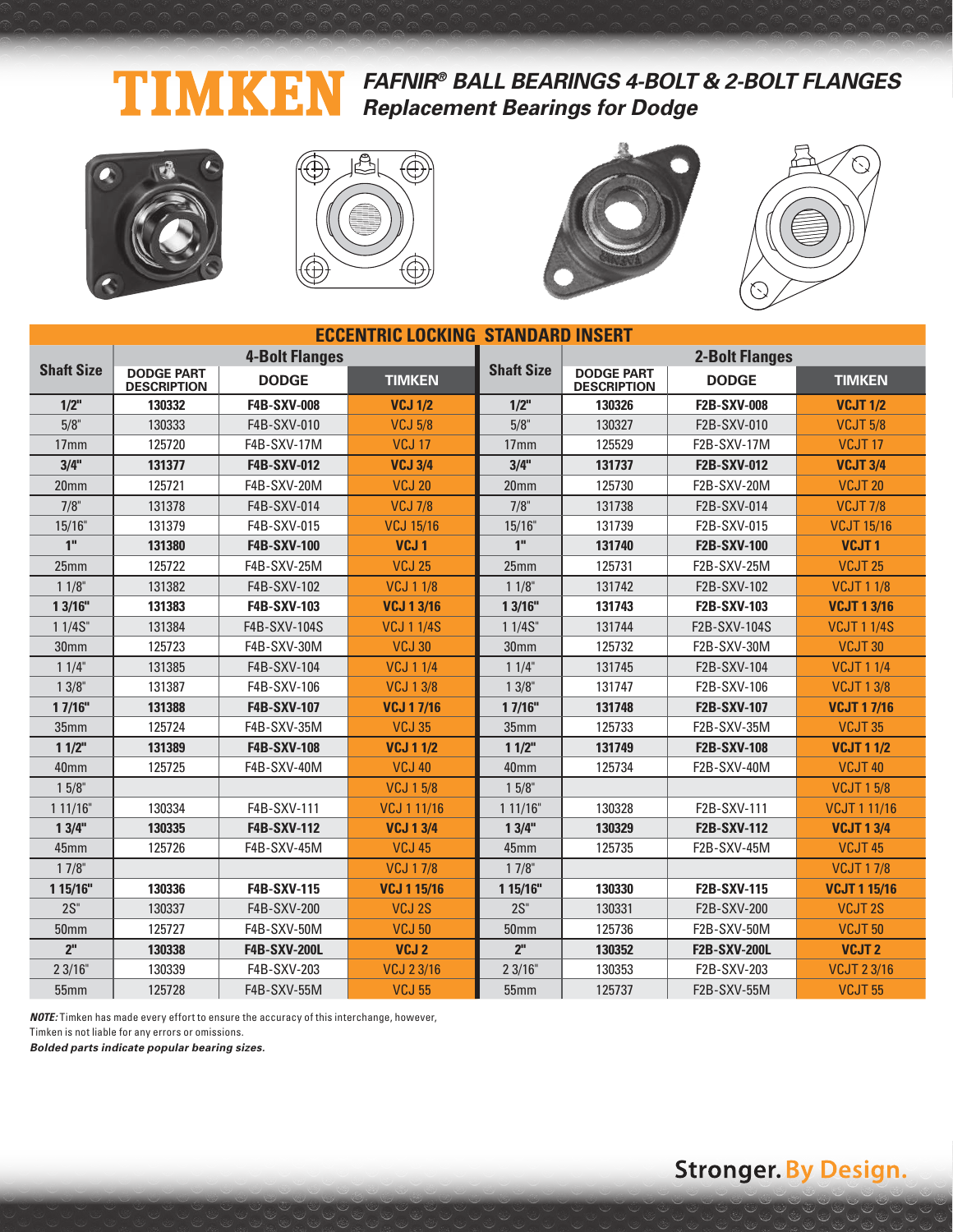### TIMKE **FAFNIR® BALL BEARINGS PILLOW BLOCKS Replacement Bearings for Sealmaster**



**2 15/16" NP-47 NP-47C YAS 2 15/16 SGT YAK 2 15/16 SGT** 75mm NP-215 NP-215C YAS 75 SGT YAK 75 SGT

2 15/16H" YAS 2 15/16H SGT



|                  | <b>PILLOW BLOCKS WITH SET SCREW LOCKING</b> |                   |                                   |                |                   |                                  |                                                                                                                                |                                   |                    |                                  |                    |  |  |
|------------------|---------------------------------------------|-------------------|-----------------------------------|----------------|-------------------|----------------------------------|--------------------------------------------------------------------------------------------------------------------------------|-----------------------------------|--------------------|----------------------------------|--------------------|--|--|
|                  |                                             |                   | <b>INDUSTRIAL INSERT</b>          |                |                   |                                  | <b>STANDARD INSERT</b>                                                                                                         |                                   |                    |                                  |                    |  |  |
| <b>Shaft</b>     |                                             |                   | <b>High Base to Center Height</b> |                |                   | <b>Low Base to Center Height</b> | <b>Shaft</b>                                                                                                                   | <b>High Base to Center Height</b> |                    | <b>Low Base to Center Height</b> |                    |  |  |
| <b>Size</b>      |                                             | <b>SEALMASTER</b> | <b>TIMKEN</b>                     |                | <b>SEALMASTER</b> | <b>TIMKEN</b>                    | <b>Size</b>                                                                                                                    | <b>SEALMASTER</b>                 | <b>TIMKEN</b>      | <b>SEALMASTER</b>                | <b>TIMKEN</b>      |  |  |
| $1/2$ "          | $NP-8$                                      | NP-8C             | <b>YAS 1/2</b>                    | NPL-8          | NPL-8C            | <b>YAK 1/2</b>                   | $1/2$ "                                                                                                                        |                                   | <b>SAS 1/2</b>     |                                  | <b>SAK 1/2</b>     |  |  |
| 5/8"             | <b>NP-10</b>                                | <b>NP-10C</b>     | <b>YAS 5/8</b>                    | <b>NPL-10</b>  | <b>NPL-10C</b>    | <b>YAK 5/8</b>                   | 5/8"                                                                                                                           |                                   | <b>SAS 5/8</b>     |                                  | <b>SAK 5/8</b>     |  |  |
| 17mm             |                                             |                   | <b>YAS 17</b>                     |                |                   | <b>YAK 17</b>                    | 17mm                                                                                                                           |                                   | <b>SAS 17</b>      |                                  | <b>SAK17</b>       |  |  |
| 3/4"             | <b>NP-12</b>                                | <b>NP-12C</b>     | <b>YAS 3/4 SGT</b>                | <b>NPL-12</b>  | <b>NPL-12C</b>    | <b>YAK 3/4 SGT</b>               | 3/4"                                                                                                                           | ╌                                 | <b>SAS 3/4</b>     | ▆                                | <b>SAK 3/4</b>     |  |  |
| 20mm             | <b>NP-204</b>                               | <b>NP-204C</b>    | <b>YAS 20 SGT</b>                 |                | NPL-204 NPL-204C  | <b>YAK 20 SGT</b>                | 20 <sub>mm</sub>                                                                                                               |                                   | <b>SAS 20</b>      |                                  | <b>SAK 20</b>      |  |  |
| 7/8"             | <b>NP-14</b>                                | <b>NP-14C</b>     | <b>YAS 7/8 SGT</b>                | <b>NPL-14</b>  | NPL-14C           | <b>YAK 7/8 SGT</b>               | $7/8$ "                                                                                                                        |                                   | <b>SAS 7/8</b>     |                                  | <b>SAK 7/8</b>     |  |  |
| 15/16"           | <b>NP-15</b>                                | <b>NP-15C</b>     | <b>YAS 15/16 SGT</b>              | <b>NPL-15</b>  | NPL-15C           | <b>YAK 15/16 SGT</b>             | 15/16"                                                                                                                         |                                   | <b>SAS 15/16</b>   |                                  | <b>SAK 15/16</b>   |  |  |
| $1II$            | <b>NP-16</b>                                | <b>NP-16C</b>     | YAS 1 SGT                         | <b>NPL-16</b>  | <b>NPL-16C</b>    | YAK <sub>1</sub> SGT             | 1 <sup>''</sup>                                                                                                                |                                   | SAS <sub>1</sub>   |                                  | SAK <sub>1</sub>   |  |  |
| 25mm             | <b>NP-205</b>                               | <b>NP-205C</b>    | <b>YAS 25 SGT</b>                 |                | NPL-205 NPL-205C  | <b>YAK 25 SGT</b>                | 25mm                                                                                                                           |                                   | <b>SAS 25</b>      |                                  | <b>SAK 25</b>      |  |  |
| $11/8$ "         | <b>NP-18</b>                                | <b>NP-18C</b>     | <b>YAS 1 1/8 SGT</b>              | NPL-18         | NPL-18C           | <b>YAK 1 1/8 SGT</b>             | $11/8$ "                                                                                                                       |                                   | <b>SAS 1 1/8</b>   |                                  | <b>SAK 1 1/8</b>   |  |  |
| 1 3/16"          | <b>NP-19</b>                                | <b>NP-19C</b>     | <b>YAS 1 3/16 SGT</b>             | <b>NPL-19</b>  | <b>NPL-19C</b>    | <b>YAK 1 3/16 SGT</b>            | 13/16"                                                                                                                         |                                   | <b>SAS 1 3/16</b>  |                                  | <b>SAK 1 3/16</b>  |  |  |
| 11/4"            |                                             | NP-20R NP-20RC    | <b>YAS 1 1/4S</b>                 |                | NPL-20R NPL-20RC  | <b>YAK 1 1/4S SGT</b>            | 11/4S''                                                                                                                        |                                   | <b>SAS 1 1/4S</b>  |                                  | <b>SAK 1 1/4S</b>  |  |  |
| 30 <sub>mm</sub> | <b>NP-206</b>                               | NP-206C           | YAS 30 SGT                        |                | NPL-206 NPL-206C  | YAK 30 SGT                       | 30mm                                                                                                                           |                                   | <b>SAS 30</b>      |                                  | <b>SAK 30</b>      |  |  |
| 11/4"            | <b>NP-20</b>                                | <b>NP-20C</b>     | <b>YAS 1 1/4 SGT</b>              | <b>NPL-20</b>  | NPL-20C           | <b>YAK 1 1/4 SGT</b>             | 11/4"                                                                                                                          |                                   | <b>SAS 1 1/4</b>   |                                  | <b>SAK11/4</b>     |  |  |
| $13/8$ "         | <b>NP-22</b>                                | <b>NP-22C</b>     | <b>YAS 1 3/8 SGT</b>              | <b>NPL-22</b>  | NPL-22C           | <b>YAK 1 3/8 SGT</b>             | 13/8"                                                                                                                          |                                   | <b>SAS 1 3/8</b>   |                                  | <b>SAK13/8</b>     |  |  |
| 17/16"           | <b>NP-23</b>                                | <b>NP-23C</b>     | <b>YAS 1 7/16 SGT</b>             | <b>NPL-23</b>  | <b>NPL-23C</b>    | <b>YAK 1 7/16 SGT</b>            | 17/16"                                                                                                                         |                                   | <b>SAS 1 7/16</b>  |                                  | <b>SAK 17/16</b>   |  |  |
| 35mm             | <b>NP-207</b>                               | <b>NP-207C</b>    | <b>YAS 35 SGT</b>                 | <b>NPL-207</b> | NPL-207C          | YAK 35 SGT                       | 35mm                                                                                                                           |                                   | <b>SAS 35</b>      |                                  | <b>SAK 35</b>      |  |  |
| $11/2$ "         | <b>NP-24</b>                                | <b>NP-24C</b>     | <b>YAS 1 1/2 SGT</b>              | <b>NPL-24</b>  | <b>NPL-24C</b>    | <b>YAK 1 1/2 SGT</b>             | 11/2"                                                                                                                          |                                   | <b>SAS 1 1/2</b>   |                                  | <b>SAK 1 1/2</b>   |  |  |
| 40 <sub>mm</sub> | <b>NP-208</b>                               | <b>NP-208C</b>    | YAS 40 SGT                        |                | NPL-208 NPL-208C  | YAK 40 SGT                       | 40mm                                                                                                                           |                                   | <b>SAS 40</b>      |                                  | <b>SAK 40</b>      |  |  |
| $11/2H$ "        |                                             |                   | <b>YAS 1 1/2H SGT</b>             |                |                   | <b>YAK 1 1/2H SGT</b>            | $11/2H$ "                                                                                                                      |                                   | <b>SAS 1 1/2H</b>  |                                  | <b>SAK 1 1/2H</b>  |  |  |
| $15/8$ "         | <b>NP-26</b>                                | <b>NP-26C</b>     | <b>YAS 15/8 SGT</b>               | NPL-26         | NPL-26C           | <b>YAK 1 5/8 SGT</b>             | $15/8$ "                                                                                                                       |                                   | <b>SAS 1 5/8</b>   |                                  | <b>SAK 1 5/8</b>   |  |  |
| 1 11/16"         | <b>NP-27</b>                                | <b>NP-27C</b>     | <b>YAS 1 11/16 SGT</b>            | <b>NPL-27</b>  | NPL-27C           | YAK 1 11/16 SGT                  | 1 1 1 / 16"                                                                                                                    |                                   | SAS 1 11/16        |                                  | <b>SAK 1 11/16</b> |  |  |
| 13/4"            | <b>NP-28</b>                                | <b>NP-28C</b>     | <b>YAS 1 3/4 SGT</b>              | <b>NPL-28</b>  | <b>NPL-28C</b>    | <b>YAK 1 3/4 SGT</b>             | 13/4"                                                                                                                          |                                   | <b>SAS 1 3/4</b>   |                                  | <b>SAK 1 3/4</b>   |  |  |
| 45mm             | NP-209                                      | NP-209C           | YAS 45 SGT                        |                | NPL-209 NPL-209C  | YAK 45 SGT                       | 45mm                                                                                                                           |                                   | <b>SAS 45</b>      |                                  | <b>SAK 45</b>      |  |  |
| 1 15/16"         | <b>NP-31</b>                                | <b>NP-31C</b>     | <b>YAS 1 15/16 SGT</b>            | <b>NPL-31</b>  | $NPL-31C$         | <b>YAK 1 15/16 SGT</b>           | 1 15/16"                                                                                                                       |                                   | <b>SAS 1 15/16</b> |                                  | <b>SAK 1 15/16</b> |  |  |
| $2S$ "           |                                             | NP-32R NP-32RC    | YAS <sub>2S</sub>                 |                | NPL-32R NPL-32RC  | YAK 2S SGT                       | 2S <sup>''</sup>                                                                                                               |                                   | SAS <sub>2S</sub>  |                                  | <b>SAK2S</b>       |  |  |
| 50 <sub>mm</sub> | NP-210                                      | NP-210C           | <b>YAS 50 SGT</b>                 |                | NPL-210 NPL-210C  | YAK 50 SGT                       | 50 <sub>mm</sub>                                                                                                               |                                   | <b>SAS 50</b>      |                                  | <b>SAK 50</b>      |  |  |
| 2 <sup>n</sup>   | <b>NP-32</b>                                | <b>NP-32C</b>     | YAS 2 SGT                         | <b>NPL-32</b>  | <b>NPL-32C</b>    | YAK 2 SGT                        | 2 <sup>n</sup>                                                                                                                 |                                   | SAS <sub>2</sub>   |                                  | <b>SAK2</b>        |  |  |
| 23/16"           | <b>NP-35</b>                                | <b>NP-35C</b>     | <b>YAS 2 3/16 SGT</b>             | <b>NPL-35</b>  | NPL-35C           | <b>YAK 2 3/16 SGT</b>            | 23/16"                                                                                                                         |                                   | SAS 2 3/16         |                                  | <b>SAK 2 3/16</b>  |  |  |
| 55mm             | <b>NP-211</b>                               | <b>NP-211C</b>    | <b>YAS 55 SGT</b>                 | <b>NPL-211</b> | NPL-211C          | YAK 55 SGT                       | 55mm                                                                                                                           |                                   | <b>SAS 55</b>      |                                  | <b>SAK 55</b>      |  |  |
| 21/4"            | <b>NP-36</b>                                | <b>NP-36C</b>     | <b>YAS 2 1/4 SGT</b>              | NPL-36         | NPL-36C           | <b>YAK 2 1/4 SGT</b>             |                                                                                                                                |                                   |                    |                                  |                    |  |  |
| 27/16"           | <b>NP-39</b>                                | <b>NP-39C</b>     | <b>YAS 2 7/16 SGT</b>             | <b>NPL-39</b>  | <b>NPL-39C</b>    | <b>YAK 2 7/16 SGT</b>            | <b>NOTE:</b> Timken has made every effort to ensure the accuracy<br>of this interchange, however, Timken is not liable for any |                                   |                    |                                  |                    |  |  |
| 60mm             | <b>NP-212</b>                               | <b>NP-212C</b>    | YAS 60 SGT                        |                | NPL-212 NPL-212C  | YAK 60 SGT                       | errors or omissions.                                                                                                           |                                   |                    |                                  |                    |  |  |
| 2 11/16"         |                                             |                   | YAS 2 11/16 SGT                   | NPL-43         | NPL-43C           | <b>YAK 2 11/16 SGT</b>           |                                                                                                                                |                                   |                    |                                  |                    |  |  |
| 70mm             |                                             |                   | YAS 70 SGT                        |                |                   | YAK 70 SGT                       | Bolded parts indicate popular bearing sizes.                                                                                   |                                   |                    |                                  |                    |  |  |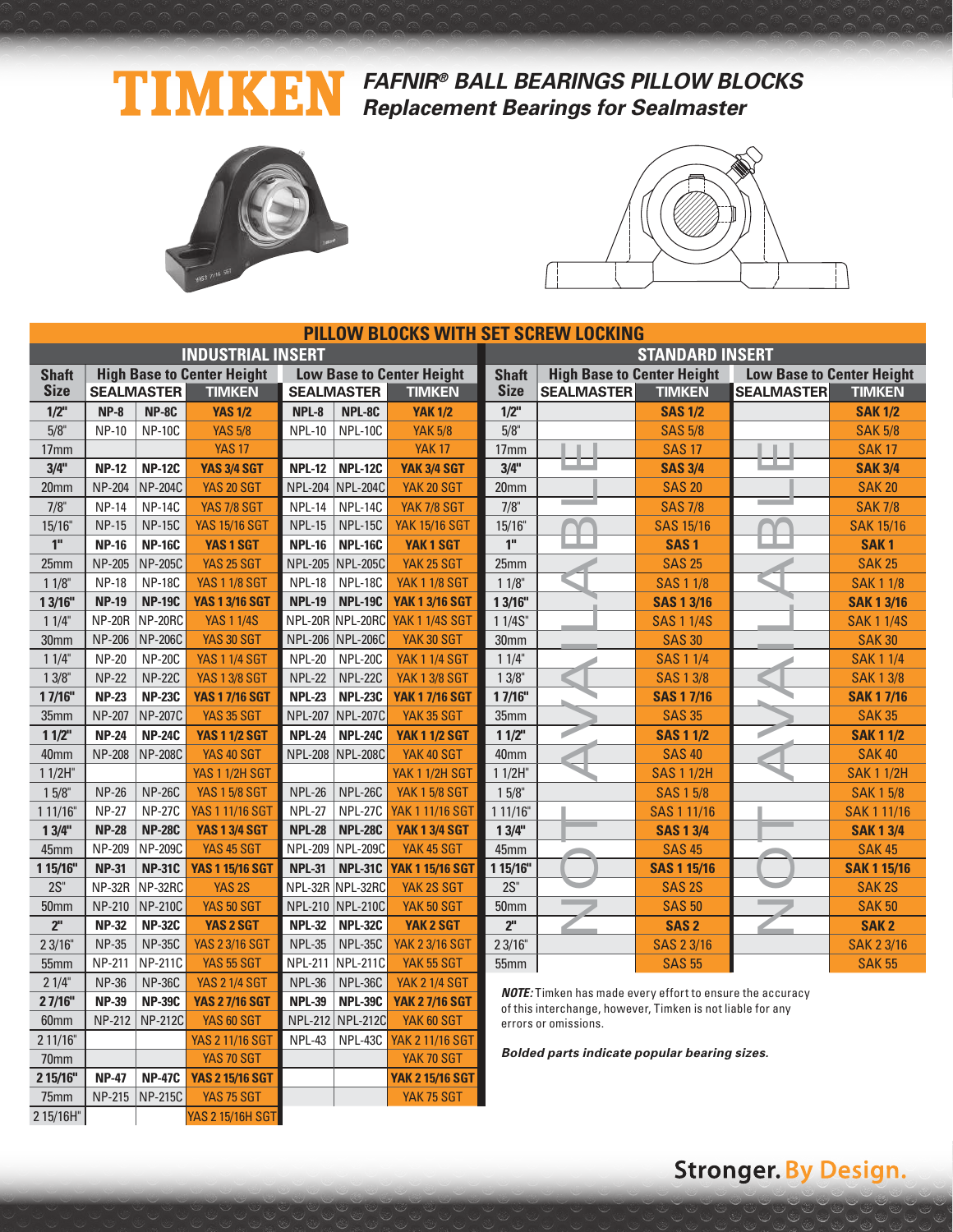### TIMKEN **FAFNIR® BALL BEARINGS PILLOW BLOCKS Replacement Bearings for Sealmaster**



**2 15/16"** RAS 2 15/16 RAK 2 15/16<br>
T5mm RAS 75 RAK 75 75mm | RAS 75 | RAK 75



|                  |                                   |                          |                                  |                    | <b>PILLOW BLOCKS WITH ECCENTRIC LOCKING</b> |                                                                  |                    |                                  |                    |  |  |
|------------------|-----------------------------------|--------------------------|----------------------------------|--------------------|---------------------------------------------|------------------------------------------------------------------|--------------------|----------------------------------|--------------------|--|--|
|                  |                                   | <b>INDUSTRIAL INSERT</b> |                                  |                    | <b>STANDARD INSERT</b>                      |                                                                  |                    |                                  |                    |  |  |
| <b>Shaft</b>     | <b>High Base to Center Height</b> |                          | <b>Low Base to Center Height</b> |                    | <b>Shaft</b>                                | <b>High Base to Center Height</b>                                |                    | <b>Low Base to Center Height</b> |                    |  |  |
| <b>Size</b>      | <b>SEALMASTER</b>                 | <b>TIMKEN</b>            | <b>SEALMASTER</b>                | <b>TIMKEN</b>      | <b>Size</b>                                 | <b>SEALMASTER</b>                                                | <b>TIMKEN</b>      | <b>SEALMASTER</b>                | <b>TIMKEN</b>      |  |  |
| 1/2"             |                                   | <b>RAS 1/2</b>           |                                  | <b>RAK 1/2</b>     | $1/2$ "                                     |                                                                  | <b>VAS 1/2</b>     |                                  | <b>VAK 1/2</b>     |  |  |
| 5/8"             |                                   | <b>RAS 5/8</b>           |                                  | <b>RAK 5/8</b>     | 5/8"                                        |                                                                  | <b>VAS 5/8</b>     |                                  | <b>VAK 5/8</b>     |  |  |
| 11/16"           |                                   | <b>RAS 11/16</b>         |                                  | <b>RAK 11/16</b>   |                                             |                                                                  |                    |                                  |                    |  |  |
| 17 <sub>mm</sub> |                                   | <b>RAS 17</b>            |                                  | <b>RAK 17</b>      | 17mm                                        |                                                                  | <b>VAS 17</b>      |                                  | <b>VAK 17</b>      |  |  |
| 3/4"             |                                   | <b>RAS 3/4</b>           |                                  | <b>RAK 3/4</b>     | 3/4"                                        |                                                                  | <b>VAS 3/4</b>     |                                  | <b>VAK 3/4</b>     |  |  |
| 20 <sub>mm</sub> |                                   | <b>RAS 20</b>            |                                  | <b>RAK 20</b>      | 20mm                                        |                                                                  | <b>VAS 25</b>      |                                  | <b>VAK 20</b>      |  |  |
| $7/8$ "          |                                   | <b>RAS 7/8</b>           |                                  | <b>RAK 7/8</b>     | $7/8$ "                                     |                                                                  | <b>VAS 7/8</b>     |                                  | <b>VAK 7/8</b>     |  |  |
| 15/16"           |                                   | <b>RAS 15/16</b>         |                                  | <b>RAK 15/16</b>   | 15/16"                                      |                                                                  | <b>VAS 15/16</b>   |                                  | <b>VAK 15/16</b>   |  |  |
| 1 <sup>''</sup>  |                                   | <b>RAS1</b>              |                                  | <b>RAK1</b>        | 1 <sup>n</sup>                              |                                                                  | VAS <sub>1</sub>   |                                  | VAK <sub>1</sub>   |  |  |
| 25mm             |                                   | <b>RAS 25</b>            |                                  | <b>RAK 25</b>      | 25mm                                        |                                                                  | <b>VAS 25</b>      |                                  | <b>VAK 25</b>      |  |  |
| 11/16"           |                                   | <b>RAS 1 1/16</b>        |                                  | <b>RAK 1 1/16</b>  |                                             |                                                                  |                    |                                  |                    |  |  |
| $11/8$ "         |                                   | <b>RAS 1 1/8</b>         |                                  | <b>RAK 1 1/8</b>   | $11/8$ "                                    |                                                                  | <b>VAS 1 1/8</b>   |                                  | <b>VAK 1 1/8</b>   |  |  |
| 13/16"           |                                   | <b>RAS 1 3/16</b>        |                                  | <b>RAK 1 3/16</b>  | 13/16"                                      |                                                                  | <b>VAS 1 3/16</b>  |                                  | <b>VAK 1 3/16</b>  |  |  |
| 11/4S''          |                                   | <b>RAS 1 1/4S</b>        |                                  | <b>RAS 1 1/4S</b>  | 11/4S''                                     |                                                                  | <b>VAS 1 1/4S</b>  |                                  | <b>VAK 1 1/4S</b>  |  |  |
| 30 <sub>mm</sub> |                                   | <b>RAS 30</b>            |                                  | <b>RAK 30</b>      | 30 <sub>mm</sub>                            |                                                                  | <b>VAS 30</b>      |                                  | <b>VAK 30</b>      |  |  |
| 11/4"            |                                   | <b>RAS 1 1/4</b>         |                                  | <b>RAK 1 1/4</b>   | 11/4"                                       |                                                                  | <b>VAS 1 1/4</b>   |                                  | <b>VAK 1 1/4</b>   |  |  |
| 15/16"           |                                   | <b>RAS 1 5/16</b>        |                                  | <b>RAK 15/16</b>   |                                             |                                                                  |                    |                                  |                    |  |  |
| 13/8"            |                                   | <b>RAS 1 3/8</b>         |                                  | <b>RAK 1 3/8</b>   | 13/8"                                       |                                                                  | <b>VAS 1 3/8</b>   |                                  | <b>VAK 1 3/8</b>   |  |  |
| 17/16"           |                                   | <b>RAS 1 7/16</b>        |                                  | <b>RAK 17/16</b>   | 17/16"                                      |                                                                  | <b>VAS 1 7/16</b>  |                                  | <b>VAK 17/16</b>   |  |  |
| 35mm             |                                   | <b>RAS 35</b>            |                                  | <b>RAK 35</b>      | 35mm                                        |                                                                  | <b>VAS 35</b>      |                                  | <b>VAK 35</b>      |  |  |
| 11/2"            |                                   | <b>RAS 1 1/2</b>         |                                  | <b>RAK 1 1/2</b>   | 11/2"                                       |                                                                  | <b>VAS 1 1/2</b>   |                                  | <b>VAK 1 1/2</b>   |  |  |
| 19/16"           |                                   | <b>RAS 1 9/16</b>        |                                  | <b>RAK 1 9/16</b>  |                                             |                                                                  |                    |                                  |                    |  |  |
| 40mm             |                                   | <b>RAS 40</b>            |                                  | <b>RAK 40</b>      | 40mm                                        |                                                                  | <b>VAS 40</b>      |                                  | <b>VAK 40</b>      |  |  |
| $15/8$ "         |                                   | <b>RAS 1 5/8</b>         |                                  | <b>RAK 1 5/8</b>   | $15/8$ "                                    |                                                                  | <b>VAS 1 5/8</b>   |                                  | <b>VAK 1 5/8</b>   |  |  |
| 111/16"          |                                   | <b>RAS 1 11/16</b>       |                                  | <b>RAK 1 11/16</b> | 111/16"                                     |                                                                  | <b>VAS 1 11/16</b> |                                  | <b>VAK 1 11/16</b> |  |  |
| 13/4"            |                                   | <b>RAS 1 3/4</b>         |                                  | <b>RAK 1 3/4</b>   | 13/4"                                       |                                                                  | <b>VAS 1 3/4</b>   |                                  | <b>VAK 1 3/4</b>   |  |  |
| 45mm             |                                   | <b>RAS 45</b>            |                                  | <b>RAK 45</b>      | 45mm                                        |                                                                  | <b>VAS 45</b>      |                                  | <b>VAK 45</b>      |  |  |
| $17/8$ "         |                                   | <b>RAS 17/8</b>          |                                  | <b>RAK 17/8</b>    | $17/8$ "                                    |                                                                  | <b>VAS 17/8</b>    |                                  | <b>VAK 17/8</b>    |  |  |
| 1 15/16"         |                                   | <b>RAS 1 15/16</b>       |                                  | <b>RAK 1 15/16</b> | 1 15/16"                                    |                                                                  | <b>VAS 1 15/16</b> |                                  | <b>VAK 1 15/16</b> |  |  |
|                  |                                   |                          |                                  |                    | $2S$ "                                      |                                                                  | VAS <sub>2</sub>   |                                  | VAK <sub>2S</sub>  |  |  |
| <b>50mm</b>      |                                   | <b>RAS 50</b>            |                                  | <b>RAK 50</b>      | 50 <sub>mm</sub>                            |                                                                  | <b>VAS 50</b>      |                                  | <b>VAK 50</b>      |  |  |
| $\overline{2^n}$ |                                   | <b>RAS2</b>              |                                  | <b>RAK2</b>        | 2 <sup>n</sup>                              |                                                                  | VAS <sub>2</sub>   |                                  | VAK <sub>2</sub>   |  |  |
| 21/8"            |                                   | <b>RAS 2 1/8</b>         |                                  | <b>RAK 2 1/8</b>   |                                             |                                                                  |                    |                                  |                    |  |  |
| 23/16"           |                                   | <b>RAS 2 3/16</b>        |                                  | <b>RAK 2 3/16</b>  | 23/16"                                      |                                                                  | <b>VAS 2 3/16</b>  |                                  | <b>VAK 2 3/16</b>  |  |  |
| 55mm             |                                   | <b>RAS 55</b>            |                                  | <b>RAK 55</b>      | 55mm                                        |                                                                  | <b>VAS 55</b>      |                                  | <b>VAK 55</b>      |  |  |
| 21/4"            |                                   | <b>RAS 2 1/4</b>         |                                  | <b>RAK 2 1/4</b>   |                                             | <b>NOTE:</b> Timken has made every effort to ensure the accuracy |                    |                                  |                    |  |  |
| 23/8"            |                                   | <b>RAS 2 3/8</b>         |                                  | <b>RAK 2 3/8</b>   |                                             | of this interchange, however, Timken is not liable for any       |                    |                                  |                    |  |  |
| 27/16"           |                                   | <b>RAS 2 7/16</b>        |                                  | <b>RAK 27/16</b>   |                                             | errors or omissions.                                             |                    |                                  |                    |  |  |
| 60mm             |                                   | <b>RAS 60</b>            |                                  | <b>RAK 60</b>      |                                             |                                                                  |                    |                                  |                    |  |  |
| 2 11/16"         |                                   | RAS 2 11/16              |                                  | <b>RAK 2 11/16</b> |                                             | Bolded parts indicate popular bearing sizes.                     |                    |                                  |                    |  |  |
| 70mm             |                                   | <b>RAS 70</b>            |                                  | <b>RAK 70</b>      |                                             |                                                                  |                    |                                  |                    |  |  |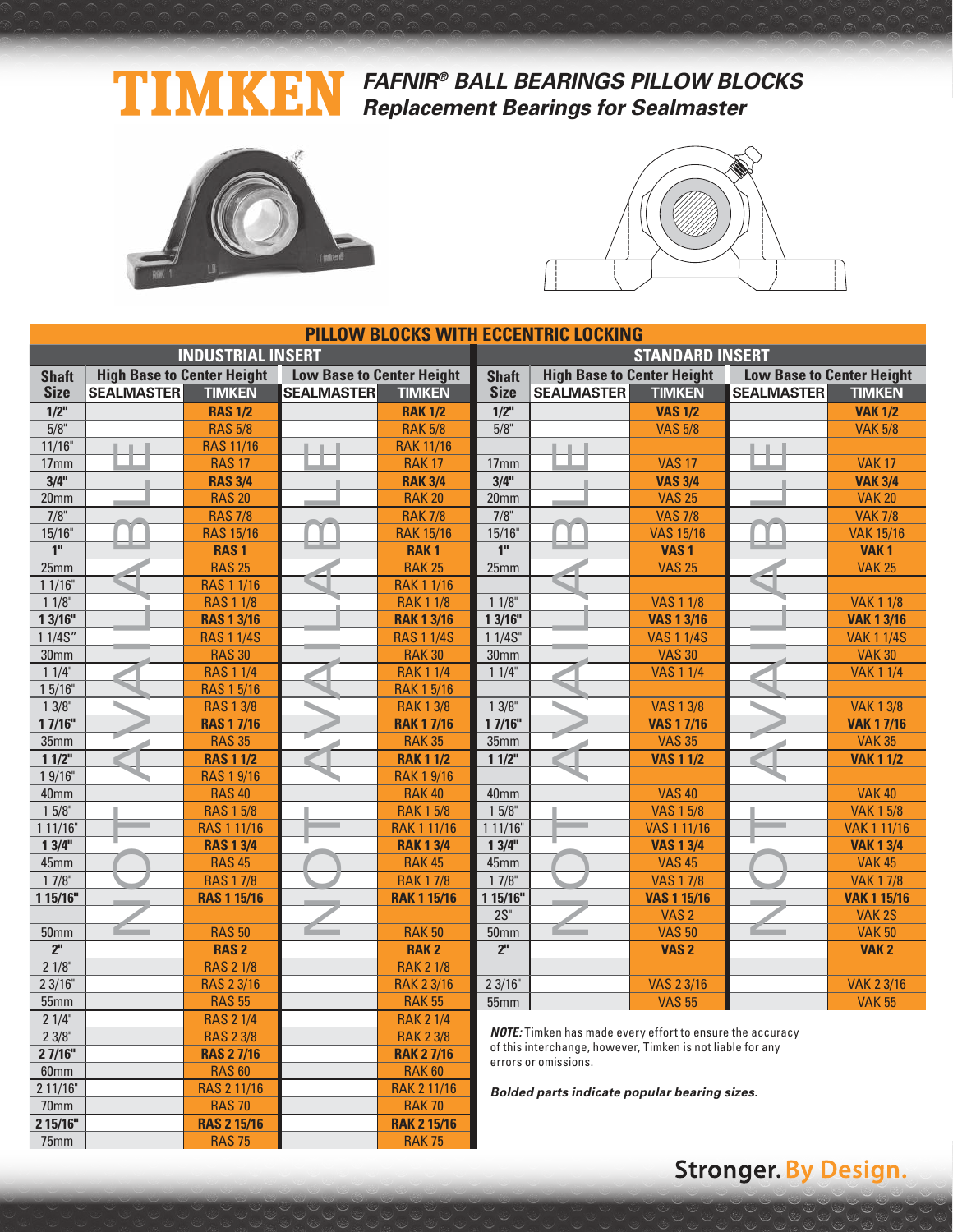### **FAFNIR® BALL BEARINGS 4-BOLT & 2-BOLT FLANGES** Ŋ **Replacement Bearings for Sealmaster**



2 11/16" SF-43 SF-43C YCJ 2 11/16 SGT 70mm | SF-214 | SF-214C | YCJ 70 SGT **2 15/16" SF-47 SF-47C YCJ 2 15/16 SGT** 75mm | SF-215 | SF-215C | YCJ 75 SGT







|                  | <b>4-BOLT &amp; 2-BOLT FLANGES WITH SET SCREW LOCKING</b> |                       |                          |                |                                                                          |                          |                        |                       |                    |                       |                     |  |
|------------------|-----------------------------------------------------------|-----------------------|--------------------------|----------------|--------------------------------------------------------------------------|--------------------------|------------------------|-----------------------|--------------------|-----------------------|---------------------|--|
|                  |                                                           |                       | <b>INDUSTRIAL INSERT</b> |                |                                                                          |                          | <b>STANDARD INSERT</b> |                       |                    |                       |                     |  |
| <b>Shaft</b>     |                                                           | <b>4-Bolt Flanges</b> |                          |                | <b>2-Bolt Flanges</b>                                                    |                          | <b>Shaft</b>           | <b>4-Bolt Flanges</b> |                    | <b>2-Bolt Flanges</b> |                     |  |
| <b>Size</b>      |                                                           | <b>SEALMASTER</b>     | <b>TIMKEN</b>            |                | <b>SEALMASTER</b>                                                        | <b>TIMKEN</b>            | <b>Size</b>            | <b>SEALMASTER</b>     | <b>TIMKEN</b>      | <b>SEALMASTER</b>     | <b>TIMKEN</b>       |  |
| $1/2$ "          | $SF-8$                                                    | SF-8C                 | <b>YCJ 1/2</b>           | SFT-8          | SFT-8C                                                                   | <b>YCJT 1/2</b>          | $1/2$ "                |                       | <b>SCJ 1/2</b>     |                       | <b>SCJT 1/2</b>     |  |
| 5/8"             | <b>SF-10</b>                                              | <b>SF-10C</b>         | <b>YCJ 5/8</b>           | <b>SFT-10</b>  | <b>SFT-10C</b>                                                           | <b>YCJT 5/8</b>          | 5/8"                   |                       | <b>SCJ 5/8</b>     |                       | <b>SCJT 5/8</b>     |  |
| 17mm             |                                                           |                       | <b>YCJ 17</b>            |                |                                                                          | YCJT <sub>17</sub>       | 17 <sub>mm</sub>       |                       | <b>SCJ 17</b>      |                       | SCJT <sub>17</sub>  |  |
| 3/4"             | <b>SF-12</b>                                              | <b>SF-12C</b>         | YCJ 3/4 SGT              | <b>SFT-12</b>  | <b>SFT-12C</b>                                                           | YCJT 3/4 SGT             | 3/4"                   |                       | <b>SCJ 3/4</b>     |                       | <b>SCJT 3/4</b>     |  |
| 20mm             | <b>SF-204</b>                                             | <b>SF-204C</b>        | YCJ 20 SGT               | <b>SFT-204</b> | <b>SFT-204C</b>                                                          | YCJT 20 SGT              | 20mm                   |                       | <b>SCJ 20</b>      |                       | <b>SCJT 20</b>      |  |
| $7/8$ "          | <b>SF-14</b>                                              | <b>SF-14C</b>         | YCJ 7/8 SGT              | <b>SFT-14</b>  | <b>SFT-14C</b>                                                           | YCJT 7/8 SGT             | $7/8$ "                |                       | <b>SCJ 7/8</b>     |                       | <b>SCJT 7/8</b>     |  |
| 15/16"           | <b>SF-15</b>                                              | <b>SF-15C</b>         | <b>YCJ 15/16 SGT</b>     | <b>SFT-15</b>  | <b>SFT-15C</b>                                                           | <b>YCJT 15/16 SGT</b>    | 15/16"                 |                       | <b>SCJ 15/16</b>   |                       | <b>SCJT 15/16</b>   |  |
| 1 <sup>''</sup>  | <b>SF-16</b>                                              | <b>SF-16C</b>         | <b>YCJ1SGT</b>           | <b>SFT-16</b>  | <b>SFT-16C</b>                                                           | <b>YCJT1SGT</b>          | 1 <sup>II</sup>        |                       | SCJ <sub>1</sub>   |                       | SCJT <sub>1</sub>   |  |
| 25mm             | <b>SF-205</b>                                             | <b>SF-205C</b>        | YCJ 25 SGT               | <b>SFT-205</b> | <b>SFT-205C</b>                                                          | YCJT 25 SGT              | 25mm                   |                       | <b>SCJ 25</b>      |                       | <b>SCJT 25</b>      |  |
| 11/8"            | <b>SF-18</b>                                              | <b>SF-18C</b>         | <b>YCJ 1 1/8 SGT</b>     | <b>SFT-18</b>  | <b>SFT-18C</b>                                                           | YCJT 1 1/8 SGT           | $11/8$ "               |                       | <b>SCJ 1 1/8</b>   |                       | <b>SCJT 1 1/8</b>   |  |
| 13/16"           | <b>SF-19</b>                                              | <b>SF-19C</b>         | <b>YCJ 13/16 SGT</b>     | <b>SFT-19</b>  | <b>SFT-19C</b>                                                           | <b>YCJT 1 3/16 SGT</b>   | 13/16"                 |                       | <b>SCJ 1 3/16</b>  |                       | <b>SCJT 1 3/16</b>  |  |
| 1 1/4S"          | <b>SF-20R</b>                                             | SF-20RC               | <b>YCJ 1 1/4S SGT</b>    | SFT-20R        |                                                                          | SFT-20RC YCJT 1 1/4S SGT | 1 1/4S"                |                       | <b>SCJ 1 1/4S</b>  |                       | <b>SCJT 11/4S</b>   |  |
| 30mm             | <b>SF-206</b>                                             | <b>SF-206C</b>        | YCJ 30 SGT               | <b>SFT-206</b> | <b>SFT-206C</b>                                                          | YCJT 30 SGT              | 30 <sub>mm</sub>       |                       | <b>SCJ 30</b>      |                       | SCJT <sub>30</sub>  |  |
| 11/4"            | <b>SF-20</b>                                              | <b>SF-20C</b>         | <b>YCJ 1 1/4 SGT</b>     | <b>SFT-20</b>  | <b>SFT-20C</b>                                                           | <b>YCJT 1 1/4 SGT</b>    | 11/4"                  |                       | <b>SCJ 1 1/4</b>   |                       | <b>SCJT 1 1/4</b>   |  |
| $13/8$ "         | <b>SF-22</b>                                              | <b>SF-22C</b>         | <b>YCJ 1 3/8 SGT</b>     | <b>SFT-22</b>  | <b>SFT-22C</b>                                                           | <b>YCJT 1 3/8 SGT</b>    | $13/8$ "               |                       | <b>SCJ 13/8</b>    |                       | <b>SCJT 13/8</b>    |  |
| 17/16"           | <b>SF-23</b>                                              | <b>SF-23C</b>         | <b>YCJ 17/16 SGT</b>     | <b>SFT-23</b>  | <b>SFT-23C</b>                                                           | <b>YCJT 1 7/16 SGT</b>   | 1 7/16"                |                       | <b>SCJ17/16</b>    |                       | <b>SCJT 17/16</b>   |  |
| 35mm             | SF-207                                                    | <b>SF-207C</b>        | <b>YCJ 35 SGT</b>        | <b>SFT-207</b> | <b>SFT-207C</b>                                                          | YCJT 35 SGT              | 35mm                   |                       | <b>SCJ 35</b>      |                       | <b>SCJT 35</b>      |  |
| 11/2"            | <b>SF-24</b>                                              | <b>SF-24C</b>         | <b>YCJ 1 1/2 SGT</b>     | <b>SFT-24</b>  | <b>SFT-24C</b>                                                           | <b>YCJT 11/2 SGT</b>     | $11/2$ "               |                       | <b>SCJ 11/2</b>    |                       | <b>SCJT 1 1/2</b>   |  |
| 40mm             | <b>SF-208</b>                                             | <b>SF-208C</b>        | YCJ 40 SGT               | <b>SFT-208</b> | <b>SFT-208C</b>                                                          | YCJT 40 SGT              | 40mm                   |                       | <b>SCJ 40</b>      |                       | <b>SCJT 40</b>      |  |
| 15/8"            | <b>SF-26</b>                                              | <b>SF-26C</b>         | <b>YCJ 15/8 SGT</b>      | <b>SFT-26</b>  | <b>SFT-26C</b>                                                           | YCJT 15/8 SGT            | 15/8"                  |                       | <b>SCJ 15/8</b>    |                       | <b>SCJT 15/8</b>    |  |
| 1 11/16"         | <b>SF-27</b>                                              | <b>SF-27C</b>         | <b>YCJ 1 11/16 SGT</b>   | <b>SFT-27</b>  | <b>SFT-27C</b>                                                           | <b>CJT111/16SGT</b>      | 111/16"                |                       | SCJ 1 11/16        |                       | <b>SCJT 1 11/16</b> |  |
| 13/4"            | <b>SF-28</b>                                              | <b>SF-28C</b>         | <b>YCJ 1 3/4 SGT</b>     | <b>SFT-28</b>  | <b>SFT-28C</b>                                                           | <b>YCJT 1 3/4 SGT</b>    | 13/4"                  |                       | <b>SCJ 13/4</b>    |                       | <b>SCJT 1 3/4</b>   |  |
| 45mm             | SF-209                                                    | <b>SF-209C</b>        | YCJ 45 SGT               | <b>SFT-209</b> | <b>SFT-209C</b>                                                          | YCJT 45 SGT              | 45mm                   |                       | <b>SCJ 45</b>      |                       | <b>SCJT 45</b>      |  |
| 1 15/16"         | <b>SF-31</b>                                              | <b>SF-31C</b>         | <b>YCJ 1 15/16 SGT</b>   | <b>SFT-31</b>  |                                                                          | SFT-31C YCJT 1 15/16 SGT | 1 15/16"               |                       | <b>SCJ 1 15/16</b> |                       | <b>SCJT 1 15/16</b> |  |
| 2S               | <b>SF-32R</b>                                             | SF-32RC               | <b>YCJ 2S SGT</b>        | SFT-32R        | SFT-32RC                                                                 | YCJT 2S SGT              | 2S                     |                       | <b>SCJ 2S</b>      |                       | <b>SCJT 2S</b>      |  |
| 50mm             | SF-210                                                    | <b>SF-210C</b>        | YCJ 50 SGT               | SFT-210        | <b>SFT-210C</b>                                                          | YCJT 50 SGT              | <b>50mm</b>            |                       | <b>SCJ 50</b>      |                       | <b>SCJT 50</b>      |  |
| 2 <sup>''</sup>  | <b>SF-32</b>                                              | <b>SF-32C</b>         | <b>YCJ 2 SGT</b>         | <b>SFT-32</b>  | <b>SFT-32C</b>                                                           | <b>YCJT 2 SGT</b>        | 2 <sup>ii</sup>        |                       | SCJ <sub>2</sub>   |                       | <b>SCJT2</b>        |  |
| 23/16"           | <b>SF-35</b>                                              | <b>SF-35C</b>         | <b>YCJ 23/16 SGT</b>     | <b>SFT-35</b>  | SFT-35C                                                                  | <b>YCJT 2 3/16 SGT</b>   | 23/16"                 |                       | <b>SCJ 23/16</b>   |                       | <b>SCJT 23/16</b>   |  |
| 55 <sub>mm</sub> | SF-211                                                    | SF-211C               | <b>YCJ 55 SGT</b>        |                | SFT-211 SFT-211C                                                         | YCJT 55 SGT              | 55mm                   |                       | <b>SCJ 55</b>      |                       | <b>SCJT 55</b>      |  |
| 27/16"           | <b>SF-39</b>                                              | <b>SF-39C</b>         | <b>YCJ 27/16 SGT</b>     |                |                                                                          |                          |                        |                       |                    |                       |                     |  |
| 60mm             | SF-212                                                    | SF-212 C              | YCJ 60 SGT               |                | <b>NOTE:</b> Timken has made every effort to ensure the accuracy of this |                          |                        |                       |                    |                       |                     |  |

**NOTE:** Timken has made every effort to ensure the accuracy of this interchange, however, Timken is not liable for any errors or omissions.

**Bolded parts indicate popular bearing sizes.**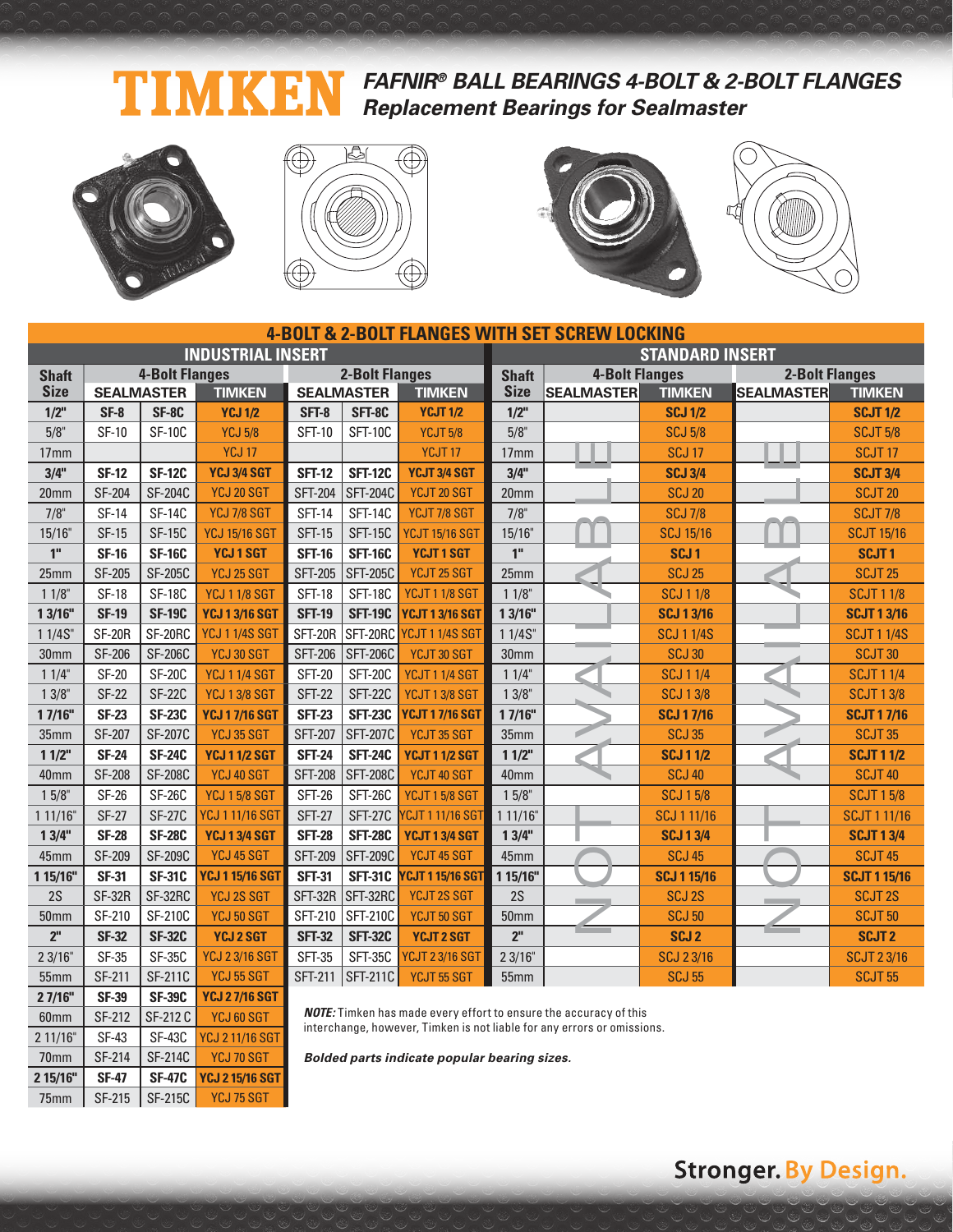#### **FAFNIR® BALL BEARINGS 4-BOLT & 2-BOLT FLANGES** Ŋ KI **Replacement Bearings for Sealmaster**



**2 7/16" RCJ 2 7/16**  60mm RCJ 60<br>
2 11/16" RCJ 2 11/1

70mm<br>2 15/16" RCJ 2 15/16"

75mm RCJ 75

2 11/16" RCJ 2 11/16

**2 15/16" RCJ 2 15/16**







|                  |                       |                          |                       |                     | <b>4-BOLT &amp; 2-BOLT FLANGES WITH ECCENTRIC LOCKING</b> |                                                                          |                    |                       |                     |  |  |
|------------------|-----------------------|--------------------------|-----------------------|---------------------|-----------------------------------------------------------|--------------------------------------------------------------------------|--------------------|-----------------------|---------------------|--|--|
|                  |                       | <b>INDUSTRIAL INSERT</b> |                       |                     | <b>STANDARD INSERT</b>                                    |                                                                          |                    |                       |                     |  |  |
| <b>Shaft</b>     | <b>4-Bolt Flanges</b> |                          | <b>2-Bolt Flanges</b> |                     | <b>Shaft</b>                                              | <b>4-Bolt Flanges</b>                                                    |                    | <b>2-Bolt Flanges</b> |                     |  |  |
| <b>Size</b>      | <b>SEALMASTER</b>     | <b>TIMKEN</b>            | <b>SEALMASTER</b>     | <b>TIMKEN</b>       | <b>Size</b>                                               | <b>SEALMASTER</b>                                                        | <b>TIMKEN</b>      | <b>SEALMASTER</b>     | <b>TIMKEN</b>       |  |  |
| $1/2$ "          |                       | <b>RCJ 1/2</b>           |                       | <b>RCJT 1/2</b>     | $1/2$ "                                                   |                                                                          | <b>VCJ 1/2</b>     |                       | <b>VCJT 1/2</b>     |  |  |
| 5/8"             |                       | <b>RCJ 5/8</b>           |                       | <b>RCJT 5/8</b>     | 5/8"                                                      |                                                                          | <b>VCJ 5/8</b>     |                       | <b>VCJT 5/8</b>     |  |  |
| 11/16"           |                       | <b>RCJ 11/16</b>         |                       | <b>RCJT 11/16</b>   |                                                           |                                                                          |                    |                       |                     |  |  |
| 17mm             |                       | <b>RCJ 17</b>            |                       | RCJT <sub>17</sub>  | 17 <sub>mm</sub>                                          |                                                                          | <b>VCJ 17</b>      |                       | VCJT <sub>17</sub>  |  |  |
| 3/4"             |                       | <b>RCJ 3/4</b>           |                       | <b>RCJT 3/4</b>     | 3/4"                                                      |                                                                          | <b>VCJ 3/4</b>     |                       | <b>VCJT 3/4</b>     |  |  |
| 20 <sub>mm</sub> |                       | <b>RCJ 20</b>            |                       | <b>RCJT 20</b>      | 20 <sub>mm</sub>                                          |                                                                          | <b>VCJ 20</b>      |                       | <b>VCJT 20</b>      |  |  |
| $7/8$ "          |                       | <b>RCJ 7/8</b>           |                       | <b>RCJT 7/8</b>     | $7/8$ "                                                   |                                                                          | <b>VCJ 7/8</b>     |                       | <b>VCJT 7/8</b>     |  |  |
| 15/16"           |                       | <b>RCJ 15/16</b>         |                       | <b>RCJT 15/16</b>   | 15/16"                                                    |                                                                          | <b>VCJ 15/16</b>   |                       | <b>VCJT 15/16</b>   |  |  |
| 1 <sup>''</sup>  |                       | <b>RCJ1</b>              |                       | <b>RCJT1</b>        | 1 <sup>''</sup>                                           |                                                                          | VCJ <sub>1</sub>   |                       | VCJT <sub>1</sub>   |  |  |
| 25mm             |                       | <b>RCJ 25</b>            |                       | <b>RCJT 25</b>      | 25mm                                                      |                                                                          | <b>VCJ 25</b>      |                       | VCJT <sub>25</sub>  |  |  |
| 11/16"           |                       | <b>RCJ 1 1/16</b>        |                       | <b>RCJT 1 1/16</b>  |                                                           |                                                                          |                    |                       |                     |  |  |
| 11/8             |                       | <b>RCJ 1 1/8</b>         |                       | <b>RCJT 1 1/8</b>   | 11/8                                                      |                                                                          | <b>VCJ 1 1/8</b>   |                       | <b>VCJT11/8</b>     |  |  |
| 13/16"           |                       | <b>RCJ 1 3/16</b>        |                       | <b>RCJT 1 3/16</b>  | 13/16"                                                    |                                                                          | <b>VCJ 1 3/16</b>  |                       | <b>VCJT 1 3/16</b>  |  |  |
| 11/4S''          |                       | <b>RCJ 1 1/4S</b>        |                       | <b>RCJT 1 1/4S</b>  | 11/4S''                                                   |                                                                          | <b>VCJ 1 1/4S</b>  |                       | <b>VCJT 1 1/4S</b>  |  |  |
| 30 <sub>mm</sub> |                       | <b>RCJ 30</b>            |                       | RCJT <sub>30</sub>  | 30 <sub>mm</sub>                                          |                                                                          | <b>VCJ 30</b>      |                       | <b>VCJT30</b>       |  |  |
| 11/4"            |                       | <b>RCJ 1 1/4</b>         |                       | <b>RCJT 1 1/4</b>   | 11/4"                                                     |                                                                          | <b>VCJ 1 1/4</b>   |                       | <b>VCJT 1 1/4</b>   |  |  |
| 15/16"           |                       | <b>RCJ 15/16</b>         |                       | <b>RCJT 1 5/16</b>  |                                                           |                                                                          |                    |                       |                     |  |  |
| 13/8"            |                       | <b>RCJ 13/8</b>          |                       | <b>RCJT 13/8</b>    | 13/8"                                                     |                                                                          | <b>VCJ 13/8</b>    |                       | <b>VCJT13/8</b>     |  |  |
| 17/16"           |                       | <b>RCJ 17/16</b>         |                       | <b>RCJT 17/16</b>   | 17/16"                                                    |                                                                          | <b>VCJ 17/16</b>   |                       | <b>VCJT 17/16</b>   |  |  |
| 35mm             |                       | <b>RCJ 35</b>            |                       | RCJT <sub>35</sub>  | 35mm                                                      |                                                                          | <b>VCJ 35</b>      |                       | <b>VCJT 35</b>      |  |  |
| 11/2"            |                       | <b>RCJ 1 1/2</b>         |                       | <b>RCJT 1 1/2</b>   | $11/2$ "                                                  |                                                                          | <b>VCJ 11/2</b>    |                       | <b>VCJT 1 1/2</b>   |  |  |
| 19/16"           |                       | <b>RCJ 19/16</b>         |                       | <b>RCJT 1 9/16</b>  |                                                           |                                                                          |                    |                       |                     |  |  |
| 40mm             |                       | <b>RCJ 40</b>            |                       | RCJT <sub>40</sub>  | 40mm                                                      |                                                                          | <b>VCJ 40</b>      |                       | <b>VCJT 40</b>      |  |  |
| $15/8$ "         |                       | <b>RCJ 15/8</b>          |                       | <b>RCJT 15/8</b>    | $15/8$ "                                                  |                                                                          | <b>VCJ 15/8</b>    |                       | <b>VCJT 1 5/8</b>   |  |  |
| 111/16"          |                       | <b>RCJ 1 11/16</b>       |                       | <b>RCJT111/16</b>   | 111/16"                                                   |                                                                          | <b>VCJ 1 11/16</b> |                       | <b>VCJT111/16</b>   |  |  |
| 13/4"            |                       | <b>RCJ 1 3/4</b>         |                       | <b>RCJT 1 3/4</b>   | 13/4"                                                     |                                                                          | <b>VCJ 13/4</b>    |                       | <b>VCJT 1 3/4</b>   |  |  |
| 45mm             |                       | <b>RCJ 45</b>            |                       | <b>RCJT 45</b>      | 45mm                                                      |                                                                          | <b>VCJ 45</b>      |                       | VCJT <sub>45</sub>  |  |  |
| $17/8$ "         |                       | <b>RCJ 17/8</b>          |                       | <b>RCJT 17/8</b>    | $17/8$ "                                                  |                                                                          | <b>VCJ 17/8</b>    |                       | <b>VCJT17/8</b>     |  |  |
| 1 15/16"         |                       | <b>RCJ 1 15/16</b>       |                       | <b>RCJT 1 15/16</b> | 1 15/16"                                                  |                                                                          | <b>VCJ 1 15/16</b> |                       | <b>VCJT 1 15/16</b> |  |  |
| 2S <sup>''</sup> |                       | <b>RCJ 2S</b>            |                       | <b>RCJT2S</b>       | 2S <sup>''</sup>                                          |                                                                          | VCJ 2S             |                       | VCJT <sub>2S</sub>  |  |  |
| 50 <sub>mm</sub> |                       | <b>RCJ 50</b>            |                       | <b>RCJT 50</b>      | <b>50mm</b>                                               |                                                                          | <b>VCJ 50</b>      |                       | <b>VCJT50</b>       |  |  |
| 2 <sup>n</sup>   |                       | <b>RCJ2</b>              |                       | <b>RCJT2</b>        | 2 <sup>n</sup>                                            |                                                                          | VCJ <sub>2</sub>   |                       | VCJT <sub>2</sub>   |  |  |
| 21/8"            |                       | <b>RCJ 2 1/8</b>         |                       | <b>RCJT 2 1/8</b>   |                                                           |                                                                          |                    |                       |                     |  |  |
| 23/16"           |                       | <b>RCJ 23/16</b>         |                       | <b>RCJT 2 3/16</b>  | 23/16"                                                    |                                                                          | <b>VCJ 23/16</b>   |                       | <b>VCJT 23/16</b>   |  |  |
| 55mm             |                       | <b>RCJ 55</b>            |                       | <b>RCJT 55</b>      | 55mm                                                      |                                                                          | <b>VCJ 55</b>      |                       | <b>VCJT 55</b>      |  |  |
| 21/4"            |                       | <b>RCJ 2 1/4</b>         |                       |                     |                                                           |                                                                          |                    |                       |                     |  |  |
| 23/8"            |                       | <b>RCJ 23/8</b>          |                       |                     |                                                           | <b>NOTE:</b> Timken has made every effort to ensure the accuracy of this |                    |                       |                     |  |  |

interchange, however, Timken is not liable for any errors or omissions.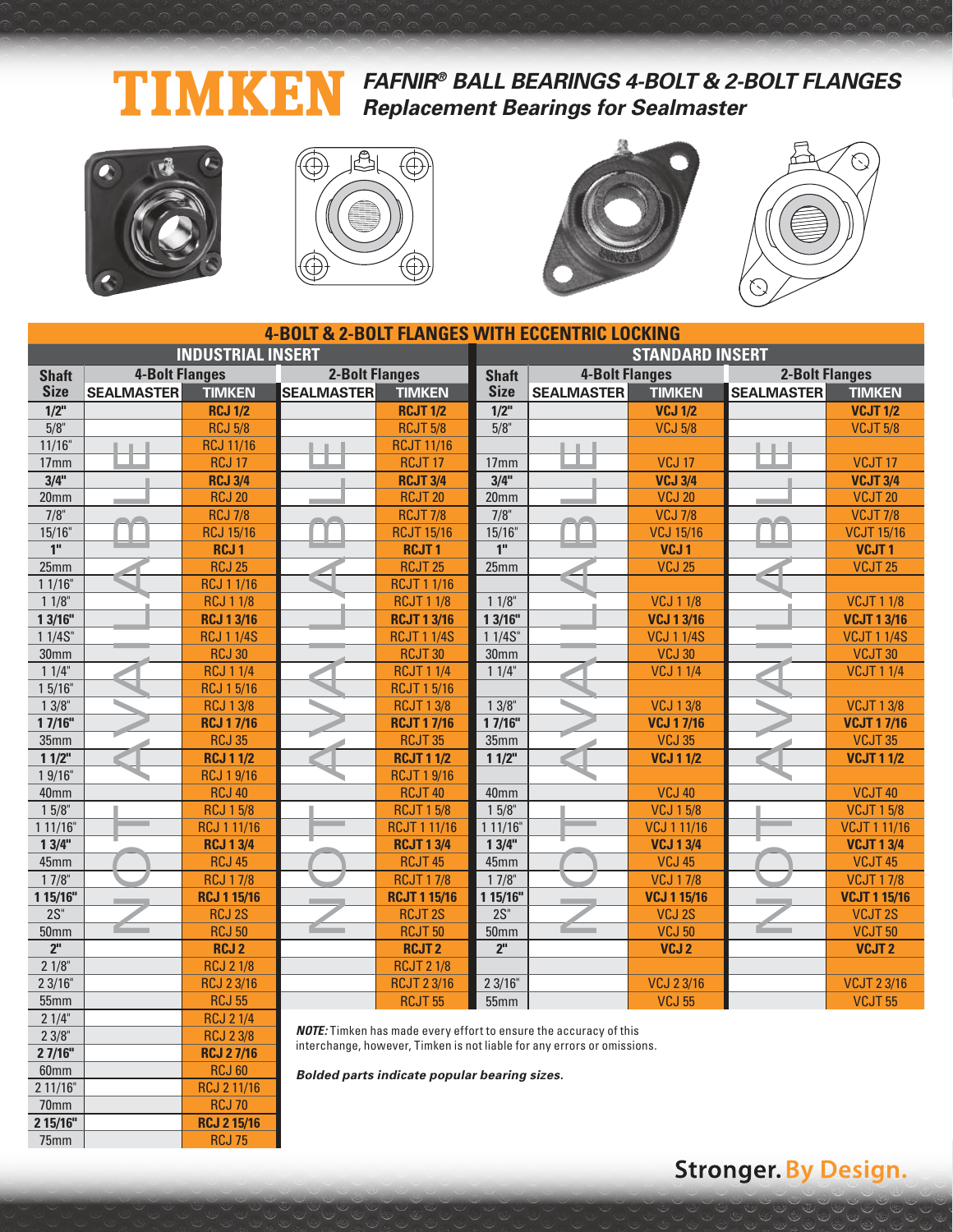### TIMKEN **FAFNIR® BALL BEARINGS PILLOW BLOCKS Replacement Bearings for Linkbelt**



75mm P3-U2M75N YAS 75 SGT YAK 75 SGT



| <b>PILLOW BLOCKS WITH SET SCREW LOCKING</b> |                  |                                   |                   |                                  |                        |                                                                                                                                |                    |                                  |                  |  |
|---------------------------------------------|------------------|-----------------------------------|-------------------|----------------------------------|------------------------|--------------------------------------------------------------------------------------------------------------------------------|--------------------|----------------------------------|------------------|--|
|                                             |                  | <b>INDUSTRIAL INSERT</b>          |                   |                                  | <b>STANDARD INSERT</b> |                                                                                                                                |                    |                                  |                  |  |
| <b>Shaft</b>                                |                  | <b>High Base to Center Height</b> |                   | <b>Low Base to Center Height</b> | <b>Shaft</b>           | <b>High Base to Center Height</b>                                                                                              |                    | <b>Low Base to Center Height</b> |                  |  |
| <b>Size</b>                                 | <b>LINKBELT</b>  | <b>TIMKEN</b>                     | <b>LINKBELT</b>   | <b>TIMKEN</b>                    | <b>Size</b>            | <b>LINKBELT</b>                                                                                                                | <b>TIMKEN</b>      | <b>LINKBELT</b>                  | <b>TIMKEN</b>    |  |
| 1/2"                                        | <b>P3-U2B08N</b> | <b>YAS 1/2</b>                    | <b>PL3-U2B08N</b> | <b>YAK 1/2</b>                   | 1/2"                   | P3-S2B08E                                                                                                                      | <b>SAS 1/2</b>     | <b>PL3-S2B08E</b>                | <b>SAK 1/2</b>   |  |
| 5/8"                                        | P3-U210N         | <b>YAS 5/8</b>                    | PL3-U210N         | <b>YAK 5/8</b>                   | 5/8"                   | P3S210E                                                                                                                        | <b>SAS 5/8</b>     | PL3-S210E                        | <b>SAK 5/8</b>   |  |
| 17 <sub>mm</sub>                            | P3-U2M17N        | <b>YAS 17</b>                     | PL3-U2M17N        | <b>YAK17</b>                     | 17 <sub>mm</sub>       |                                                                                                                                | <b>SAS 17</b>      |                                  | <b>SAK17</b>     |  |
| 3/4"                                        | P3-U212N         | <b>YAS 3/4 SGT</b>                | <b>PL3-U212N</b>  | <b>YAK 3/4 SGT</b>               | 3/4"                   | P3-S212E                                                                                                                       | <b>SAS 3/4</b>     | <b>PL3-S212E</b>                 | <b>SAK 3/4</b>   |  |
| 20mm                                        | P3-U2M20N        | <b>YAS 20 SGT</b>                 | PL3-U2M20N        | YAK 20 SGT                       | 20 <sub>mm</sub>       | P3-S2E20E                                                                                                                      | <b>SAS 20</b>      | PL3-S2E20E                       | <b>SAK 20</b>    |  |
| 7/8"                                        | P3-U214N         | <b>YAS 7/8 SGT</b>                | PL3-U214N         | <b>YAK 7/8 SGT</b>               | 7/8"                   | P3-S214E                                                                                                                       | <b>SAS 7/8</b>     | PL3-S214E                        | <b>SAK7/8</b>    |  |
| 15/16"                                      | P3U215N          | <b>YAS 15/16 SGT</b>              | PL3-U215N         | <b>YAK 15/16 SGT</b>             | 15/16"                 | P3-S215E                                                                                                                       | <b>SAS 15/16</b>   | PL3-S215E                        | <b>SAK 15/16</b> |  |
| 1 <sup>''</sup>                             | P3-U216N         | YAS1SGT                           | <b>PL3-U216N</b>  | YAK1SGT                          | $10$                   | P3-S216E                                                                                                                       | SAS <sub>1</sub>   | <b>PL3-S216E</b>                 | SAK <sub>1</sub> |  |
| 25mm                                        | P3-U2M25N        | <b>YAS 25 SGT</b>                 | PL3-U2M25N        | YAK 25 SGT                       | 25mm                   | P3-S2M25E                                                                                                                      | <b>SAS 25</b>      | PL3-S2M25E                       | <b>SAK 25</b>    |  |
| 11/8"                                       | P3-U218N         | <b>YAS 1 1/8 SGT</b>              | PL3-U218N         | <b>YAK11/8 SGT</b>               | 11/8"                  | P3-S218E                                                                                                                       | <b>SAS11/8</b>     | PL3-S218E                        | <b>SAK11/8</b>   |  |
| 13/16"                                      | P3-U219N         | <b>YAS 1 3/16 SGT</b>             | <b>PL3-U219N</b>  | <b>YAK 1 3/16 SGT</b>            | 13/16"                 | P3-S219E                                                                                                                       | <b>SAS 1 3/16</b>  | <b>PL3-S219E</b>                 | <b>SAK13/16</b>  |  |
| 11/4S''                                     | P3-U2E20N        | <b>YAS 1 1/4S</b>                 | PL3-U2E20N        | <b>YAK 1 1/4S SGT</b>            | 11/4S''                | P3-S2E20E                                                                                                                      | <b>SAS11/4S</b>    | PL3-S2E20E                       | <b>SAK11/4S</b>  |  |
| 30 <sub>mm</sub>                            | P3-U2M30N        | <b>YAS 30 SGT</b>                 | PL3-U2M30N        | YAK30 SGT                        | 30 <sub>mm</sub>       | P3-S2M30E                                                                                                                      | <b>SAS 30</b>      | PL3-S2M30E                       | <b>SAK30</b>     |  |
| 11/4"                                       | P3-U220N         | <b>YAS 1 1/4 SGT</b>              | PL3-U220N         | <b>YAK11/4 SGT</b>               | 11/4"                  | P3-S220E                                                                                                                       | <b>SAS 1 1/4</b>   | PL3-S220E                        | <b>SAK11/4</b>   |  |
| 13/8"                                       | P3U222N          | <b>YAS 13/8 SGT</b>               | PL3-U222N         | <b>YAK13/8 SGT</b>               | 13/8"                  | P3-S222E                                                                                                                       | <b>SAS13/8</b>     | PL3-S222E                        | <b>SAK13/8</b>   |  |
| 1 7/16"                                     | P3-U223N         | <b>YAS 1 7/16 SGT</b>             | <b>PL3-U223N</b>  | <b>YAK 1 7/16 SGT</b>            | 17/16"                 | P3-S223E                                                                                                                       | <b>SAS 1 7/16</b>  | <b>PL3-S223E</b>                 | <b>SAK17/16</b>  |  |
| 35mm                                        | P3-U2M35N        | <b>YAS 35 SGT</b>                 | PL3-U2M35N        | YAK35 SGT                        | 35mm                   | P3-S2M35E                                                                                                                      | <b>SAS 35</b>      | PL3-S2M35E                       | <b>SAK35</b>     |  |
| 11/2"                                       | P3-U224N         | <b>YAS 11/2 SGT</b>               | <b>PL3-U224N</b>  | <b>YAK 11/2 SGT</b>              | 11/2"                  | P3-S224E                                                                                                                       | <b>SAS 1 1/2</b>   | <b>PL3-S224E</b>                 | <b>SAK11/2</b>   |  |
| 40 <sub>mm</sub>                            | P3-U2M40N        | <b>YAS 40 SGT</b>                 | PL3-U2M40N        | YAK 40 SGT                       | 40mm                   | P3-S2M40E                                                                                                                      | <b>SAS40</b>       | PL3-S2M40E                       | <b>SAK40</b>     |  |
| $11/2H$ "                                   |                  | <b>YAS 1 1/2H SGT</b>             |                   | <b>YAK 1 1/2H SGT</b>            | $11/2H$ "              |                                                                                                                                | <b>SAS 1 1/2H</b>  |                                  | <b>SAK11/2H</b>  |  |
| 15/8"                                       | P3-U226N         | <b>YAS 15/8 SGT</b>               | PL3-U226N         | <b>YAK15/8SGT</b>                | $15/8$ "               | P3-S226E                                                                                                                       | <b>SAS 15/8</b>    | PL3-S226E                        | <b>SAK15/8</b>   |  |
| 111/16"                                     | P3-U227N         | <b>YAS 1 11/16 SGT</b>            | PL3-U227N         | <b>YAK 1 11/16 SGT</b>           | 111/16"                | P3-S227E                                                                                                                       | SAS 1 11/16        | PL3-S227E                        | <b>SAK111/16</b> |  |
| 13/4"                                       | P3-U228N         | <b>YAS 1 3/4 SGT</b>              | <b>PL3-U228N</b>  | <b>YAK 1 3/4 SGT</b>             | 13/4"                  | <b>P3-S228E</b>                                                                                                                | <b>SAS 1 3/4</b>   | <b>PL3-S228E</b>                 | <b>SAK13/4</b>   |  |
| 45mm                                        | P3-U2M45N        | YAS 45 SGT                        | PL3-U2M45N        | YAK 45 SGT                       | 45 <sub>mm</sub>       |                                                                                                                                | <b>SAS 45</b>      |                                  | <b>SAK45</b>     |  |
| 1 15/16"                                    | P3-U231N         | <b>YAS 1 15/16 SGT</b>            | <b>PL3-U231N</b>  | <b>YAK 1 15/16 SGT</b>           | 1 15/16"               | P3-S231E                                                                                                                       | <b>SAS 1 15/16</b> | <b>PL3-S231E</b>                 | <b>SAK115/16</b> |  |
| $2S$ "                                      | P3-U2E32N        | YAS <sub>2S</sub>                 | PL3-U2E32N        | YAK 2S SGT                       | $2S$ "                 | P3-S2E32E                                                                                                                      | SAS <sub>2S</sub>  | PL3-S2E32E                       | <b>SAK2S</b>     |  |
| <b>50mm</b>                                 | P3-U2M50N        | <b>YAS 50 SGT</b>                 | PL3-U2M50N        | YAK 50 SGT                       | <b>50mm</b>            |                                                                                                                                | <b>SAS 50</b>      |                                  | <b>SAK 50</b>    |  |
| 2 <sup>''</sup>                             | P3-U232N         | YAS 2 SGT                         | <b>PL3-U232N</b>  | YAK 2 SGT                        | 2 <sup>''</sup>        | P3-S232E                                                                                                                       | SAS <sub>2</sub>   | <b>PL3-S232E</b>                 | <b>SAK2</b>      |  |
| 23/16"                                      | P3-U235N         | <b>YAS 23/16 SGT</b>              | PL3-U235N         | <b>YAK 23/16 SGT</b>             | 23/16"                 | P3-S235E                                                                                                                       | SAS 23/16          | PL3-S235E                        | <b>SAK 23/16</b> |  |
| <b>55mm</b>                                 | P3-U2M55N        | <b>YAS 55 SGT</b>                 | PL3-U2M55N        | YAK 55 SGT                       | 55mm                   |                                                                                                                                | <b>SAS 55</b>      |                                  | <b>SAK 55</b>    |  |
| 21/4"                                       | P3-U236N         | <b>YAS 2 1/4 SGT</b>              | PL3-U236N         | <b>YAK 21/4 SGT</b>              |                        |                                                                                                                                |                    |                                  |                  |  |
| 2 7/16"                                     | P3-U239N         | <b>YAS 2 7/16 SGT</b>             | <b>PL3-U239N</b>  | <b>YAK 27/16 SGT</b>             |                        | <b>NOTE:</b> Timken has made every effort to ensure the accuracy<br>of this interchange, however, Timken is not liable for any |                    |                                  |                  |  |
| 60mm                                        | P3-U2M60N        | YAS 60 SGT                        | PL3-U2M60N        | YAK 60 SGT                       |                        | errors or omissions.                                                                                                           |                    |                                  |                  |  |
| 211/16"                                     | P3-U243N         | <b>YAS 2 11/16 SGT</b>            |                   | <b>YAK 2 11/16 SGT</b>           |                        | Bolded parts indicate popular bearing sizes.                                                                                   |                    |                                  |                  |  |
| 70mm                                        |                  | YAS 70 SGT                        |                   | YAK 70 SGT                       |                        |                                                                                                                                |                    |                                  |                  |  |
| 2 15/16"                                    | P3-U247N         | <b>YAS 2 15/16 SGT</b>            |                   | <b>YAK 215/16 SGTI</b>           |                        |                                                                                                                                |                    |                                  |                  |  |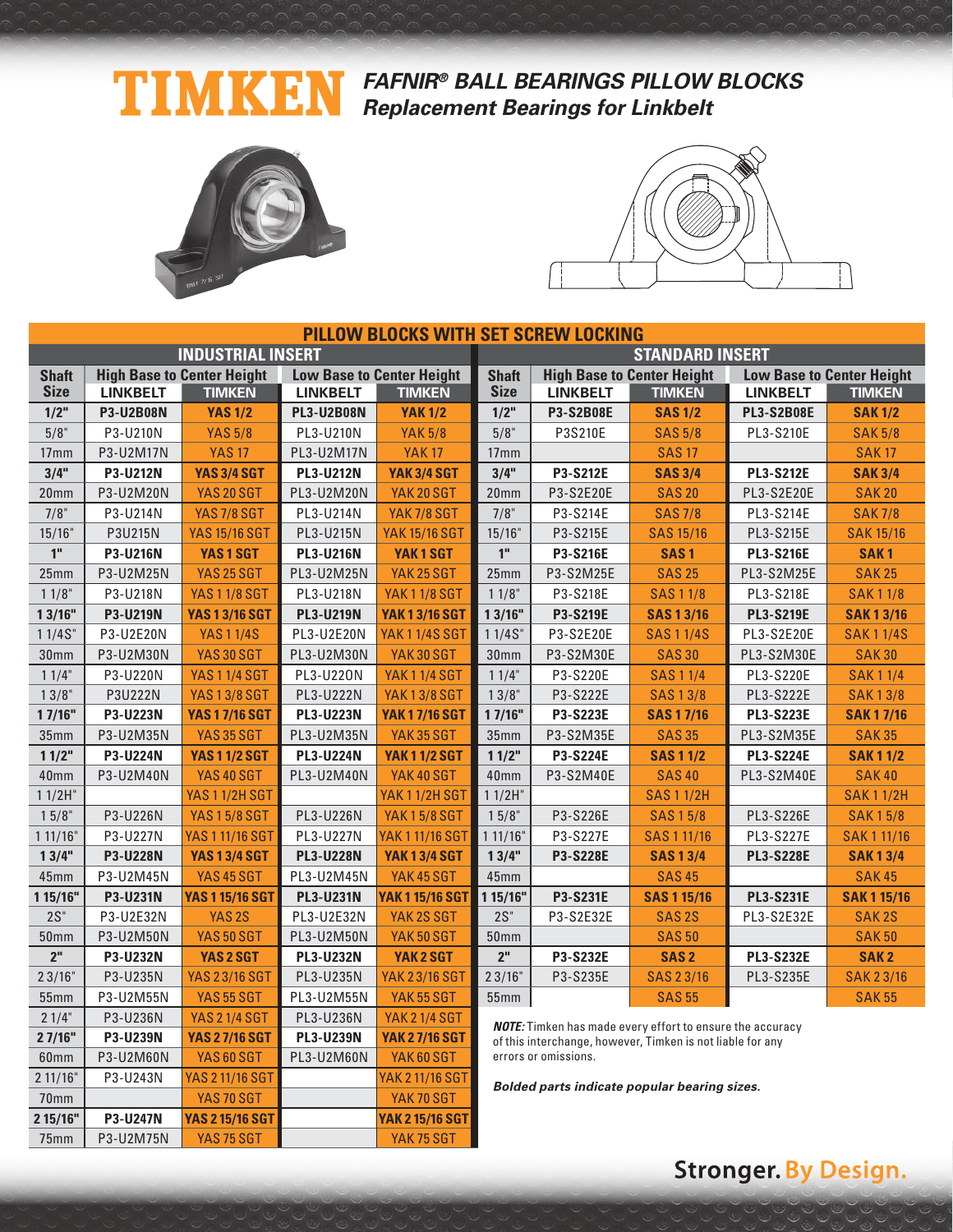### TIMKEN **FAFNIR® BALL BEARINGS PILLOW BLOCKS Replacement Bearings for Linkbelt**



**2 15/16" RAS 2 15/16 RAK 2 15/16** 75mm | RAS 75 | RAK 75



| <b>PILLOW BLOCKS WITH ECCENTRIC LOCKING</b>                                                                                                |                                                                           |  |  |  |  |  |
|--------------------------------------------------------------------------------------------------------------------------------------------|---------------------------------------------------------------------------|--|--|--|--|--|
| <b>INDUSTRIAL INSERT</b>                                                                                                                   | <b>STANDARD INSERT</b>                                                    |  |  |  |  |  |
| <b>High Base to Center Height</b><br><b>Low Base to Center Height</b><br><b>High Base to Center Height</b><br><b>Shaft</b><br><b>Shaft</b> | <b>Low Base to Center Height</b>                                          |  |  |  |  |  |
| <b>Size</b><br><b>Size</b><br><b>LINKBELT</b><br><b>TIMKEN</b><br><b>LINKBELT</b><br><b>TIMKEN</b><br><b>LINKBELT</b><br><b>TIMKEN</b>     | <b>LINKBELT</b><br><b>TIMKEN</b>                                          |  |  |  |  |  |
| $1/2$ "<br><b>RAS 1/2</b><br>$1/2$ "<br><b>P3-W2B08E</b><br><b>P3-Y2B08N</b><br><b>PL3-Y2B08N</b><br><b>RAK 1/2</b>                        | <b>VAS 1/2</b><br><b>PL3-W2B08E</b><br><b>VAK 1/2</b>                     |  |  |  |  |  |
| 5/8"<br>P3-Y210N<br><b>RAS 5/8</b><br>PL3-Y210N<br>5/8"<br>P3-W210E<br><b>RAK 5/8</b><br><b>VAS 5/8</b>                                    | PL3-W210E<br><b>VAK 5/8</b>                                               |  |  |  |  |  |
| 11/16"<br>P3-Y211 N<br><b>RAS 11/16</b><br><b>RAK 11/16</b><br>PL3-Y211 N                                                                  |                                                                           |  |  |  |  |  |
| <b>RAS 17</b><br><b>VAS 17</b><br>17mm<br><b>RAK17</b><br>17mm                                                                             | <b>VAK17</b>                                                              |  |  |  |  |  |
| 3/4"<br>3/4"<br>P3-Y212N<br><b>RAS 3/4</b><br><b>PL3-Y212N</b><br>P3-W212E<br><b>VAS 3/4</b><br><b>RAK 3/4</b>                             | <b>PL3W212E</b><br><b>VAK 3/4</b>                                         |  |  |  |  |  |
| <b>RAS 20</b><br><b>RAK 20</b><br>20 <sub>mm</sub><br>20mm                                                                                 | <b>VAS 25</b><br><b>VAK 20</b>                                            |  |  |  |  |  |
| 7/8"<br>P3-Y214N<br>$7/8$ "<br><b>RAS 7/8</b><br>PL3-Y214N<br><b>RAK 7/8</b><br>P3-W214E                                                   | <b>VAS 7/8</b><br>PL3-W214E<br><b>VAK 7/8</b>                             |  |  |  |  |  |
| P3-Y215N<br><b>RAS 15/16</b><br>PL3-Y215N<br>15/16"<br>P3-W215E<br>15/16"<br><b>RAK 15/16</b>                                              | <b>VAS 15/16</b><br>PL3-W215E<br><b>VAK 15/16</b>                         |  |  |  |  |  |
| 1 <sup>II</sup><br>1 <sup>II</sup><br>P3-Y216N<br><b>RAS1</b><br><b>PL3-Y216N</b><br>P3-W216E<br>VAS <sub>1</sub><br><b>RAK1</b>           | <b>PL3-W216E</b><br>VAK <sub>1</sub>                                      |  |  |  |  |  |
| 25mm<br><b>RAS 25</b><br><b>RAK 25</b><br>25mm                                                                                             | <b>VAS 25</b><br><b>VAK 25</b>                                            |  |  |  |  |  |
| $11/16$ "<br><b>RAK 1 1/16</b><br><b>RAS 1 1/16</b>                                                                                        |                                                                           |  |  |  |  |  |
| P3-Y218N<br><b>RAS 1 1/8</b><br>PL3-Y218N<br>P3-W218E<br>$11/8$ "<br><b>RAK 1 1/8</b><br>$11/8$ "                                          | <b>VAS 1 1/8</b><br>PL3-W218E<br><b>VAK 1 1/8</b>                         |  |  |  |  |  |
| 13/16"<br>P3-Y219N<br><b>RAS 1 3/16</b><br><b>PL3-Y219N</b><br>13/16"<br>P3-W219E<br><b>RAK 1 3/16</b>                                     | <b>VAS 1 3/16</b><br><b>PL3-W219E</b><br><b>VAK 1 3/16</b>                |  |  |  |  |  |
| 1 1/4S"<br><b>RAS 1 1/4S</b><br>11/4S''<br><b>VAS 1 1/4S</b><br><b>RAK 1 1/4S</b><br>P3-W2E20E                                             | <b>VAK 1 1/4S</b><br>PL3-W2E20E                                           |  |  |  |  |  |
| 30 <sub>mm</sub><br>30 <sub>mm</sub><br><b>RAS 30</b><br><b>RAK 30</b>                                                                     | <b>VAS 30</b><br><b>VAK 30</b>                                            |  |  |  |  |  |
| P3-Y220N<br>11/4"<br><b>RAS 1 1/4</b><br>PL3-Y220N<br><b>RAK 1 1/4</b><br>11/4"<br>P3-W220E                                                | <b>VAS 1 1/4</b><br>PL3-W220E<br><b>VAK11/4</b>                           |  |  |  |  |  |
| 15/16"<br><b>RAS 1 5/16</b><br><b>RAK 1 5/16</b>                                                                                           |                                                                           |  |  |  |  |  |
| $13/8$ "<br>P3-Y222N<br><b>RAS 13/8</b><br>PL3-Y222N<br><b>RAK13/8</b><br>$13/8$ "<br>P3W222E                                              | <b>VAS 13/8</b><br><b>VAK13/8</b><br>PL3-W222E                            |  |  |  |  |  |
| 17/16"<br>P3-Y223N<br><b>PL3-Y223N</b><br>17/16"<br><b>RAS 1 7/16</b><br><b>RAK 17/16</b><br>P3-W223E                                      | <b>VAS 17/16</b><br><b>PL3-W223E</b><br><b>VAK 17/16</b>                  |  |  |  |  |  |
| <b>RAS 35</b><br><b>RAK 35</b><br>35mm<br>35mm                                                                                             | <b>VAS 35</b><br><b>VAK 35</b>                                            |  |  |  |  |  |
| $11/2$ "<br><b>P3-Y224N</b><br><b>PL3-Y224N</b><br><b>RAK11/2</b><br>11/2<br><b>RAS 1 1/2</b><br>P3-W224E                                  | <b>VAS 11/2</b><br><b>PL3-W224E</b><br><b>VAK11/2</b>                     |  |  |  |  |  |
| 1 9/16"<br><b>RAS 1 9/16</b><br><b>RAK 1 9/16</b>                                                                                          |                                                                           |  |  |  |  |  |
| <b>RAS 40</b><br><b>RAK 40</b><br>40mm<br>40mm                                                                                             | <b>VAS 40</b><br><b>VAK 40</b>                                            |  |  |  |  |  |
| $15/8$ "<br>P3-Y226N<br>PL3-Y226N<br><b>RAK 15/8</b><br>$15/8$ "<br>P3-W226E<br><b>RAS 15/8</b>                                            | <b>VAS 15/8</b><br>PL3-W226E<br><b>VAK 15/8</b>                           |  |  |  |  |  |
| P3-Y227N<br>RAS 1 11/16<br><b>PL3-Y227N</b><br>RAK 1 11/16<br>P3-W227E<br>1 11/16"<br>111/16"                                              | VAS 1 11/16<br>PL3-W227E<br><b>VAK 1 11/16</b>                            |  |  |  |  |  |
| 13/4"<br>P3-Y228N<br><b>PL3-Y228N</b><br>13/4"<br>P3-W228E<br><b>RAS 1 3/4</b><br><b>RAK13/4</b><br><b>RAS 45</b><br>45mm                  | <b>PL3-W228E</b><br><b>VAS 1 3/4</b><br><b>VAK 1 3/4</b><br><b>VAS 45</b> |  |  |  |  |  |
| <b>RAK 45</b><br>45mm<br>$17/8$ "<br>$17/8$ "<br><b>VAS 17/8</b><br><b>RAS 17/8</b><br><b>RAK17/8</b>                                      | <b>VAK 45</b><br><b>VAK17/8</b>                                           |  |  |  |  |  |
| 1 15/16"<br>P3-Y231N<br><b>RAS 1 15/16</b><br><b>PL3-Y231N</b><br><b>RAK 1 15/16</b><br>1 15/16"<br>P3-W231E                               | <b>VAS 1 15/16</b><br><b>PL3-W231E</b><br><b>VAK 1 15/16</b>              |  |  |  |  |  |
| $2S$ "<br>P3-W2E32E                                                                                                                        | VAS <sub>2S</sub><br>PL3-W2E32E<br>VAK <sub>2S</sub>                      |  |  |  |  |  |
| <b>RAS 50</b><br><b>RAK 50</b><br><b>50mm</b><br>50 <sub>mm</sub>                                                                          | <b>VAS 50</b><br><b>VAK 50</b>                                            |  |  |  |  |  |
| $2n$<br>2 <sup>n</sup><br>P3-Y232N<br><b>RAS2</b><br><b>PL3-Y232N</b><br><b>RAK2</b>                                                       | VAS <sub>2</sub><br>VAK <sub>2</sub>                                      |  |  |  |  |  |
| $21/8$ "<br><b>RAS 2 1/8</b><br><b>RAK 2 1/8</b>                                                                                           |                                                                           |  |  |  |  |  |
| 23/16"<br>P3-Y235N<br><b>RAS 2 3/16</b><br>PL3-Y235N<br><b>RAK 2 3/16</b><br>23/16"                                                        | <b>VAS 2 3/16</b><br><b>VAK 2 3/16</b>                                    |  |  |  |  |  |
| <b>RAS 55</b><br><b>RAK 55</b><br>55mm<br>55mm                                                                                             | <b>VAS 55</b><br><b>VAK 55</b>                                            |  |  |  |  |  |
| P3-Y236N<br>PL3-Y236N<br>21/4"<br><b>RAS 2 1/4</b><br><b>RAK 2 1/4</b>                                                                     |                                                                           |  |  |  |  |  |
| <b>NOTE:</b> Timken has made every effort to ensure the accuracy                                                                           |                                                                           |  |  |  |  |  |
|                                                                                                                                            | of this interchange, however, Timken is not liable for any                |  |  |  |  |  |
| 23/8"<br>P3-Y238N<br><b>RAS 2 3/8</b><br>PL3-Y238N<br><b>RAK 23/8</b>                                                                      |                                                                           |  |  |  |  |  |
| 27/16"<br>P3-Y239N<br><b>RAS 27/16</b><br><b>PL3-Y239N</b><br><b>RAK 27/16</b><br>errors or omissions.                                     |                                                                           |  |  |  |  |  |
| <b>RAS 60</b><br><b>RAK 60</b><br>60mm<br>2 11/16"<br><b>RAK 2 11/16</b><br>RAS 2 11/16<br>Bolded parts indicate popular bearing sizes.    |                                                                           |  |  |  |  |  |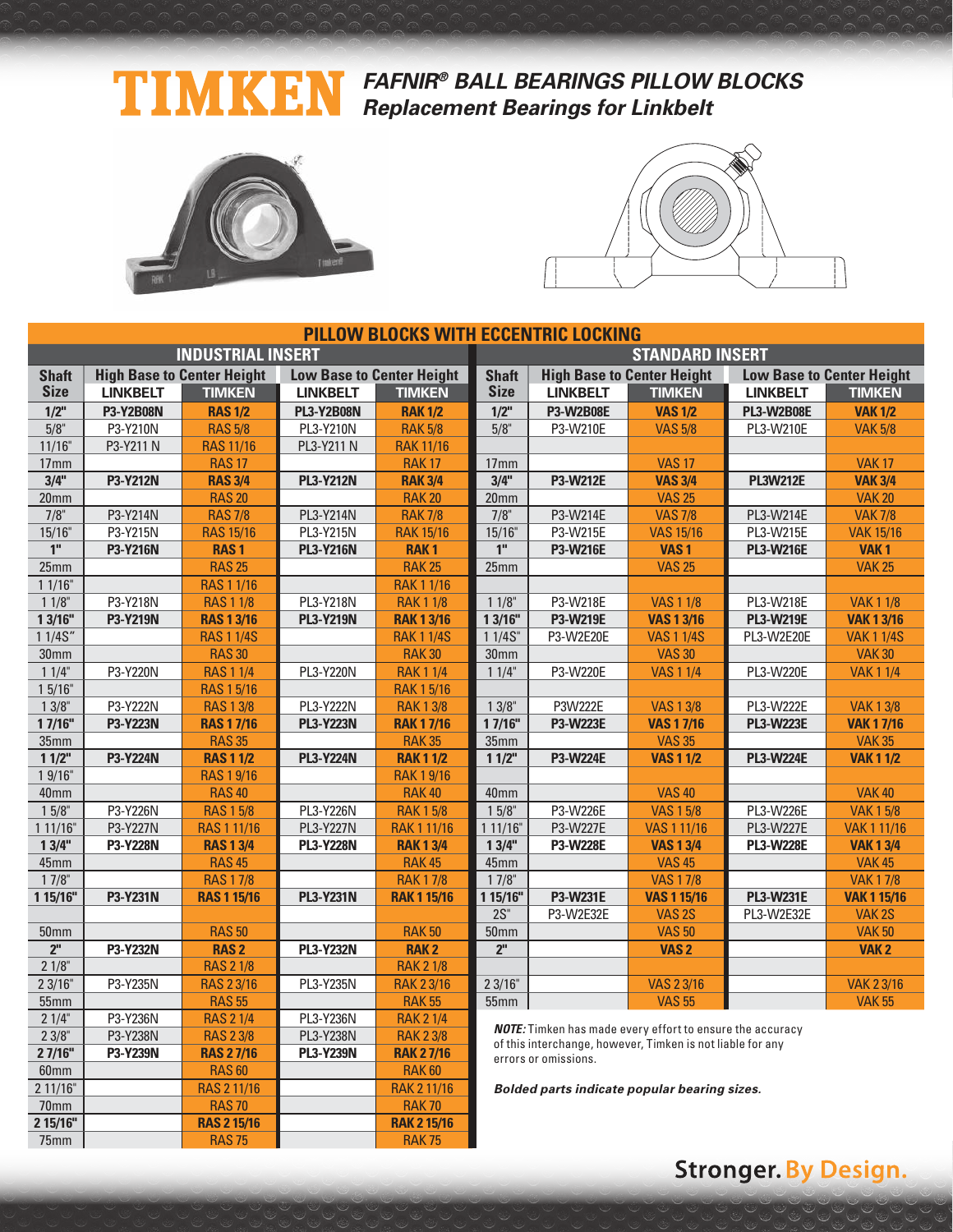#### **FAFNIR® BALL BEARINGS 4-BOLT & 2-BOLT FLANGES** T Ŋ KI **Replacement Bearings for Linkbelt**



60mm F3-U2M60N YCJ 60 SGT 2 11/16" F3-U243N YCJ 2 11/16 SGT 70mm | YCJ 70 SGT **2 15/16" F3-U247N YCJ 2 15/16 SGT** 75mm | F3-U2M75N | YCJ 75 SGT







| <b>4-BOLT &amp; 2-BOLT FLANGES WITH SET SCREW LOCKING</b> |                       |                          |                   |                         |                        |                       |                    |                   |                       |  |
|-----------------------------------------------------------|-----------------------|--------------------------|-------------------|-------------------------|------------------------|-----------------------|--------------------|-------------------|-----------------------|--|
|                                                           |                       | <b>INDUSTRIAL INSERT</b> |                   |                         | <b>STANDARD INSERT</b> |                       |                    |                   |                       |  |
| <b>Shaft</b>                                              | <b>4-Bolt Flanges</b> |                          |                   | <b>2-Bolt Flanges</b>   | <b>Shaft</b>           | <b>4-Bolt Flanges</b> |                    |                   | <b>2-Bolt Flanges</b> |  |
| <b>Size</b>                                               | <b>LINKBELT</b>       | <b>TIMKEN</b>            | <b>LINKBELT</b>   | <b>TIMKEN</b>           | <b>Size</b>            | <b>LINKBELT</b>       | <b>TIMKEN</b>      | <b>LINKBELT</b>   | <b>TIMKEN</b>         |  |
| $1/2$ "                                                   | F3-U2B08N             | <b>YCJ 1/2</b>           | <b>FX3-U2B08N</b> | <b>YCJT 1/2</b>         | $1/2$ "                | <b>F3-S2B08E</b>      | <b>SCJ 1/2</b>     | <b>FX3-S2B08E</b> | <b>SCJT 1/2</b>       |  |
| $5/8$ "                                                   | F3-U210N              | <b>YCJ 5/8</b>           | FX3-U210N         | <b>YCJT 5/8</b>         | 5/8"                   | F3S210E               | <b>SCJ 5/8</b>     | FX3-S210E         | <b>SCJT 5/8</b>       |  |
| 17mm                                                      | F3-U2M17N             | <b>YCJ 17</b>            | FX3-U2M17N        | YCJT <sub>17</sub>      | 17 <sub>mm</sub>       |                       | <b>SCJ 17</b>      |                   | SCJT <sub>17</sub>    |  |
| 3/4"                                                      | F3-U212N              | <b>YCJ 3/4 SGT</b>       | <b>FX3-U212N</b>  | YCJT 3/4 SGT            | 3/4"                   | F3-S212E              | <b>SCJ 3/4</b>     | <b>FX3-S212E</b>  | <b>SCJT 3/4</b>       |  |
| 20 <sub>mm</sub>                                          | F3-U2M20N             | YCJ 20 SGT               | <b>FX3-U2M20N</b> | YCJT 20 SGT             | 20 <sub>mm</sub>       | F3-S2M20E             | <b>SCJ 20</b>      | <b>FX3-S2M20E</b> | <b>SCJT 20</b>        |  |
| $7/8$ "                                                   | F3-U214N              | YCJ 7/8 SGT              | FX3-U214N         | YCJT 7/8 SGT            | $7/8$ "                | F3-S214E              | <b>SCJ 7/8</b>     | FX3-S214E         | <b>SCJT 7/8</b>       |  |
| 15/16"                                                    | F3-U215N              | <b>YCJ 15/16 SGT</b>     | FX3-U215N         | <b>YCJT 15/16 SGT</b>   | 15/16"                 | F3-S215E              | <b>SCJ 15/16</b>   | FX3-S215E         | <b>SCJT 15/16</b>     |  |
| 1 <sup>th</sup>                                           | F3-U216N              | <b>YCJ1SGT</b>           | <b>FX3-U216N</b>  | <b>YCJT1SGT</b>         | 1 <sup>''</sup>        | F3-S216E              | SCJ <sub>1</sub>   | <b>FX3-S216E</b>  | <b>SCJT1</b>          |  |
| 25mm                                                      | F3-U2M25N             | YCJ 25 SGT               | FX3-U2M25N        | YCJT 25 SGT             | 25 <sub>mm</sub>       | F3-S2M25E             | <b>SCJ 25</b>      | <b>FX3-S2M25E</b> | <b>SCJT 25</b>        |  |
| 11/8"                                                     | F3-U218N              | <b>YCJ 1 1/8 SGT</b>     | FX3-U218N         | <b>YCJT 11/8 SGT</b>    | $11/8$ "               | F3-S218E              | <b>SCJ 1 1/8</b>   | FX3-S218E         | <b>SCJT 1 1/8</b>     |  |
| 1 3/16"                                                   | F3-U219N              | <b>YCJ 1 3/16 SGT</b>    | <b>FX3-U219N</b>  | <b>YCJT 1 3/16 SGT</b>  | 13/16"                 | F3-S219E              | <b>SCJ 1 3/16</b>  | <b>FX3-S219E</b>  | <b>SCJT 1 3/16</b>    |  |
| 1 1/4S"                                                   | F3-U2E20N             | <b>YCJ 1 1/4S SGT</b>    | <b>FX3-U2E20N</b> | <b>YCJT 1 1/4S SGT</b>  | 11/4S''                | F3-S2E20E             | <b>SCJ 1 1/4S</b>  | <b>FX3-S2E20E</b> | <b>SCJT 1 1/4S</b>    |  |
| 30mm                                                      | F3-U2M30N             | YCJ 30 SGT               | FX3-U2M30N        | YCJT 30 SGT             | 30 <sub>mm</sub>       | F3-S2M30E             | <b>SCJ 30</b>      | FX3-S2M30E        | SCJT <sub>30</sub>    |  |
| 11/4"                                                     | F3-U220N              | <b>YCJ 1 1/4 SGT</b>     | FX3-U220N         | <b>YCJT 1 1/4 SGT</b>   | 11/4"                  | F3-S220E              | <b>SCJ 1 1/4</b>   | FX3-S220E         | <b>SCJT 1 1/4</b>     |  |
| 13/8"                                                     | F3-U222N              | <b>YCJ 1 3/8 SGT</b>     | <b>FX3-U222N</b>  | YCJT 13/8 SGT           | $13/8$ "               | F3-S222E              | <b>SCJ 13/8</b>    | <b>FX3-S222E</b>  | <b>SCJT 13/8</b>      |  |
| 17/16"                                                    | F3-U223N              | <b>YCJ 17/16 SGT</b>     | <b>FX3-U223N</b>  | <b>YCJT 17/16 SGT</b>   | 17/16"                 | F3-S223E              | <b>SCJ 17/16</b>   | <b>FX3-S223E</b>  | <b>SCJT 17/16</b>     |  |
| 35mm                                                      | F3-U2M35N             | YCJ 35 SGT               | FX3-U2M35N        | YCJT 35 SGT             | 35 <sub>mm</sub>       | F3-S2M35E             | <b>SCJ 35</b>      | FX3-S2M35E        | SCJT <sub>35</sub>    |  |
| 11/2"                                                     | F3-U224N              | <b>YCJ 11/2 SGT</b>      | <b>FX3-U224N</b>  | <b>YCJT 11/2 SGT</b>    | 11/2"                  | F3-S224E              | <b>SCJ 11/2</b>    | <b>FX3-S224E</b>  | <b>SCJT 1 1/2</b>     |  |
| 40mm                                                      | F3-U2M40N             | YCJ 40 SGT               | FX3-U2M40N        | YCJT 40 SGT             | 40mm                   | F3-S2M40E             | <b>SCJ 40</b>      | <b>FX3-S2M40E</b> | SCJT <sub>40</sub>    |  |
| 15/8"                                                     | F3-U226N              | <b>YCJ 15/8 SGT</b>      | FX3-U226N         | <b>YCJT 15/8 SGT</b>    | $15/8$ "               | F3-S226E              | <b>SCJ 15/8</b>    | FX3-S226E         | <b>SCJT 15/8</b>      |  |
| 1 11/16"                                                  | F3-U227N              | <b>YCJ 1 11/16 SGT</b>   | <b>FX3-U227N</b>  | <b>YCJT 1 11/16 SGT</b> | 111/16"                | F3-S227E              | SCJ 1 11/16        | <b>FX3-S227E</b>  | <b>SCJT 1 11/16</b>   |  |
| 13/4"                                                     | F3-U228N              | <b>YCJ 13/4 SGT</b>      | <b>FX3-U228N</b>  | <b>YCJT 1 3/4 SGT</b>   | 13/4"                  | F3-S228E              | <b>SCJ 13/4</b>    | <b>FX3-S228E</b>  | <b>SCJT 1 3/4</b>     |  |
| 45mm                                                      | F3-U2M45N             | YCJ 45 SGT               | <b>FX3-U2M45N</b> | YCJT 45 SGT             | 45mm                   |                       | <b>SCJ 45</b>      |                   | <b>SCJT 45</b>        |  |
| 1 15/16"                                                  | F3-U231N              | <b>YCJ 1 15/16 SGT</b>   | <b>FX3-U231N</b>  | <b>YCJT 1 15/16 SGT</b> | 1 15/16"               | F3-S231E              | <b>SCJ 1 15/16</b> | <b>FX3-S231E</b>  | <b>SCJT 1 15/16</b>   |  |
| 2S                                                        | F3-U2E32N             | YCJ 2S SGT               | FX3-U2E32N        | <b>YCJT 2S SGT</b>      | 2S                     | F3-S2E32E             | <b>SCJ2S</b>       | FX3-S2E32E        | <b>SCJT 2S</b>        |  |
| 50 <sub>mm</sub>                                          | F3-U2M50N             | YCJ 50 SGT               | FX3-U2M50N        | YCJT 50 SGT             | 50 <sub>mm</sub>       |                       | <b>SCJ 50</b>      |                   | <b>SCJT 50</b>        |  |
| 2 <sup>''</sup>                                           | F3-U232N              | <b>YCJ 2 SGT</b>         | <b>FX3-U232N</b>  | <b>YCJT 2 SGT</b>       | 2 <sup>II</sup>        | F3-S232E              | SCJ <sub>2</sub>   | <b>FX3-S232E</b>  | <b>SCJT2</b>          |  |
| 23/16"                                                    | F3-U235N              | <b>YCJ 23/16 SGT</b>     | FX3-U235N         | <b>YCJT 2 3/16 SGT</b>  | 23/16"                 | F3-S235E              | <b>SCJ 23/16</b>   | FX3-S235E         | <b>SCJT 2 3/16</b>    |  |
| 55mm                                                      | F3-U2M55N             | YCJ 55 SGT               | FX3-U2M55N        | YCJT 55 SGT             | 55mm                   |                       | <b>SCJ 55</b>      |                   | <b>SCJT 55</b>        |  |
| 27/16"                                                    | F3-U239N              | <b>YCJ 27/16 SGT</b>     |                   |                         |                        |                       |                    |                   |                       |  |

**NOTE:** Timken has made every effort to ensure the accuracy of this interchange, however, Timken is not liable for any errors or omissions.

**Bolded parts indicate popular bearing sizes.**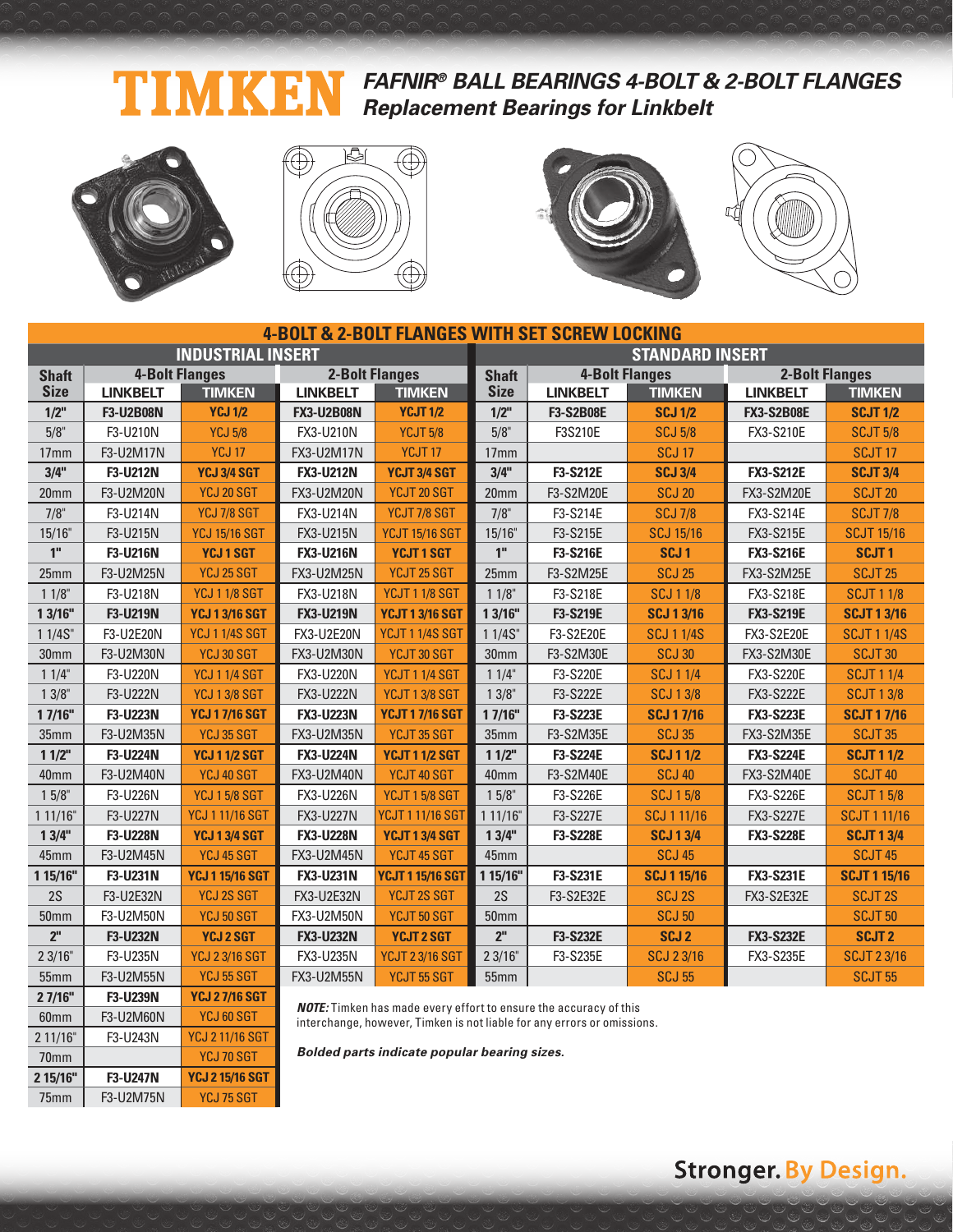### **FAFNIR® BALL BEARINGS 4-BOLT & 2-BOLT FLANGES** Ŋ **Replacement Bearings for Linkbelt**



60mm RCJ 60 2 11/16" RCJ 2 11/16 70mm RCJ 70<br>2 15/16" RCJ 2 15/1

75mm RCJ 75

**2 15/16" RCJ 2 15/16**







|                          |                       |                    |                       |                                                                          | <b>4-BOLT &amp; 2-BOLT FLANGES WITH ECCENTRIC LOCKING</b> |                        |                    |                       |                     |  |  |
|--------------------------|-----------------------|--------------------|-----------------------|--------------------------------------------------------------------------|-----------------------------------------------------------|------------------------|--------------------|-----------------------|---------------------|--|--|
| <b>INDUSTRIAL INSERT</b> |                       |                    |                       |                                                                          |                                                           | <b>STANDARD INSERT</b> |                    |                       |                     |  |  |
| <b>Shaft</b>             | <b>4-Bolt Flanges</b> |                    | <b>2-Bolt Flanges</b> |                                                                          | <b>Shaft</b>                                              | <b>4-Bolt Flanges</b>  |                    | <b>2-Bolt Flanges</b> |                     |  |  |
| <b>Size</b>              | <b>LINKBELT</b>       | <b>TIMKEN</b>      | <b>LINKBELT</b>       | <b>TIMKEN</b>                                                            | <b>Size</b>                                               | <b>LINKBELT</b>        | <b>TIMKEN</b>      | <b>LINKBELT</b>       | <b>TIMKEN</b>       |  |  |
| $1/2$ "                  |                       | <b>RCJ 1/2</b>     | <b>FX3-Y2B08N</b>     | <b>RCJT 1/2</b>                                                          | $1/2$ "                                                   | <b>F3-W2B08E</b>       | <b>VCJ 1/2</b>     | <b>FX3-W2B08E</b>     | <b>VCJT 1/2</b>     |  |  |
| $5/8$ "                  |                       | <b>RCJ 5/8</b>     | <b>FX3-Y210N</b>      | <b>RCJT 5/8</b>                                                          | 5/8"                                                      | F3-W210E               | <b>VCJ 5/8</b>     | FX3-W210E             | <b>VCJT 5/8</b>     |  |  |
| 11/16"                   |                       | <b>RCJ 11/16</b>   | FX3-Y211N             | <b>RCJT 11/16</b>                                                        |                                                           |                        |                    |                       |                     |  |  |
| 17 <sub>mm</sub>         |                       | <b>RCJ 17</b>      |                       | RCJT <sub>17</sub>                                                       | 17 <sub>mm</sub>                                          |                        | <b>VCJ 17</b>      |                       | VCJT <sub>17</sub>  |  |  |
| 3/4"                     | <b>F3-Y212N</b>       | <b>RCJ 3/4</b>     | <b>FX3-Y212N</b>      | <b>RCJT 3/4</b>                                                          | 3/4"                                                      | F3-W212E               | <b>VCJ 3/4</b>     | <b>FX3-W212E</b>      | <b>VCJT 3/4</b>     |  |  |
| 20 <sub>mm</sub>         |                       | <b>RCJ 20</b>      |                       | <b>RCJT 20</b>                                                           | 20 <sub>mm</sub>                                          |                        | <b>VCJ 20</b>      |                       | VCJT <sub>20</sub>  |  |  |
| 7/8"                     | F3-Y214N              | <b>RCJ 7/8</b>     | <b>FX3-Y214N</b>      | <b>RCJT 7/8</b>                                                          | $7/8$ "                                                   | F3-W214E               | <b>VCJ 7/8</b>     | FX3-W214E             | <b>VCJT 7/8</b>     |  |  |
| 15/16"                   | F3-Y215N              | <b>RCJ 15/16</b>   | <b>FX3-Y215N</b>      | <b>RCJT 15/16</b>                                                        | 15/16"                                                    | F3-W215E               | <b>VCJ 15/16</b>   | FX3-W215E             | <b>VCJT 15/16</b>   |  |  |
| 1 <sup>''</sup>          | F3-Y216N              | <b>RCJ1</b>        | <b>FX3-Y216N</b>      | <b>RCJT1</b>                                                             | 1 <sup>II</sup>                                           | F3-W216E               | VCJ <sub>1</sub>   | <b>FX3-W216E</b>      | VCJT <sub>1</sub>   |  |  |
| 25mm                     |                       | <b>RCJ 25</b>      |                       | <b>RCJT 25</b>                                                           | 25mm                                                      |                        | <b>VCJ 25</b>      |                       | <b>VCJT 25</b>      |  |  |
| 11/16"                   |                       | <b>RCJ 1 1/16</b>  |                       | <b>RCJT11/16</b>                                                         |                                                           |                        |                    |                       |                     |  |  |
| $11/8$ "                 | F3-Y218N              | <b>RCJ 1 1/8</b>   | <b>FX3-Y218N</b>      | <b>RCJT 1 1/8</b>                                                        | 11/8"                                                     | F3-W218E               | <b>VCJ 1 1/8</b>   | FX3-W218E             | <b>VCJT 1 1/8</b>   |  |  |
| 1 3/16"                  | F3-Y219N              | <b>RCJ 1 3/16</b>  | <b>FX3-Y219N</b>      | <b>RCJT 1 3/16</b>                                                       | 1 3/16"                                                   | F3-W219E               | <b>VCJ 1 3/16</b>  | <b>FX3-W219E</b>      | <b>VCJT 13/16</b>   |  |  |
| 11/4S''                  |                       | <b>RCJ 1 1/4S</b>  |                       | <b>RCJT 1 1/4S</b>                                                       | 11/4S''                                                   | F3-W2E20E              | <b>VCJ 1 1/4S</b>  | <b>FX3-W2E20E</b>     | <b>VCJT 1 1/4S</b>  |  |  |
| 30 <sub>mm</sub>         |                       | <b>RCJ 30</b>      |                       | <b>RCJT 30</b>                                                           | 30mm                                                      |                        | <b>VCJ 30</b>      |                       | VCJT30              |  |  |
| 11/4"                    | F3-Y220N              | <b>RCJ 1 1/4</b>   | FX3-Y220N             | <b>RCJT 1 1/4</b>                                                        | 11/4"                                                     | F3-W220E               | <b>VCJ 1 1/4</b>   | FX3-W220E             | <b>VCJT 1 1/4</b>   |  |  |
| 15/16"                   |                       | <b>RCJ 15/16</b>   |                       | <b>RCJT 1 5/16</b>                                                       |                                                           | F3-W222E               |                    | <b>FX3-W222E</b>      |                     |  |  |
| $13/8$ "                 | F3-Y222N              | <b>RCJ 13/8</b>    | <b>FX3-Y222N</b>      | <b>RCJT 13/8</b>                                                         | 13/8"                                                     |                        | <b>VCJ 13/8</b>    |                       | <b>VCJT13/8</b>     |  |  |
| 17/16"                   | F3-Y223N              | <b>RCJ 17/16</b>   | <b>FX3-Y223N</b>      | <b>RCJT 17/16</b>                                                        | 17/16"                                                    | F3-W223E               | <b>VCJ 17/16</b>   | <b>FX3-W223E</b>      | <b>VCJT 17/16</b>   |  |  |
| 35mm                     |                       | <b>RCJ 35</b>      |                       | <b>RCJT 35</b>                                                           | 35mm                                                      |                        | <b>VCJ 35</b>      |                       | VCJT35              |  |  |
| 11/2"                    | F3-Y224N              | <b>RCJ 1 1/2</b>   | <b>FX3-Y224N</b>      | <b>RCJT 1 1/2</b>                                                        | 11/2"                                                     | <b>F3W224E</b>         | <b>VCJ 11/2</b>    | <b>FX3-W224E</b>      | <b>VCJT 1 1/2</b>   |  |  |
| 19/16"                   |                       | <b>RCJ 19/16</b>   |                       | <b>RCJT19/16</b>                                                         |                                                           |                        |                    |                       |                     |  |  |
| 40mm                     |                       | <b>RCJ 40</b>      |                       | <b>RCJT 40</b>                                                           | 40mm                                                      |                        | <b>VCJ 40</b>      |                       | VCJT40              |  |  |
| $15/8$ "                 | F3-Y226N              | <b>RCJ 15/8</b>    | <b>FX3-Y226N</b>      | <b>RCJT 15/8</b>                                                         | 15/8"                                                     | F3-W226E               | <b>VCJ 15/8</b>    | FX3-W226E             | <b>VCJT 15/8</b>    |  |  |
| 1 11/16"                 | F3-Y227N              | <b>RCJ 1 11/16</b> | <b>FX3-Y227N</b>      | <b>RCJT 1 11/16</b>                                                      | 111/16                                                    | F3-W227E               | <b>VCJ 1 11/16</b> | <b>FX3-W227E</b>      | <b>VCJT111/16</b>   |  |  |
| 13/4"                    | F3-Y228N              | <b>RCJ 1 3/4</b>   | <b>FX3-Y228N</b>      | <b>RCJT 1 3/4</b>                                                        | 13/4"                                                     | F3-W228E               | <b>VCJ 13/4</b>    | <b>FX3-W228E</b>      | <b>VCJT 1 3/4</b>   |  |  |
| 45mm                     |                       | <b>RCJ 45</b>      |                       | RCJT <sub>45</sub>                                                       | 45mm                                                      |                        | <b>VCJ 45</b>      |                       | VCJT <sub>45</sub>  |  |  |
| $17/8$ "                 |                       | <b>RCJ 17/8</b>    |                       | <b>RCJT 17/8</b>                                                         | $17/8$ "                                                  |                        | <b>VCJ 17/8</b>    |                       | <b>VCJT 17/8</b>    |  |  |
| 1 15/16"                 | F3-Y231N              | <b>RCJ 1 15/16</b> | <b>FX3-Y231N</b>      | <b>RCJT 1 15/16</b>                                                      | 1 15/16"                                                  | F3-W231E               | <b>VCJ 1 15/16</b> | <b>FX3-W231E</b>      | <b>VCJT 1 15/16</b> |  |  |
| $2S$ "                   |                       | <b>RCJ 2S</b>      |                       | <b>RCJT2S</b>                                                            | $2S$ "                                                    | F3-W2E32E              | VCJ 2S             | FX3-W2E32E            | VCJT <sub>2S</sub>  |  |  |
| 50mm                     |                       | <b>RCJ 50</b>      |                       | <b>RCJT 50</b>                                                           | 50 <sub>mm</sub>                                          |                        | <b>VCJ 50</b>      |                       | <b>VCJT 50</b>      |  |  |
| 2 <sup>n</sup>           | F3-Y232N              | <b>RCJ2</b>        | <b>FX3-Y232N</b>      | <b>RCJT2</b>                                                             | 2 <sup>n</sup>                                            |                        | VCJ <sub>2</sub>   |                       | VCJT <sub>2</sub>   |  |  |
| 21/8"                    |                       | <b>RCJ 2 1/8</b>   |                       | <b>RCJT 2 1/8</b>                                                        |                                                           |                        |                    |                       |                     |  |  |
| 23/16"                   | F3-Y235N              | <b>RCJ 23/16</b>   | FX3-Y235N             | <b>RCJT 2 3/16</b>                                                       | 23/16"                                                    |                        | <b>VCJ 23/16</b>   |                       | <b>VCJT 23/16</b>   |  |  |
| 55mm                     |                       | <b>RCJ 55</b>      |                       | <b>RCJT 55</b>                                                           | 55mm                                                      |                        | <b>VCJ 55</b>      |                       | <b>VCJT 55</b>      |  |  |
| 21/4"                    | F3-Y236N              | <b>RCJ 21/4</b>    |                       | <b>NOTE:</b> Timken has made every effort to ensure the accuracy of this |                                                           |                        |                    |                       |                     |  |  |
| 23/8"                    | F3-Y238N              | <b>RCJ 23/8</b>    |                       |                                                                          |                                                           |                        |                    |                       |                     |  |  |
| 27/16"                   | F3-Y239N              | <b>RCJ 27/16</b>   |                       | interchange, however, Timken is not liable for any errors or omissions.  |                                                           |                        |                    |                       |                     |  |  |

interchange, however, Timken is not liable for any errors or omissions.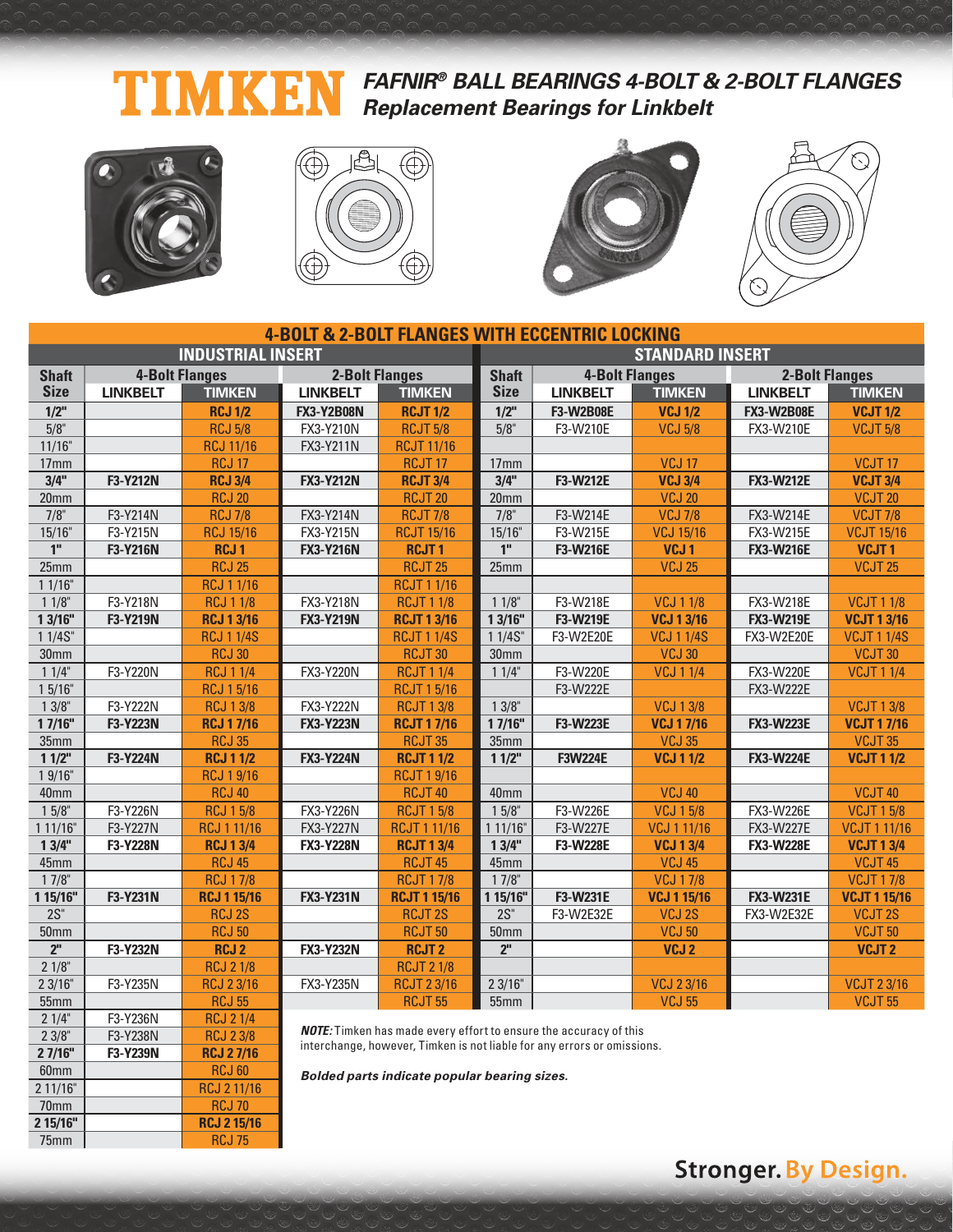### TIMKEN **FAFNIR® BALL BEARINGS PILLOW BLOCKS Replacement Bearings for Browning**



The Term YAS 75 SGT YAK 75 SGT



|                  |                 |                                   |                 |                                  | <b>PILLOW BLOCKS WITH SET SCREW LOCKING</b> |                                                                  |                    |                  |                                  |  |
|------------------|-----------------|-----------------------------------|-----------------|----------------------------------|---------------------------------------------|------------------------------------------------------------------|--------------------|------------------|----------------------------------|--|
|                  |                 | <b>INDUSTRIAL INSERT</b>          |                 |                                  | <b>STANDARD INSERT</b>                      |                                                                  |                    |                  |                                  |  |
| <b>Shaft</b>     |                 | <b>High Base to Center Height</b> |                 | <b>Low Base to Center Height</b> | <b>Shaft</b>                                | <b>High Base to Center Height</b>                                |                    |                  | <b>Low Base to Center Height</b> |  |
| <b>Size</b>      | <b>BROWNING</b> | <b>TIMKEN</b>                     | <b>BROWNING</b> | <b>TIMKEN</b>                    | <b>Size</b>                                 | <b>BROWNING</b>                                                  | <b>TIMKEN</b>      | <b>BROWNING</b>  | <b>TIMKEN</b>                    |  |
| $1/2$ "          | <b>VPS-208</b>  | <b>YAS 1/2</b>                    | <b>VPLS-208</b> | <b>YAK 1/2</b>                   | 1/2"                                        | <b>VPS-108</b>                                                   | <b>SAS 1/2</b>     | <b>VPLS-108</b>  | <b>SAK 1/2</b>                   |  |
| 5/8"             | <b>VPS-210</b>  | <b>YAS 5/8</b>                    | <b>VPLS-210</b> | <b>YAK 5/8</b>                   | 5/8"                                        | <b>VPS-110</b>                                                   | <b>SAS 5/8</b>     | <b>VPLS-110</b>  | <b>SAK 5/8</b>                   |  |
| 17 <sub>mm</sub> |                 | <b>YAS 17</b>                     |                 | <b>YAK 17</b>                    | 17 <sub>mm</sub>                            |                                                                  | <b>SAS 17</b>      |                  | <b>SAK17</b>                     |  |
| 3/4"             | <b>VPS-212</b>  | <b>YAS 3/4 SGT</b>                | <b>VPLS-212</b> | <b>YAK 3/4 SGT</b>               | 3/4"                                        | <b>VPS-112</b>                                                   | <b>SAS 3/4</b>     | <b>VPLS-112</b>  | <b>SAK 3/4</b>                   |  |
| 20 <sub>mm</sub> |                 | <b>YAS 20 SGT</b>                 |                 | <b>YAK 20 SGT</b>                | 20 <sub>mm</sub>                            |                                                                  | <b>SAS 20</b>      |                  | <b>SAK 20</b>                    |  |
| 7/8"             | <b>VPS-214</b>  | <b>YAS 7/8 SGT</b>                | <b>VPLS-214</b> | <b>YAK 7/8 SGT</b>               | $7/8$ "                                     | <b>VPS-114</b>                                                   | <b>SAS 7/8</b>     | <b>VPLS-114</b>  | <b>SAK 7/8</b>                   |  |
| 15/16"           | <b>VPS-215</b>  | <b>YAS 15/16 SGT</b>              | <b>VPLS-215</b> | <b>YAK 15/16 SGT</b>             | 15/16"                                      | <b>VPS-115</b>                                                   | <b>SAS 15/16</b>   | <b>VPLS-115</b>  | <b>SAK 15/16</b>                 |  |
| 1 <sup>''</sup>  | <b>VPS-216</b>  | YAS 1 SGT                         | <b>VPLS-216</b> | YAK <sub>1</sub> SGT             | 1 <sup>''</sup>                             | <b>VPS-116</b>                                                   | SAS <sub>1</sub>   | <b>VPLS-116</b>  | SAK <sub>1</sub>                 |  |
| 25mm             |                 | <b>YAS 25 SGT</b>                 |                 | YAK 25 SGT                       | 25mm                                        |                                                                  | <b>SAS 25</b>      |                  | <b>SAK 25</b>                    |  |
| $11/8$ "         | <b>VPS-218</b>  | <b>YAS 1 1/8 SGT</b>              | <b>VPLS-218</b> | <b>YAK 1 1/8 SGT</b>             | 11/8"                                       | <b>VPS-118</b>                                                   | <b>SAS 1 1/8</b>   | <b>VPLS-118</b>  | <b>SAK 1 1/8</b>                 |  |
| 13/16"           | <b>VPS-219</b>  | <b>YAS 1 3/16 SGT</b>             | <b>VPLS-219</b> | <b>YAK 1 3/16 SGT</b>            | 13/16"                                      | <b>VPS-119</b>                                                   | <b>SAS 1 3/16</b>  | <b>VPLS-119</b>  | <b>SAK 1 3/16</b>                |  |
| 1 1/4S"          | <b>VPS-220S</b> | <b>YAS 1 1/4S</b>                 | VPLS-220LS      | <b>YAK 1 1/4S SGT</b>            | 1 1/4S"                                     | <b>VPS-120S</b>                                                  | <b>SAS 1 1/4S</b>  | <b>VPLS-120S</b> | <b>SAK 1 1/4S</b>                |  |
| 30mm             |                 | <b>YAS 30 SGT</b>                 |                 | YAK 30 SGT                       | 30mm                                        |                                                                  | <b>SAS 30</b>      |                  | <b>SAK 30</b>                    |  |
| 11/4"            | <b>VPS-220</b>  | <b>YAS 1 1/4 SGT</b>              | <b>VPLS-220</b> | <b>YAK 1 1/4 SGT</b>             | 11/4"                                       | <b>VPS-120</b>                                                   | <b>SAS 1 1/4</b>   | <b>VPLS-120</b>  | <b>SAK11/4</b>                   |  |
| $13/8$ "         | <b>VPS-222</b>  | <b>YAS 1 3/8 SGT</b>              | <b>VPLS-222</b> | <b>YAK 1 3/8 SGT</b>             | $13/8$ "                                    | <b>VPS-122</b>                                                   | <b>SAS 13/8</b>    | <b>VPLS-122</b>  | <b>SAK13/8</b>                   |  |
| 17/16"           | <b>VPS-223</b>  | <b>YAS 1 7/16 SGT</b>             | <b>VPLS-223</b> | <b>YAK 1 7/16 SGT</b>            | 17/16"                                      | <b>VPS-123</b>                                                   | <b>SAS 1 7/16</b>  | <b>VPLS-123</b>  | <b>SAK 17/16</b>                 |  |
| 35 <sub>mm</sub> |                 | <b>YAS 35 SGT</b>                 |                 | YAK 35 SGT                       | 35mm                                        |                                                                  | <b>SAS 35</b>      |                  | <b>SAK 35</b>                    |  |
| $11/2$ "         | <b>VPS-224</b>  | <b>YAS 1 1/2 SGT</b>              | <b>VPLS-224</b> | <b>YAK 1 1/2 SGT</b>             | 11/2"                                       | <b>VPS-124</b>                                                   | <b>SAS 1 1/2</b>   | <b>VPLS-124</b>  | <b>SAK 1 1/2</b>                 |  |
| 40 <sub>mm</sub> |                 | YAS 40 SGT                        |                 | YAK 40 SGT                       | 40mm                                        |                                                                  | <b>SAS 40</b>      |                  | <b>SAK 40</b>                    |  |
| $11/2H$ "        |                 | <b>YAS 1 1/2H SGT</b>             |                 | <b>YAK 1 1/2H SGT</b>            | $11/2H$ "                                   |                                                                  | <b>SAS 1 1/2H</b>  |                  | <b>SAK 1 1/2H</b>                |  |
| $15/8$ "         | <b>VPS-226</b>  | <b>YAS 1 5/8 SGT</b>              | <b>VPLS-226</b> | <b>YAK 1 5/8 SGT</b>             | $15/8$ "                                    |                                                                  | <b>SAS 15/8</b>    |                  | <b>SAK 15/8</b>                  |  |
| 1 11/16"         | <b>VPS-227</b>  | <b>YAS 1 11/16 SGT</b>            | <b>VPLS-227</b> | <b>YAK 1 11/16 SGT</b>           | 111/16"                                     | <b>VPS-127</b>                                                   | SAS 1 11/16        | <b>VPLS-127</b>  | SAK 1 11/16                      |  |
| 13/4"            | <b>VPS-228</b>  | <b>YAS 1 3/4 SGT</b>              | <b>VPLS-228</b> | <b>YAK 1 3/4 SGT</b>             | 13/4"                                       | <b>VPS-128</b>                                                   | <b>SAS 1 3/4</b>   | <b>VPLS-128</b>  | <b>SAK13/4</b>                   |  |
| 45mm             |                 | YAS 45 SGT                        |                 | YAK 45 SGT                       | 45mm                                        |                                                                  | <b>SAS 45</b>      |                  | <b>SAK 45</b>                    |  |
| 1 15/16"         | <b>VPS-231</b>  | <b>YAS 1 15/16 SGT</b>            | <b>VPLS-231</b> | <b>YAK 1 15/16 SGT</b>           | 1 15/16"                                    | <b>VPS-131</b>                                                   | <b>SAS 1 15/16</b> | <b>VPLS-131</b>  | <b>SAK 1 15/16</b>               |  |
| $2S$ "           | <b>VPS-232S</b> | YAS <sub>2S</sub>                 | VPLS-232LS      | YAK 2S SGT                       | $2S$ "                                      | <b>VPS-132S</b>                                                  | SAS <sub>2S</sub>  | <b>VPLS-132S</b> | SAK <sub>2S</sub>                |  |
| <b>50mm</b>      |                 | <b>YAS 50 SGT</b>                 |                 | YAK 50 SGT                       | 50 <sub>mm</sub>                            |                                                                  | <b>SAS 50</b>      |                  | <b>SAK 50</b>                    |  |
| 2 <sup>''</sup>  | <b>VPS-232</b>  | YAS 2 SGT                         | <b>VPLS-232</b> | <b>YAK 2 SGT</b>                 | 2 <sup>II</sup>                             | <b>VPS-132</b>                                                   | SAS <sub>2</sub>   | <b>VPLS-132</b>  | SAK <sub>2</sub>                 |  |
| 23/16"           | <b>VPS-235</b>  | <b>YAS 2 3/16 SGT</b>             | <b>VPLS-235</b> | <b>YAK 2 3/16 SGT</b>            | 23/16"                                      | <b>VPS-135</b>                                                   | SAS 2 3/16         | <b>VPLS-135</b>  | <b>SAK 2 3/16</b>                |  |
| 55mm             |                 | <b>YAS 55 SGT</b>                 |                 | YAK 55 SGT                       | 55mm                                        |                                                                  | <b>SAS 55</b>      |                  | <b>SAK 55</b>                    |  |
| 21/4"            | <b>VPS-236</b>  | <b>YAS 2 1/4 SGT</b>              | <b>VPLS-236</b> | <b>YAK 2 1/4 SGT</b>             |                                             | <b>NOTE:</b> Timken has made every effort to ensure the accuracy |                    |                  |                                  |  |
| 2 7/16"          | <b>VPS-239</b>  | <b>YAS 2 7/16 SGT</b>             | <b>VPLS-239</b> | <b>YAK 2 7/16 SGT</b>            |                                             | of this interchange, however, Timken is not liable for any       |                    |                  |                                  |  |
| 60 <sub>mm</sub> |                 | <b>YAS 60 SGT</b>                 |                 | YAK 60 SGT                       |                                             | errors or omissions.                                             |                    |                  |                                  |  |
| 2 11/16"         | <b>VPS-247</b>  | <b>YAS 2 11/16 SGT</b>            |                 | <b>YAK 2 11/16 SGT</b>           |                                             | Bolded parts indicate popular bearing sizes.                     |                    |                  |                                  |  |
| 70mm             |                 | YAS 70 SGT                        |                 | YAK 70 SGT                       |                                             |                                                                  |                    |                  |                                  |  |
| 2 15/16"         |                 | <b>YAS 2 15/16 SGT</b>            | <b>VPLS-247</b> | YAK 2 15/16 SGT                  |                                             |                                                                  |                    |                  |                                  |  |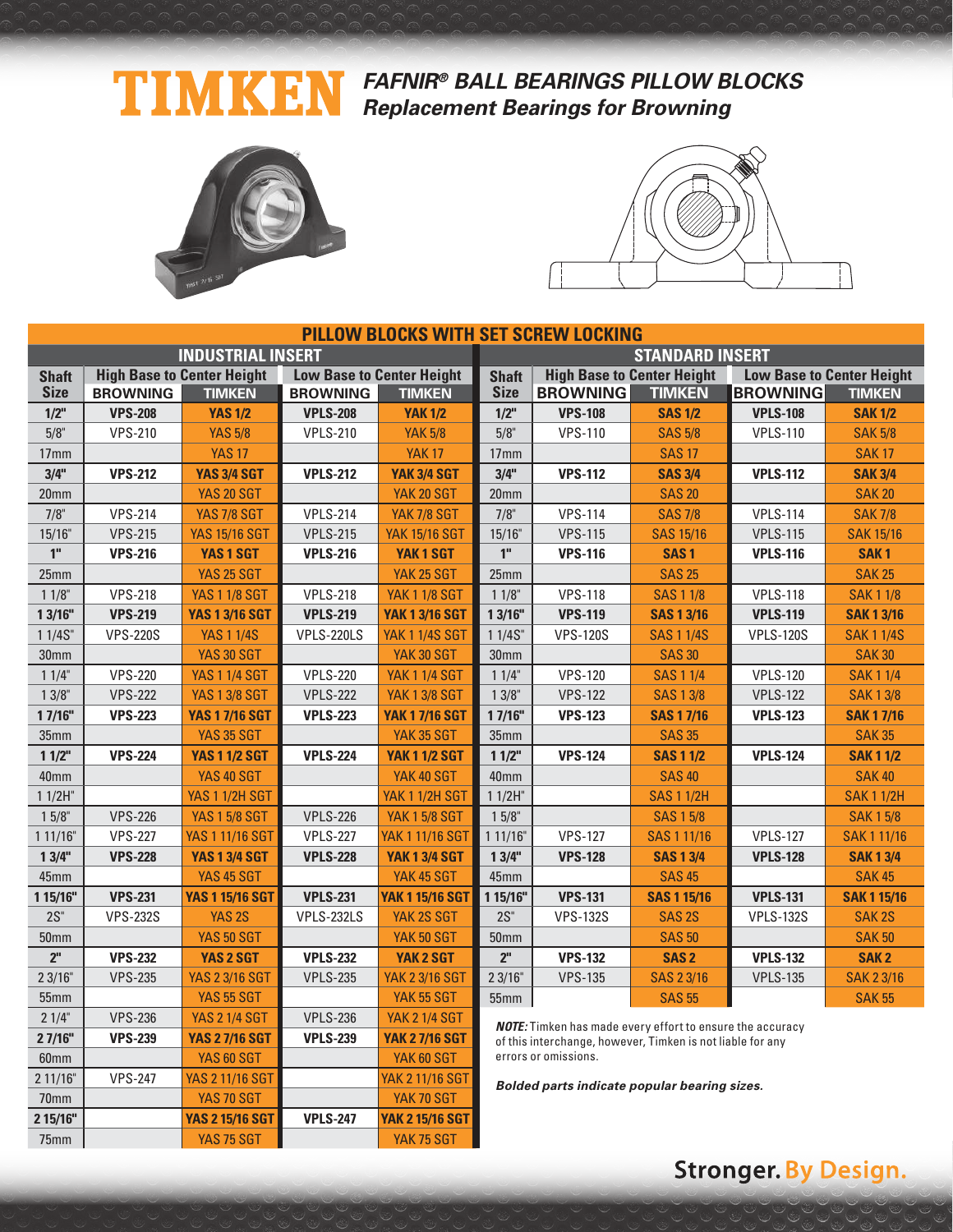### TIMKE **FAFNIR® BALL BEARINGS PILLOW BLOCKS Replacement Bearings for Browning**



2 11/16" RAS 2 11/16 RAK 2 11/16 70mm RAS 70 RAS 70 RAK 70<br>215/16" VPE-247 RAS 215/16 VPLE-247 RAK 215/16 **2 15/16" VPE-247 RAS 2 15/16 VPLE-247 RAK 2 15/16** 75mm RAS 75 RAS 75 RAK 75



|                              |                                   |                                  |                                  |                                  | <b>PILLOW BLOCKS WITH ECCENTRIC LOCKING</b> |                                                                       |                                                                  |                  |                                     |  |  |
|------------------------------|-----------------------------------|----------------------------------|----------------------------------|----------------------------------|---------------------------------------------|-----------------------------------------------------------------------|------------------------------------------------------------------|------------------|-------------------------------------|--|--|
| <b>INDUSTRIAL INSERT</b>     |                                   |                                  |                                  |                                  |                                             | <b>STANDARD INSERT</b>                                                |                                                                  |                  |                                     |  |  |
| <b>Shaft</b>                 | <b>High Base to Center Height</b> |                                  | <b>Low Base to Center Height</b> |                                  | <b>Shaft</b>                                | <b>High Base to Center Height</b><br><b>Low Base to Center Height</b> |                                                                  |                  |                                     |  |  |
| <b>Size</b>                  | <b>BROWNING</b>                   | <b>TIMKEN</b>                    | <b>BROWNING</b>                  | <b>TIMKEN</b>                    | <b>Sizee</b>                                | <b>BROWNING</b>                                                       | <b>TIMKEN</b>                                                    | <b>BROWNING</b>  | <b>TIMKEN</b>                       |  |  |
| $1/2$ "                      | <b>VPE-208</b>                    | <b>RAS 1/2</b>                   | <b>VPLE-208</b>                  | <b>RAK1/2</b>                    | $1/2$ "                                     | <b>VPE-108</b>                                                        | <b>VAS1/2</b>                                                    | <b>VPLE-108</b>  | <b>VAK1/2</b>                       |  |  |
| 5/8"                         | <b>VPE-210</b>                    | <b>RAS 5/8</b>                   | <b>VPLE-210</b>                  | <b>RAK 5/8</b>                   | 5/8"                                        | <b>VPE-110</b>                                                        | <b>VAS 5/8</b>                                                   | <b>VPLE-110</b>  | <b>VAK 5/8</b>                      |  |  |
| 11/16"                       |                                   | <b>RAS 11/16</b>                 |                                  | <b>RAK11/16</b>                  |                                             |                                                                       |                                                                  |                  |                                     |  |  |
| 17mm                         |                                   | <b>RAS17</b>                     |                                  | <b>RAK17</b>                     | 17mm                                        |                                                                       | <b>VAS17</b>                                                     |                  | <b>VAK17</b>                        |  |  |
| 3/4"                         | <b>VPE-212</b>                    | <b>RAS 3/4</b>                   | <b>VPLE-212</b>                  | <b>RAK 3/4</b>                   | 3/4"                                        | <b>VPE-112</b>                                                        | <b>VAS 3/4</b>                                                   | <b>VPLE-112</b>  | <b>VAK 3/4</b>                      |  |  |
| 20 <sub>mm</sub>             |                                   | <b>RAS 20</b>                    |                                  | <b>RAK20</b>                     | 20 <sub>mm</sub>                            |                                                                       | <b>VAS 25</b>                                                    |                  | <b>VAK 20</b>                       |  |  |
| 7/8"                         | <b>VPE-214</b>                    | <b>RAS7/8</b>                    | <b>VPLE-214</b>                  | <b>RAK7/8</b>                    | 7/8"                                        | <b>VPE-114</b>                                                        | <b>VAS7/8</b>                                                    | <b>VPLE-114</b>  | <b>VAK7/8</b>                       |  |  |
| 15/16"                       | <b>VPE-215</b>                    | <b>RAS 15/16</b>                 | <b>VPLE-215</b>                  | <b>RAK 15/16</b>                 | 15/16"                                      | <b>VPE-115</b>                                                        | <b>VAS 15/16</b>                                                 | <b>VPLE-115</b>  | <b>VAK 15/16</b>                    |  |  |
| $\overline{1}$               | <b>VPE-216</b>                    | <b>RAS1</b>                      | <b>VPLE-216</b>                  | <b>RAK1</b>                      | 1 <sup>ii</sup>                             | <b>VPE-116</b>                                                        | VAS <sub>1</sub>                                                 | <b>VPLE-116</b>  | VAK <sub>1</sub>                    |  |  |
| 25mm                         |                                   | <b>RAS 25</b>                    |                                  | <b>RAK25</b>                     | 25mm                                        |                                                                       | <b>VAS 25</b>                                                    |                  | <b>VAK 25</b>                       |  |  |
| 11/16"                       |                                   | <b>RAS11/16</b>                  |                                  | <b>RAK11/16</b>                  |                                             |                                                                       |                                                                  |                  |                                     |  |  |
| $11/8$ "                     | <b>VPE-218</b>                    | <b>RAS11/8</b>                   | <b>VPLE-218</b>                  | <b>RAK11/8</b>                   | 11/8"                                       | <b>VPE-118</b>                                                        | <b>VAS11/8</b>                                                   | <b>VPLE-118</b>  | <b>VAK11/8</b>                      |  |  |
| 13/16"                       | <b>VPE-219</b>                    | <b>RAS13/16</b>                  | <b>VPLE-219</b>                  | <b>RAK13/16</b>                  | 13/16"                                      | <b>VPE-119</b>                                                        | <b>VAS 13/16</b>                                                 | <b>VPLE-119</b>  | <b>VAK13/16</b>                     |  |  |
| 11/4S''                      |                                   | <b>RAS 1/4S</b>                  |                                  | <b>RAK1/4S</b>                   | 11/4S''                                     | <b>VPE-120S</b>                                                       | <b>VAS11/4S</b>                                                  | <b>VPLE-120S</b> | <b>VAK11/4S</b>                     |  |  |
| 30 <sub>mm</sub>             |                                   | <b>RAS 30</b>                    |                                  | <b>RAK30</b>                     | 30 <sub>mm</sub>                            |                                                                       | <b>VAS 30</b>                                                    |                  | <b>VAK30</b>                        |  |  |
| 11/4"                        | <b>VPE-220</b>                    | <b>RAS11/4</b>                   | <b>VPLE-220</b>                  | <b>RAK11/4</b>                   | 11/4"                                       | <b>VPE-120</b>                                                        | <b>VAS11/4</b>                                                   | <b>VPLE-120</b>  | <b>VAK11/4</b>                      |  |  |
| 15/16"                       |                                   | <b>RAS15/16</b>                  |                                  | <b>RAK15/16</b>                  |                                             |                                                                       |                                                                  |                  |                                     |  |  |
| 13/8"                        | <b>VPE-222</b>                    | <b>RAS13/8</b>                   | <b>VPLE-222</b>                  | <b>RAK13/8</b>                   | 13/8"                                       | <b>VPE-122</b>                                                        | <b>VAS13/8</b>                                                   | <b>VPLE-122</b>  | <b>VAK13/8</b>                      |  |  |
| 17/16"                       | <b>VPE-223</b>                    | <b>RAS17/16</b>                  | <b>VPLE-223</b>                  | <b>RAK17/16</b>                  | 17/16"                                      | <b>VPE-123</b>                                                        | <b>VAS 17/16</b>                                                 | <b>VPLE-123</b>  | <b>VAK17/16</b>                     |  |  |
| 35mm                         |                                   | <b>RAS 35</b>                    |                                  | <b>RAK35</b>                     | 35mm                                        |                                                                       | <b>VAS 35</b>                                                    |                  | <b>VAK35</b>                        |  |  |
| 11/2"                        | <b>VPE-224</b>                    | <b>RAS11/2</b>                   | <b>VPLE-224</b>                  | <b>RAK11/2</b>                   | 11/2"                                       | <b>VPE-124</b>                                                        | <b>VAS11/2</b>                                                   | <b>VPLE-124</b>  | <b>VAK11/2</b>                      |  |  |
| 19/16"                       |                                   | <b>RAS19/16</b>                  |                                  | <b>RAK19/16</b>                  |                                             |                                                                       |                                                                  |                  |                                     |  |  |
| 40mm                         |                                   | <b>RAS40</b>                     |                                  | <b>RAK40</b>                     | 40mm                                        |                                                                       | <b>VAS 40</b>                                                    |                  | <b>VAK40</b>                        |  |  |
| $15/8$ "                     | <b>VPE-226</b>                    | <b>RAS15/8</b>                   | <b>VPLE-226</b>                  | <b>RAK15/8</b>                   | $15/8$ "                                    |                                                                       | <b>VAS15/8</b>                                                   |                  | <b>VAK15/8</b>                      |  |  |
| 111/16"                      | <b>VPE-227</b>                    | RAS 1 11/16                      | <b>VPLE-227</b>                  | RAK 1 11/16                      | 111/16'                                     | <b>VPE-127</b>                                                        | VAS 1 11/16                                                      | <b>VPLE-127</b>  | <b>VAK111/16</b>                    |  |  |
| 13/4"                        | <b>VPE-228</b>                    | <b>RAS13/4</b>                   | <b>VPLE-228</b>                  | <b>RAK13/4</b>                   | 13/4"                                       | <b>VPE-128</b>                                                        | <b>VAS13/4</b>                                                   | <b>VPLE-128</b>  | <b>VAK13/4</b>                      |  |  |
| 45mm                         |                                   | <b>RAS45</b>                     |                                  | <b>RAK45</b>                     | 45mm                                        |                                                                       | <b>VAS 45</b>                                                    |                  | <b>VAK45</b>                        |  |  |
| $17/8$ "                     | <b>VPE-231</b>                    | <b>RAS17/8</b>                   | <b>VPLE-231</b>                  | <b>RAK17/8</b>                   | 17/8"                                       | <b>VPE-131</b>                                                        | <b>VAS17/8</b>                                                   | <b>VPLE-131</b>  | <b>VAK17/8</b>                      |  |  |
| 1 15/16"<br>50 <sub>mm</sub> |                                   | <b>RAS115/16</b><br><b>RAS50</b> |                                  | <b>RAK115/16</b><br><b>RAK50</b> | 1 15/16"<br><b>50mm</b>                     |                                                                       | <b>VAS 1 15/16</b><br><b>VAS 50</b>                              |                  | <b>VAK 1 15/16</b><br><b>VAK 50</b> |  |  |
| 2 <sup>II</sup>              | <b>VPE-232</b>                    | <b>RAS2</b>                      | <b>VPLE-232</b>                  | <b>RAK2</b>                      | 2 <sup>n</sup>                              | <b>VPE-132</b>                                                        | VAS <sub>2</sub>                                                 | <b>VPLE-132</b>  | VAK <sub>2</sub>                    |  |  |
| 21/8"                        |                                   | <b>RAS21/8</b>                   |                                  | <b>RAK21/8</b>                   |                                             |                                                                       |                                                                  |                  |                                     |  |  |
| 23/16"                       | <b>VPE-235</b>                    | <b>RAS 23/16</b>                 | <b>VPLE-235</b>                  | <b>RAK23/16</b>                  | 23/16"                                      | <b>VPE-135</b>                                                        | <b>VAS 23/16</b>                                                 | <b>VPLE-135</b>  | <b>VAK23/16</b>                     |  |  |
| 55mm                         |                                   | <b>RAS 55</b>                    |                                  | <b>RAK55</b>                     | 55mm                                        |                                                                       | <b>VAS 55</b>                                                    |                  | <b>VAK 55</b>                       |  |  |
| 21/4"                        | <b>VPE-236</b>                    | <b>RAS 21/4</b>                  | <b>VPLE-236</b>                  | <b>RAK21/4</b>                   |                                             |                                                                       |                                                                  |                  |                                     |  |  |
| 23/8"                        |                                   | <b>RAS 23/8</b>                  |                                  | <b>RAK23/8</b>                   |                                             |                                                                       | <b>NOTE:</b> Timken has made every effort to ensure the accuracy |                  |                                     |  |  |
| 27/16"                       | <b>VPE-239</b>                    | <b>RAS 27/16</b>                 | <b>VPLE-239</b>                  | <b>RAK 27/16</b>                 |                                             |                                                                       | of this interchange, however, Timken is not liable for any       |                  |                                     |  |  |
| 60mm                         |                                   | <b>RAS60</b>                     |                                  | <b>RAK60</b>                     |                                             | errors or omissions.                                                  |                                                                  |                  |                                     |  |  |
|                              |                                   |                                  |                                  |                                  |                                             |                                                                       |                                                                  |                  |                                     |  |  |

**Bolded parts indicate popular bearing sizes.**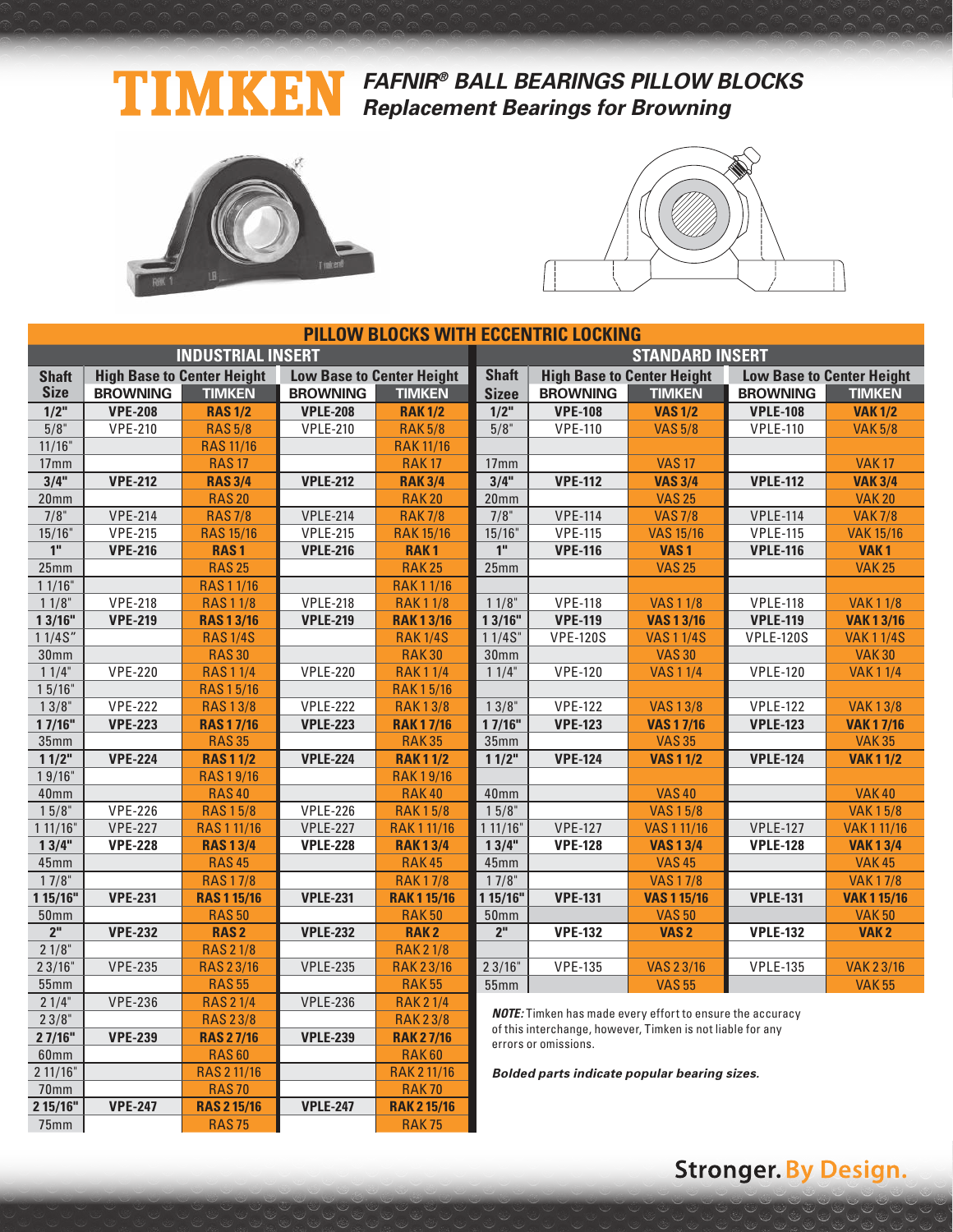#### **FAFNIR® BALL BEARINGS 4-BOLT & 2-BOLT FLANGES** T Ŋ KI Н **Replacement Bearings for Browning**



2 11/16" VF4S-243 YCJ 2 11/16 SGT 70mm VCJ 70 SGT **2 15/16" VF4S-247 YCJ 2 15/16 SGT** 75mm YCJ 75 SGT







|                  |                  |                          |                  |                                                                                                                                                     | <b>4-BOLT &amp; 2-BOLT FLANGES WITH SET SCREW LOCKING</b> |                       |                    |                       |                     |  |  |  |
|------------------|------------------|--------------------------|------------------|-----------------------------------------------------------------------------------------------------------------------------------------------------|-----------------------------------------------------------|-----------------------|--------------------|-----------------------|---------------------|--|--|--|
|                  |                  | <b>INDUSTRIAL INSERT</b> |                  |                                                                                                                                                     | <b>STANDARD INSERT</b>                                    |                       |                    |                       |                     |  |  |  |
| <b>Shaft</b>     |                  | <b>4-Bolt Flanges</b>    |                  | <b>2-Bolt Flanges</b>                                                                                                                               | <b>Shaft</b>                                              | <b>4-Bolt Flanges</b> |                    | <b>2-Bolt Flanges</b> |                     |  |  |  |
| <b>Size</b>      | <b>BROWNING</b>  | <b>TIMKEN</b>            | <b>BROWNING</b>  | <b>TIMKEN</b>                                                                                                                                       | <b>Size</b>                                               | <b>BROWNING</b>       | <b>TIMKEN</b>      | <b>BROWNING</b>       | <b>TIMKEN</b>       |  |  |  |
| $1/2$ "          | <b>VF4S-208</b>  | <b>YCJ 1/2</b>           | <b>VF2S-208</b>  | <b>YCJT 1/2</b>                                                                                                                                     | $1/2$ "                                                   | <b>VF4S-108</b>       | <b>SCJ1/2</b>      | <b>VF2S-108</b>       | <b>SCJT 1/2</b>     |  |  |  |
| 5/8"             | <b>VF4S-210</b>  | <b>YCJ 5/8</b>           | VF2S-210         | <b>YCJT 5/8</b>                                                                                                                                     | 5/8"                                                      | VF4S-110              | <b>SCJ 5/8</b>     | VF2S-110              | <b>SCJT 5/8</b>     |  |  |  |
| 17 <sub>mm</sub> |                  | <b>YCJ 17</b>            |                  | YCJT <sub>17</sub>                                                                                                                                  | 17 <sub>mm</sub>                                          |                       | <b>SCJ 17</b>      |                       | SCJT <sub>17</sub>  |  |  |  |
| 3/4"             | <b>VF4S-212</b>  | YCJ 3/4 SGT              | <b>VF2S-212</b>  | YCJT 3/4 SGT                                                                                                                                        | 3/4"                                                      | <b>VF4S-112</b>       | <b>SCJ 3/4</b>     | <b>VF2S-112</b>       | <b>SCJT 3/4</b>     |  |  |  |
| 20 <sub>mm</sub> |                  | YCJ 20 SGT               |                  | YCJT 20 SGT                                                                                                                                         | 20mm                                                      |                       | <b>SCJ 20</b>      |                       | <b>SCJT 20</b>      |  |  |  |
| $7/8$ "          | <b>VF4S-214</b>  | YCJ 7/8 SGT              | <b>VF2S-214</b>  | YCJT 7/8 SGT                                                                                                                                        | $7/8$ "                                                   | <b>VF4S-114</b>       | <b>SCJ 7/8</b>     | <b>VF2S-114</b>       | <b>SCJT 7/8</b>     |  |  |  |
| 15/16"           | <b>VF4S-215</b>  | <b>YCJ 15/16 SGT</b>     | <b>VF2S-215</b>  | <b>YCJT 15/16 SGT</b>                                                                                                                               | 15/16"                                                    | <b>VF4S-115</b>       | <b>SCJ 15/16</b>   | <b>VF2S-115</b>       | <b>SCJT 15/16</b>   |  |  |  |
| 1 <sup>''</sup>  | <b>VF4S-216</b>  | <b>YCJ1SGT</b>           | <b>VF2S-216</b>  | <b>YCJT1SGT</b>                                                                                                                                     | 1 <sup>''</sup>                                           | <b>VF4S-116</b>       | SCJ <sub>1</sub>   | <b>VF2S-116</b>       | SCJT <sub>1</sub>   |  |  |  |
| 25mm             |                  | YCJ 25 SGT               |                  | YCJT 25 SGT                                                                                                                                         | 25mm                                                      |                       | <b>SCJ 25</b>      |                       | <b>SCJT 25</b>      |  |  |  |
| $11/8$ "         | <b>VF4S-218</b>  | <b>YCJ 1 1/8 SGT</b>     | <b>VF2S-218</b>  | <b>YCJT 1 1/8 SGT</b>                                                                                                                               | $11/8$ "                                                  | <b>VF4S-118</b>       | <b>SCJ 1 1/8</b>   | <b>VF2S-118</b>       | <b>SCJT 1 1/8</b>   |  |  |  |
| 1 3/16"          | <b>VF4S-219</b>  | <b>YCJ 13/16 SGT</b>     | <b>VF2S-219</b>  | <b>YCJT 1 3/16 SGT</b>                                                                                                                              | 13/16"                                                    | <b>VF4S-119</b>       | <b>SCJ 13/16</b>   | <b>VF2S-119</b>       | <b>SCJT 1 3/16</b>  |  |  |  |
| 1 1/4S"          | <b>VF4S-220S</b> | <b>YCJ 1 1/4S SGT</b>    | <b>VF2S-220S</b> | <b>YCJT 1 1/4S SGT</b>                                                                                                                              | 11/4S''                                                   | <b>VF4S-120S</b>      | <b>SCJ 1 1/4S</b>  | <b>VF2S-120S</b>      | <b>SCJT 11/4S</b>   |  |  |  |
| 30mm             |                  | YCJ 30 SGT               |                  | YCJT 30 SGT                                                                                                                                         | 30mm                                                      |                       | <b>SCJ 30</b>      |                       | SCJT30              |  |  |  |
| 11/4"            | <b>VF4S-220</b>  | <b>YCJ 1 1/4 SGT</b>     | <b>VF2S-220</b>  | <b>YCJT 1 1/4 SGT</b>                                                                                                                               | 11/4"                                                     | <b>VF4S-120</b>       | <b>SCJ 1 1/4</b>   | <b>VF2S-120</b>       | <b>SCJT 1 1/4</b>   |  |  |  |
| $13/8$ "         | <b>VF4S-222</b>  | <b>YCJ 1 3/8 SGT</b>     | <b>VF2S-222</b>  | <b>YCJT 1 3/8 SGT</b>                                                                                                                               | $13/8$ "                                                  | <b>VF4S-122</b>       | <b>SCJ 13/8</b>    | <b>VF2S-122</b>       | <b>SCJT 1 3/8</b>   |  |  |  |
| 17/16"           | <b>VF4S-223</b>  | <b>YCJ 17/16 SGT</b>     | <b>VF2S-223</b>  | <b>YCJT 17/16 SGT</b>                                                                                                                               | 1 7/16"                                                   | <b>VF4S-123</b>       | <b>SCJ 17/16</b>   | <b>VF2S-123</b>       | <b>SCJT 17/16</b>   |  |  |  |
| 35mm             |                  | YCJ 35 SGT               |                  | YCJT 35 SGT                                                                                                                                         | 35mm                                                      |                       | <b>SCJ 35</b>      |                       | SCJT <sub>35</sub>  |  |  |  |
| 11/2"            | <b>VF4S-224</b>  | <b>YCJ 1 1/2 SGT</b>     | <b>VF2S-224</b>  | <b>YCJT 1 1/2 SGT</b>                                                                                                                               | 11/2"                                                     | <b>VF4S-124</b>       | <b>SCJ 1 1/2</b>   | <b>VF2S-124</b>       | <b>SCJT 1 1/2</b>   |  |  |  |
| 40mm             |                  | YCJ 40 SGT               |                  | YCJT 40 SGT                                                                                                                                         | 40mm                                                      |                       | <b>SCJ 40</b>      |                       | <b>SCJT 40</b>      |  |  |  |
| $15/8$ "         | <b>VF4S-226</b>  | <b>YCJ 15/8 SGT</b>      | <b>VF2S-226</b>  | <b>YCJT 1 5/8 SGT</b>                                                                                                                               | $15/8$ "                                                  |                       | <b>SCJ 15/8</b>    |                       | <b>SCJT 1 5/8</b>   |  |  |  |
| 111/16"          | <b>VF4S-227</b>  | <b>YCJ 1 11/16 SGT</b>   | <b>VF2S-227</b>  | <b>YCJT 1 11/16 SGT</b>                                                                                                                             | 111/16"                                                   | <b>VF4S-127</b>       | SCJ 1 11/16        | <b>VF2S-127</b>       | <b>SCJT111/16</b>   |  |  |  |
| 13/4"            | <b>VF4S-228</b>  | <b>YCJ 1 3/4 SGT</b>     | <b>VF2S-228</b>  | <b>YCJT 1 3/4 SGT</b>                                                                                                                               | 13/4"                                                     | <b>VF4S-128</b>       | <b>SCJ13/4</b>     | <b>VF2S-128</b>       | <b>SCJT 1 3/4</b>   |  |  |  |
| 45mm             |                  | YCJ 45 SGT               |                  | YCJT 45 SGT                                                                                                                                         | 45mm                                                      |                       | <b>SCJ 45</b>      |                       | SCJT <sub>45</sub>  |  |  |  |
| 1 15/16"         | <b>VF4S-231</b>  | <b>YCJ 1 15/16 SGT</b>   | <b>VF2S-231</b>  | <b>YCJT 1 15/16 SGT</b>                                                                                                                             | 1 15/16"                                                  | <b>VF4S-131</b>       | <b>SCJ 1 15/16</b> | <b>VF2S-131</b>       | <b>SCJT 1 15/16</b> |  |  |  |
| 2S               | <b>VF4S-232S</b> | <b>YCJ 2S SGT</b>        | <b>VF2S-232S</b> | <b>YCJT 2S SGT</b>                                                                                                                                  | 2S                                                        | <b>VF4S-132S</b>      | <b>SCJ 2S</b>      | <b>VF2S-132S</b>      | <b>SCJT2S</b>       |  |  |  |
| 50 <sub>mm</sub> |                  | YCJ 50 SGT               |                  | YCJT 50 SGT                                                                                                                                         | 50mm                                                      |                       | <b>SCJ 50</b>      |                       | <b>SCJT 50</b>      |  |  |  |
| 2 <sup>n</sup>   | <b>VF4S-232</b>  | <b>YCJ 2 SGT</b>         | <b>VF2S-232</b>  | <b>YCJT 2 SGT</b>                                                                                                                                   | 2 <sup>n</sup>                                            | <b>VF4S-132</b>       | SCJ <sub>2</sub>   | <b>VF2S-132</b>       | <b>SCJT 2</b>       |  |  |  |
| 23/16"           | <b>VF4S-235</b>  | <b>YCJ 23/16 SGT</b>     | <b>VF2S-235</b>  | <b>YCJT 2 3/16 SGT</b>                                                                                                                              | 23/16"                                                    | <b>VF4S-135</b>       | <b>SCJ 23/16</b>   | <b>VF2S-135</b>       | <b>SCJT 23/16</b>   |  |  |  |
| 55mm             |                  | <b>YCJ 55 SGT</b>        |                  | YCJT 55 SGT                                                                                                                                         | 55mm                                                      |                       | <b>SCJ 55</b>      |                       | <b>SCJT 55</b>      |  |  |  |
| 27/16"           | <b>VF4S-239</b>  | <b>YCJ 27/16 SGT</b>     |                  |                                                                                                                                                     |                                                           |                       |                    |                       |                     |  |  |  |
| 60mm             |                  | YCJ 60 SGT               |                  | <b>NOTE:</b> Timken has made every effort to ensure the accuracy of this<br>intereparas, however, Timkon is not liable for any errors or emissions. |                                                           |                       |                    |                       |                     |  |  |  |

interchange, however, Timken is not liable for any errors or omissions.